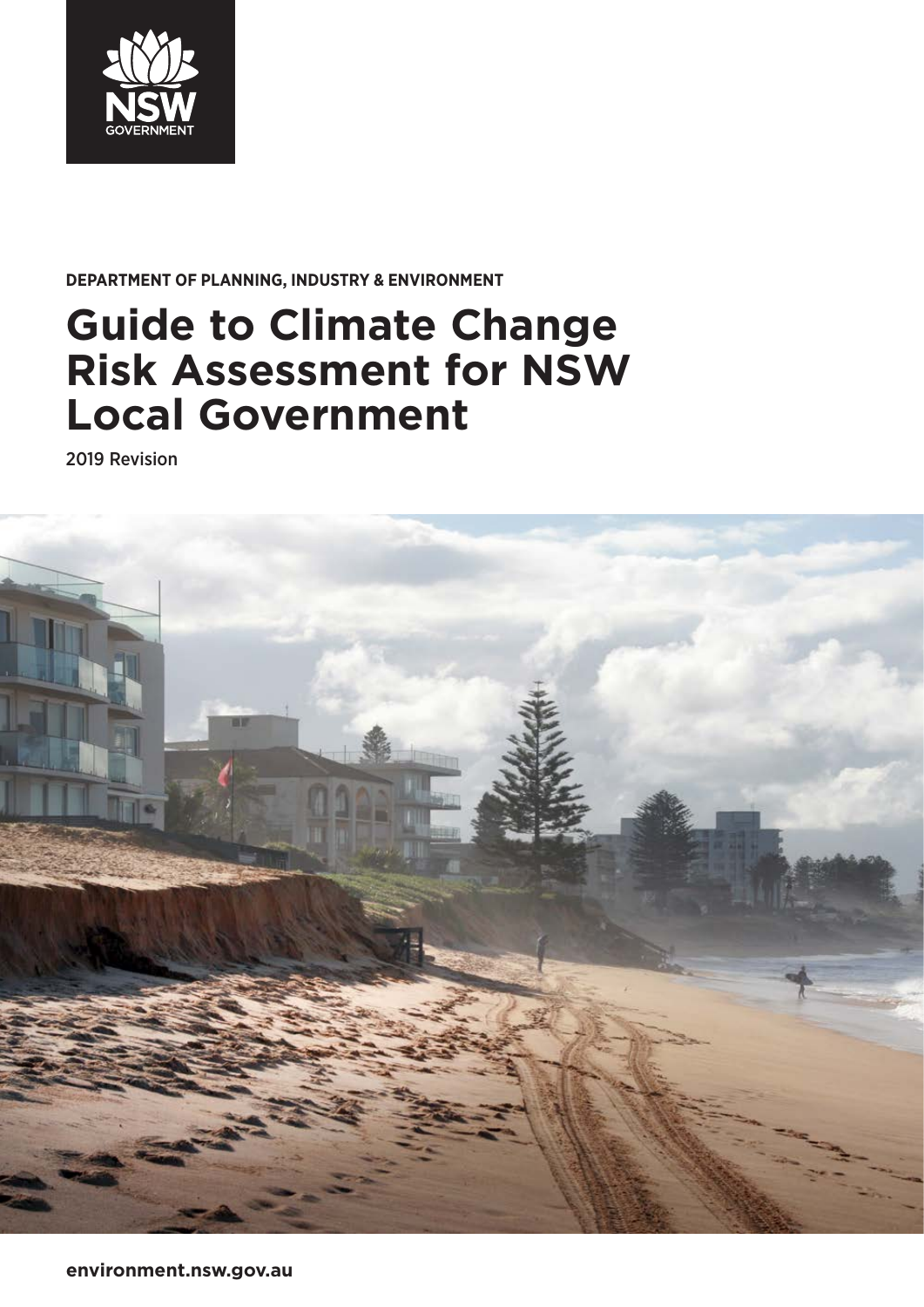© 2019 State of NSW and Department of Planning, Industry and Environment

With the exception of photographs, the State of NSW and Department of Planning, Industry and Environment are pleased to allow this material to be reproduced in whole or in part for educational and non-commercial use, provided the meaning is unchanged and its source, publisher and authorship are acknowledged. Specific permission is required for the reproduction of photographs.

The Department of Planning, Industry and Environment (DPIE) has compiled this guide in good faith, exercising all due care and attention. No representation is made about the accuracy, completeness or suitability of the information in this publication for any particular purpose. DPIE shall not be liable for any damage which may occur to any person or organisation taking action or not on the basis of this publication. Readers should seek appropriate advice when applying the information to their specific needs.

All content in this publication is owned by DPIE and is protected by Crown Copyright, unless credited otherwise. It is licensed under the Creative Commons Attribution 4.0 International (CC BY 4.0), subject to the exemptions contained in the licence. The legal code for the licence is available at Creative Commons.

DPIE asserts the right to be attributed as author of the original material in the following manner: © State of New South Wales and Department of Planning, Industry and Environment 2019.

#### **Published by:**

Environment, Energy and Science Department of Planning, Industry and Environment 59 Goulburn Street, Sydney NSW 2000 PO Box A290, Sydney South NSW 1232 Phone: +61 2 9995 5000 (switchboard) Phone: 1300 361 967 (Environment, Energy and Science enquiries) TTY users: phone 133 677, then ask for 1300 361 967 Speak and listen users: phone 1300 555 727, then ask for 1300 361 967 Email: [info@environment.nsw.gov.au](mailto:info@environment.nsw.gov.au) Website: [www.environment.nsw.gov.au](http://www.environment.nsw.gov.au)

Report pollution and environmental incidents Environment Line: 131 555 (NSW only) or [info@environment.nsw.gov.au](mailto:info@environment.nsw.gov.au) See also [www.environment.nsw.gov.au](http://www.environment.nsw.gov.au)

ISBN 987 1 922317 57 5 EES2019/0633 November 2019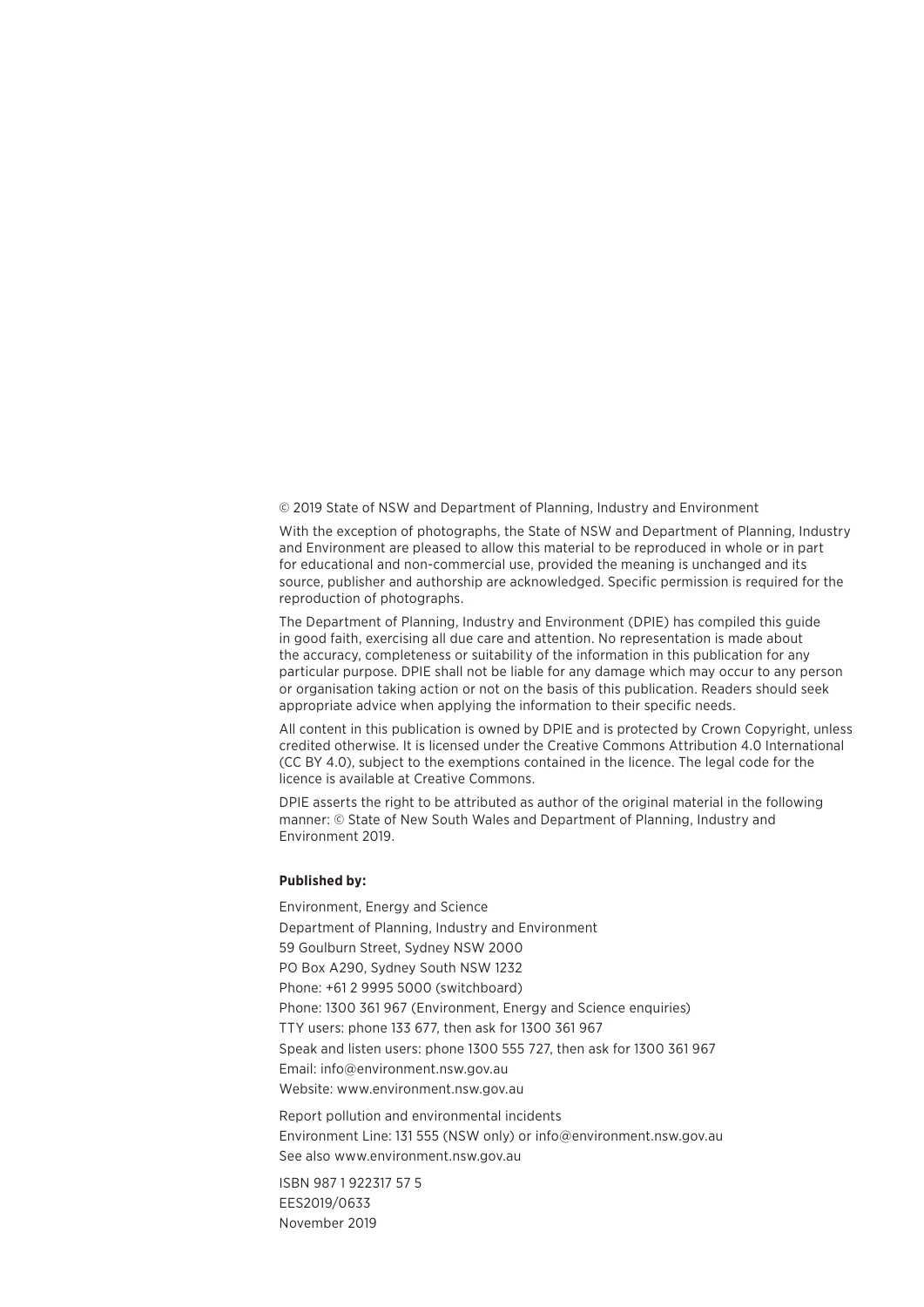## **Contents**

| <b>Introduction</b>                                                       | 1                       |
|---------------------------------------------------------------------------|-------------------------|
| Aim of a climate change risk assessment                                   | $\overline{2}$          |
| Incorporating climate change risk into the IP&R framework                 | $\overline{\mathbf{3}}$ |
| <b>Using this guide</b>                                                   | 4                       |
| <b>Preparing for a climate change risk assessment</b>                     | 6                       |
| Step 1: Establish why the assessment is being undertaken<br>or reviewed   | 6                       |
| <b>Step 2: Assess resources needed</b>                                    | 6                       |
| Step 3: Form the project team                                             | 7                       |
| Step 4: Confirm executive support and communication strategy              | 8                       |
| <b>Setting the framework for assessment</b>                               | 9                       |
| <b>Step 5: Determine the level of assessment</b>                          | 10                      |
| Step 6: Develop or adopt a climate change scenario                        | 12                      |
| Step 7: Identify existing datasets and gaps                               | 1 <sub>3</sub>          |
| Step 8: Identify the scope and key elements of the assessment             | 14                      |
| Step 9: Establish the evaluation framework and risk<br>assessment tools   | 14                      |
| <b>Conducting the risk assessment workshop</b>                            | 18                      |
| <b>Step 10: Key workshop activities</b>                                   | 18                      |
| <b>Acting on the results</b>                                              | 23                      |
| Step 11: Develop risk treatments, and write up and<br>communicate results | 23                      |
| <b>Step 12: Embed risk treatments</b>                                     | 25                      |
|                                                                           |                         |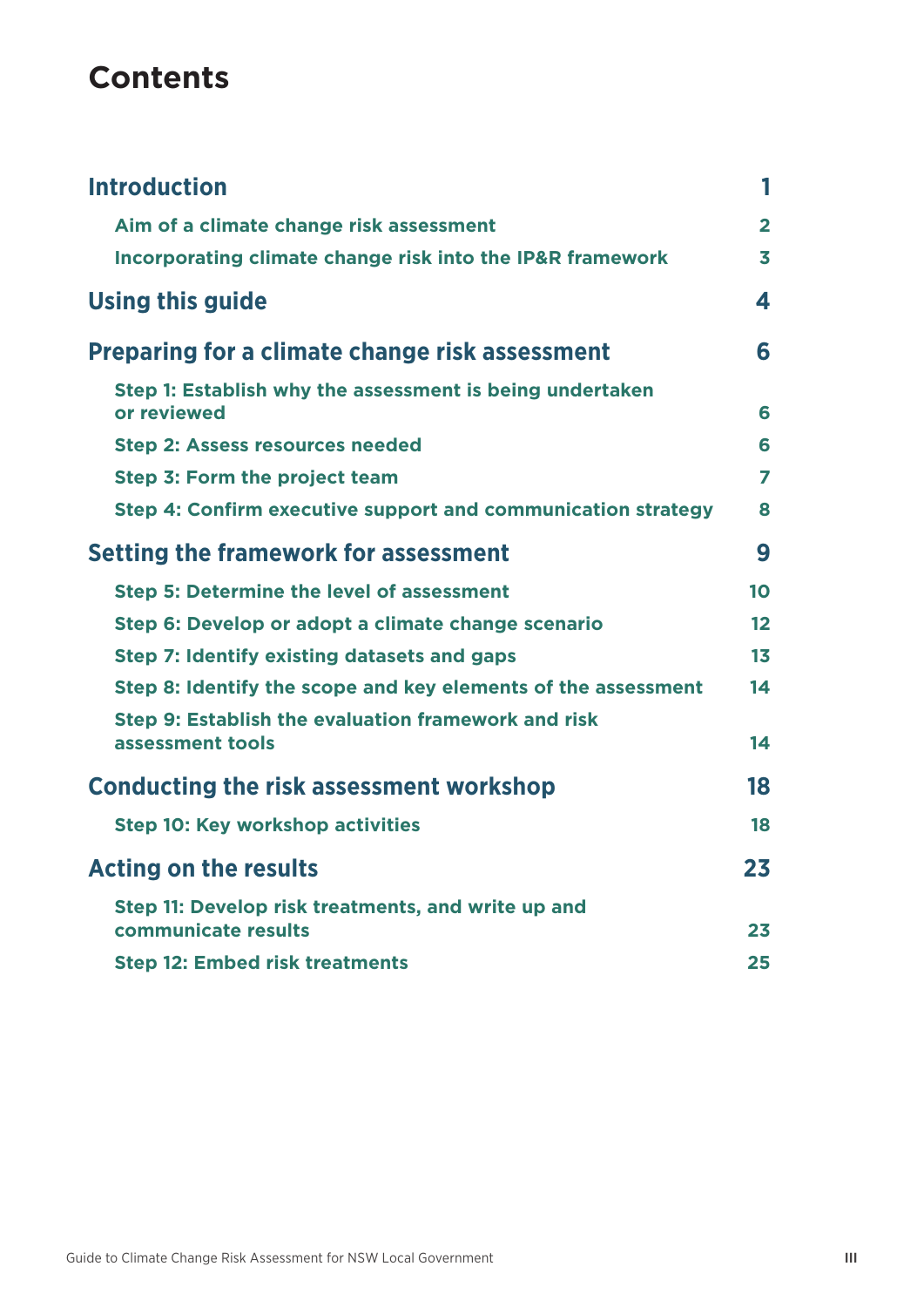| Attachment 1: Case studies - adaptation in action                                                                            |    |
|------------------------------------------------------------------------------------------------------------------------------|----|
| <b>CASE STUDY 1: Parkes Shire Council - Climate change risk</b><br>assessment to inform critical infrastructure design       | 27 |
| <b>CASE STUDY 2: Cumberland Council - Outdoor Ambient Air</b><br><b>Temperature (OATH) Project</b>                           | 29 |
| <b>CASE STUDY 3: Burnett Catchment Flood Resilience Strategy</b><br>- an interstate example of managing interdependent risks | 30 |
| <b>CASE STUDY 4: City of Parramatta - active transport strategy,</b><br><b>Parramatta Ways</b>                               | 32 |
| <b>CASE STUDY 5: City of Penrith, adaptation in action - revision</b><br>of the CBD drainage strategy                        | 34 |
| <b>Attachment 2: Glossary</b>                                                                                                | 35 |
| <b>Attachment 3: Relevant resources</b>                                                                                      | 36 |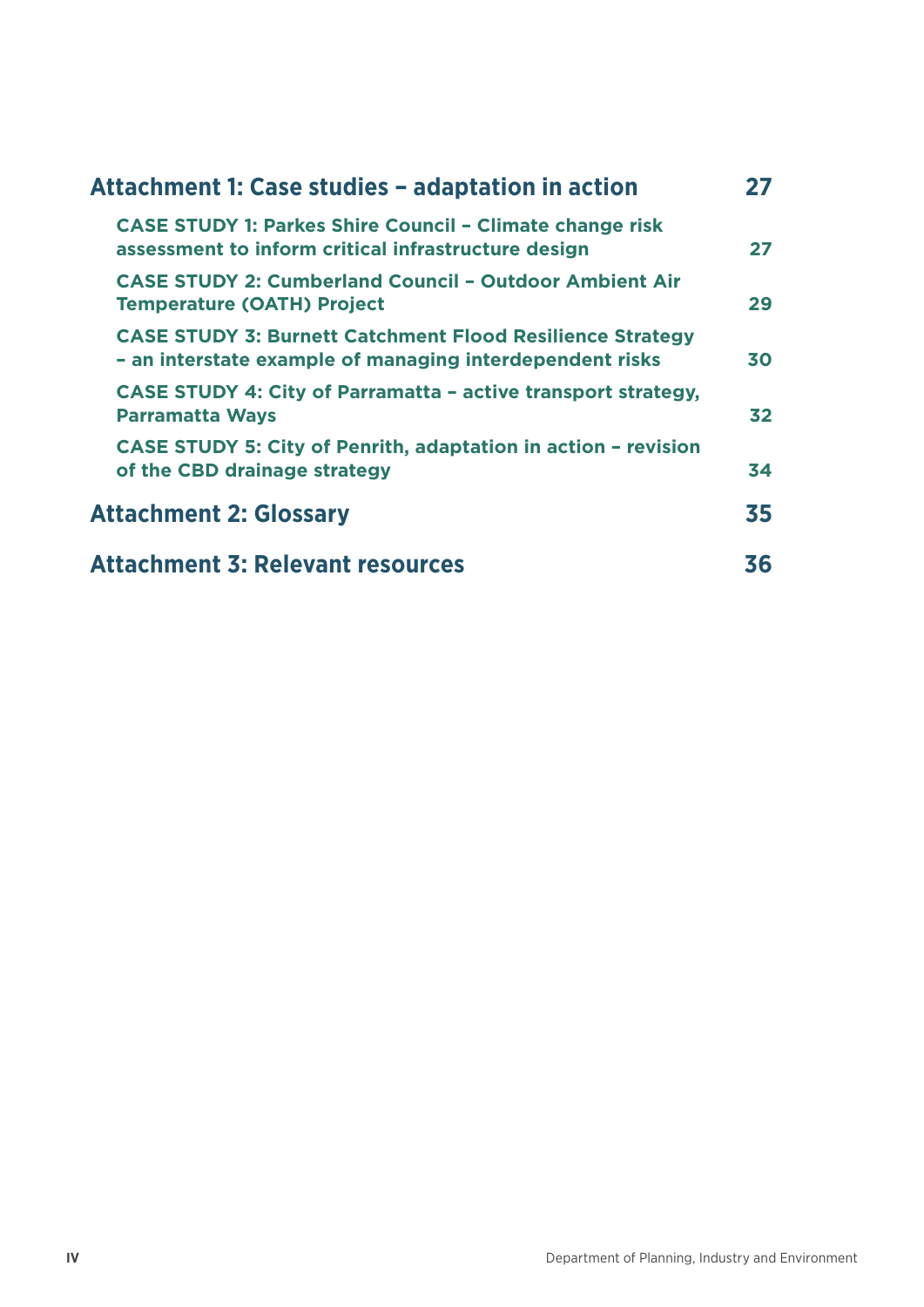## <span id="page-4-0"></span>**Introduction**

This guide helps councils assess the risks of climate change.

The climate of New South Wales, and the rest of the world, is changing. Average temperatures have been steadily rising since the 1960s while the decade from 2008 to 2017 was the hottest on record. As the average temperature rises and longterm weather patterns change, the occurrence of extreme weather increases. This means that the assumptions on which cities, towns and regions are planned and run must be reassessed. As time passes new information will come to light improving our understanding of the expected changes in climate and how they will affect us, reinforcing the need to regularly reassess the risks these changes pose.

The NSW Government is committed to assisting local government to take effective action on climate change. The NSW Climate Change Policy Framework aims to maximise the economic, social and environmental wellbeing of New South Wales in the context of a changing climate, current and emerging international and national policy settings, and actions to address climate change.

Decisions on environmental policies, building design, engineering, amenity and asset management have traditionally been based on historic climate data and experience. However, the changing climate means that last century's data and solutions may no longer be appropriate to guide decision-making this century.

Implications of this can include:

- built assets such as roads, stormwater drains and buildings may not be able to withstand increased frequency or intensity of extreme events such as flooding, fire and storms
- land-use patterns can change, impacting zoning and planning decisions
- a possible increased demand for council services, utilities and support for vulnerable populations.

Local government is often at the forefront of addressing climate impacts and communities will increasingly look to their council to provide solutions to adapt to, manage, transfer or share the risks associated with climate change impacts (Baker & McKenzie 20111).

This guide sets out a process for climate change risk assessment to assist councils as they address the uncertainty presented by the changing climate.

A climate change risk assessment aims to ensure council systems are resilient, by working through an analytical process that:

- identifies and assesses the risks that climate change poses to council assets and services
- prioritises actions for decision-making, adaptation planning, budgeting and community engagement.

It is important to note that this guide is focused on assessing the risks to council operations rather than wider community risks. Councils should also carry out a process to consider these broader risks, in consultation with the community. This could be done as part of the community strategic planning process or as a further stage of the risk assessment process. Refer to the vulnerability assessment in Step 11 for further information on community climate change risk assessment.

This guide outlines a qualitative approach to risk assessment, a method consistent with the level of climate change data currently available at a council scale.

The risk assessment should be reviewed every five years to capture updated climate science and to incorporate best practice in adaptation planning into council's strategic planning and operational delivery. Council can of course review the climate change risk assessment earlier if new data becomes available that materially impacts the understanding of risks, or if events occur that trigger the need to reassess climate change risk management.

1 Baker & McKenzie 2011, *Local Council Risk of Liability in the Face of Climate Change – Resolving Uncertainties*, report prepared for the Australian Local Government Association, Baker & McKenzie, Sydney.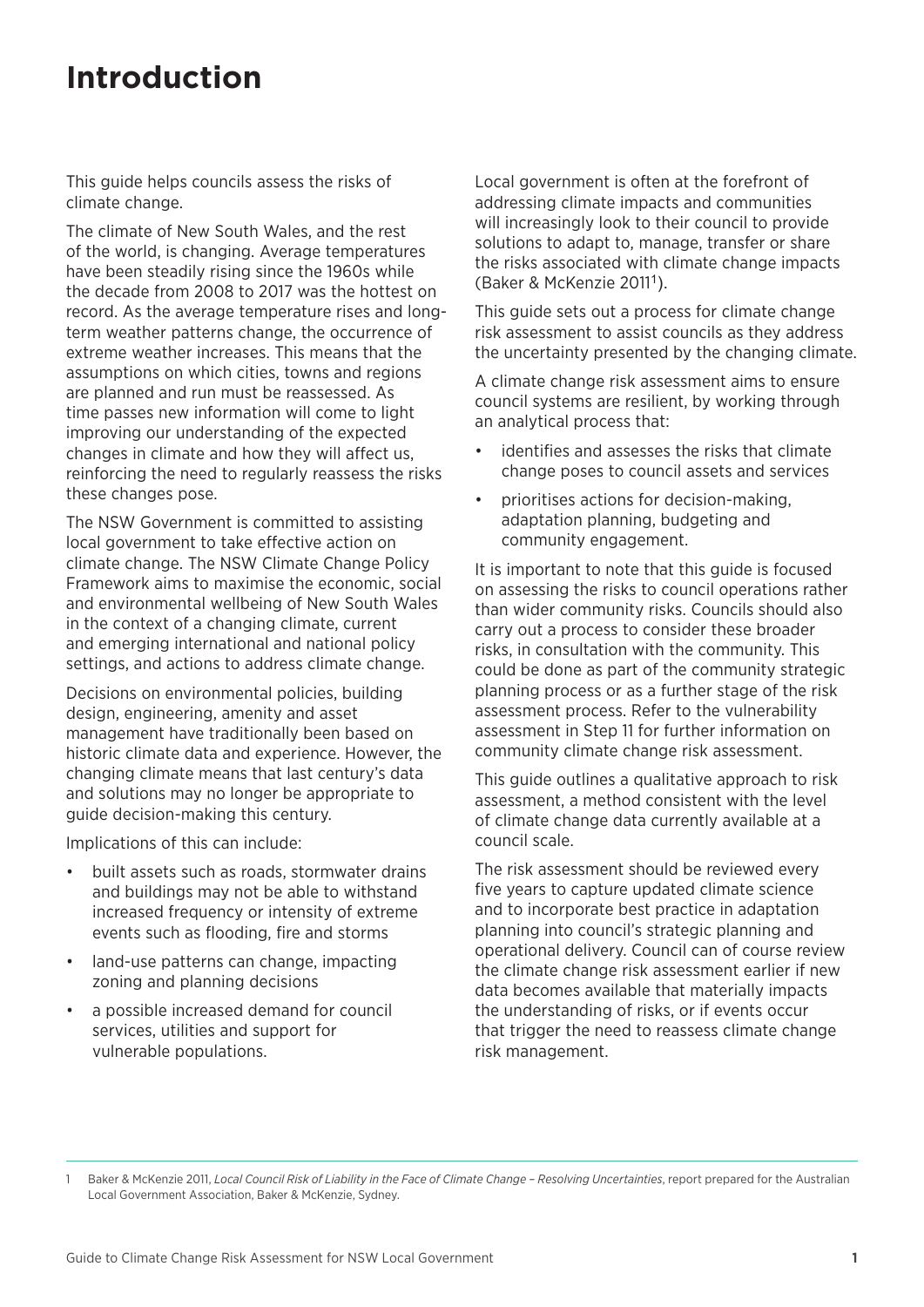### <span id="page-5-0"></span>**Aim of a climate change risk assessment**

The purpose of a climate change risk assessment is to:

- identify and assess the risks that climate change poses to local government operations (including staff, assets and services)
- prioritise risks that require further action as a basis for decision-making and planning, and
- familiarise council staff with the local climate change risks and normalise the concept of climate change adaptation across all areas of council decision-making.

Climate change risk assessments aim to ensure that council systems will be resilient. By working through the climate change risk assessment process, councils can establish a robust framework to analyse the risks posed by climate change and develop strategies to address them.

The concept of risk assessment is not new to local government. Most councils already have risk management systems in place and may even have an officer dedicated to risk assessment and management. A climate change risk assessment follows the established risk management standards and techniques.

A climate change risk assessment is vital due to the far-reaching implications of long-term changing weather patterns. It is iterative by nature, requiring monitoring, review and update, and is specific to each local government area, noting that there is no single correct outcome from the process.

#### **Reducing liability: the legal case**

Local councils are particularly exposed to the physical, transitional and liability risks posed by climate change. The Hutley legal opinion showed that directors who fail to consider the impact of foreseeable climate change risks on their business properly could be held personally liable for breaching the duty of due care and diligence they owe to their companies (Hutley & Harford-Davis 2016<sup>2</sup>).

Based on this, liability could be reduced by ensuring the:

- decision is within the decisionmaker's power
- decision is based on the best available information
- decision-maker's legal liability for the decision is understood.

If there is high uncertainty under the law, there is a high risk that the decision could attract a legal challenge or result in legal liability. The organisation will need to judge whether the identified risk is acceptable.

For more information refer to [legal risk and](https://coastadapt.com.au/sites/default/files/information-manual/IM06_Legal_Risk.pdf)  [adaptation](https://coastadapt.com.au/sites/default/files/information-manual/IM06_Legal_Risk.pdf) from CoastAdapt<sup>3</sup>.

Although this legal opinion applies to a commercial entity, key findings of a recent discussion paper released by the Australian Centre for Policy Development identified that '… public sector directors are now increasingly likely to be closely scrutinised and held to account for climate risk management…' (Dibley et al. 20194).

<sup>2</sup> Hutley N and Hartford-Davis S 2016, *Memorandum of Opinion: Climate Change and Directors' Duties*, prepared for the Centre for Policy Development and the Future Business Council business roundtable, 21 October 2016, Melbourne, Minter Ellison Solicitors, Melbourne.

<sup>3</sup> Bell-James J, Baker-Jones M and Barton E 2017, *Legal risk: A guide to legal decision making in the face of climate change for coastal decision makers*, CoastAdapt Information Manual 6, 2nd edition, National Climate Change Adaptation Research Facility, Gold Coast.

<sup>4</sup> Dibley A, Hurley S and Sheppard J 2019, Public authority directors' duties and climate change: Managing the latent financial and governance risk, Discussion paper, Centre for Policy Development, Sydney.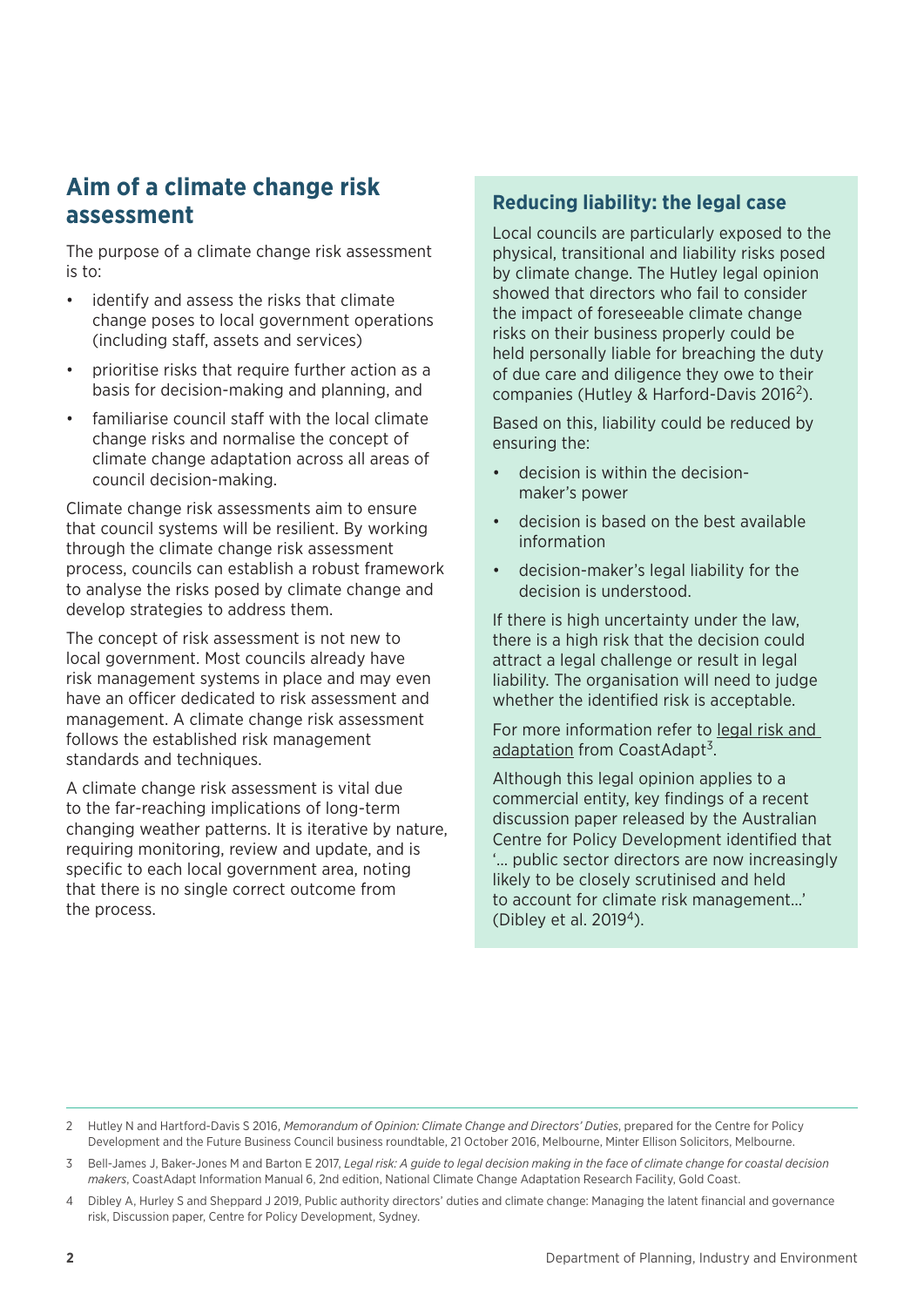### <span id="page-6-0"></span>**Incorporating climate change risk into the IP&R framework**

It is recommended councils embed the consideration and management of climate change risks and vulnerabilities into their Integrated Planning and Reporting (IP&R) framework, especially if there is consistency with their community strategic plan in the objectives, themes and priorities. Actions from climate change risk assessments and adaptation plans need to align with relevant delivery programs and annual operational plans, and have relevant resources allocated.

Council's asset management plan should incorporate an assessment of climate risks associated with the assets involved and the identification of strategies for the management of those risks; see Figure 1 below. The IP&R framework comprises a:

- community strategic plan, reviewed in a 10 year cycle
- resourcing strategy consisting of long-term financial and workforce management plans plus an asset management policy, strategy and plans
- delivery program, reviewed in a four-year cycle
- operational plan, updated annually.

These elements are informed by community engagement, asset management processes, service delivery and the ongoing monitoring and reporting of progress.



**Figure 1** The Integrated Planning and Reporting (IP&R) framework – modified to integrate climate change risk assessment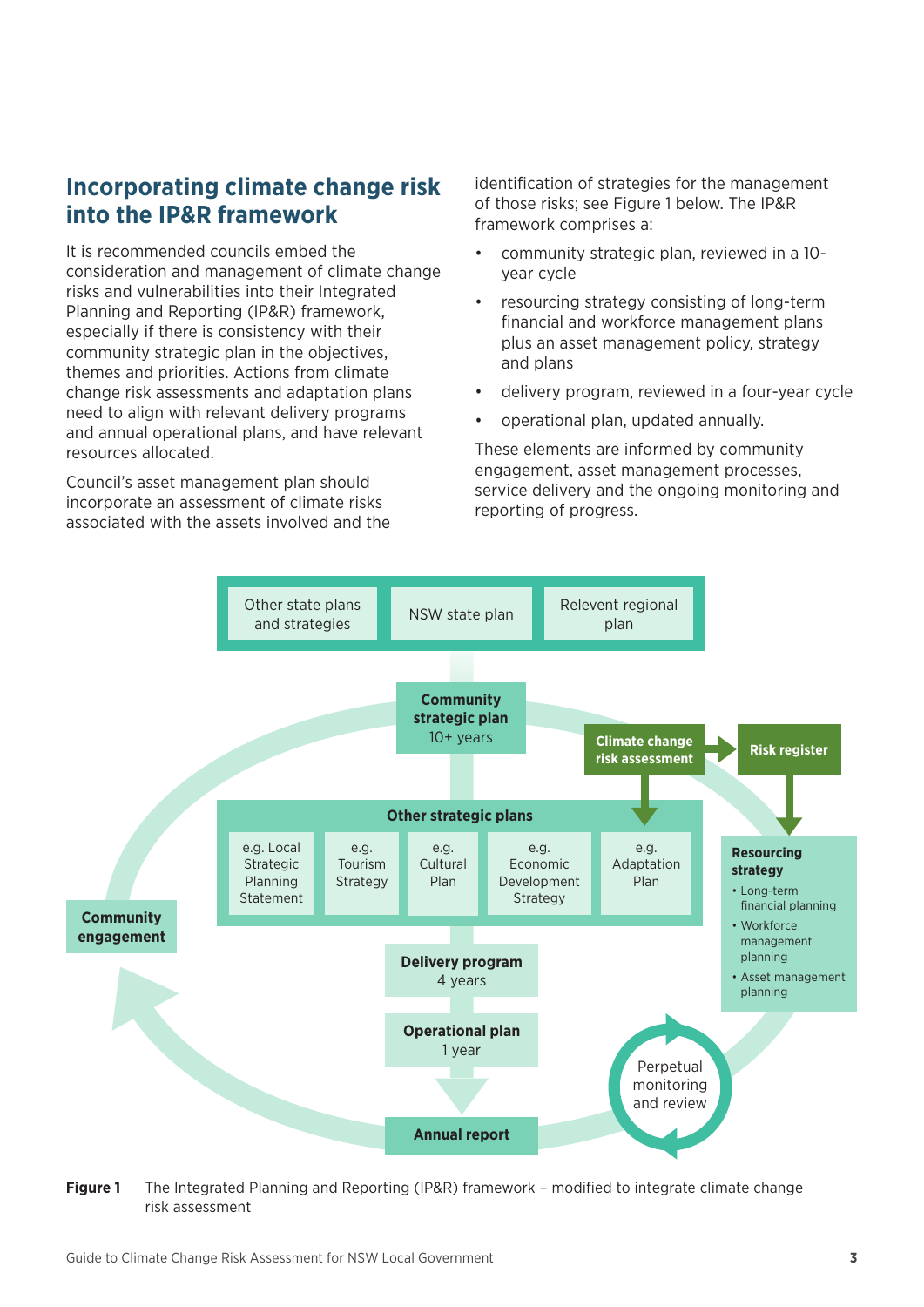## <span id="page-7-0"></span>**Using this guide**

This guide offers a step-by-step process to conduct or revise a climate change risk assessment. The guide helps councils to:

- undertake a climate change risk assessment using an approach based on standardised methods
- refine previous climate change risk assessments
- generate information that can be used to develop adaptation strategies and make decisions under conditions of risk and uncertainty.

This guide is based on [Climate Change Impacts](https://www.environment.gov.au/climate-change/adaptation/publications/climate-change-impact-risk-management)  [and Risk Management: A guide for business and](https://www.environment.gov.au/climate-change/adaptation/publications/climate-change-impact-risk-management)  [government](https://www.environment.gov.au/climate-change/adaptation/publications/climate-change-impact-risk-management) (AGO 2006)<sup>4</sup> and AS ISO 31000:2018 [Risk management – Guidelines.](https://infostore.saiglobal.com/en-au/Standards/AS-ISO-31000-2018-1134720_SAIG_AS_AS_2680492/) Climate change information on th[e](https://climatechange.environment.nsw.gov.au/) [Adapt NSW](https://climatechange.environment.nsw.gov.au/) website and other key resources that are adapted to the needs of local councils are also referenced. Throughout the guide you will find links to source data and other resources that will assist with the climate change risk assessment process and Attachment 3 contains links to many further resources.

Figure 2 summarises the key steps in the risk assessment process, the likely timeframes (elapsed time), who should be engaged in each step of the process, as well as suggested resources available to assist the assessment. The time it will take for each step will vary from council to council depending on the resources available. Who will manage and be involved in each step will also vary, so the nominated times and job titles are indicative, not prescriptive.

<sup>4</sup> AGO 2006, *Climate Change Impacts & Risk Management - A Guide for Business and Government*, Australian Greenhouse Office, Department of the Environment and Heritage, Canberra.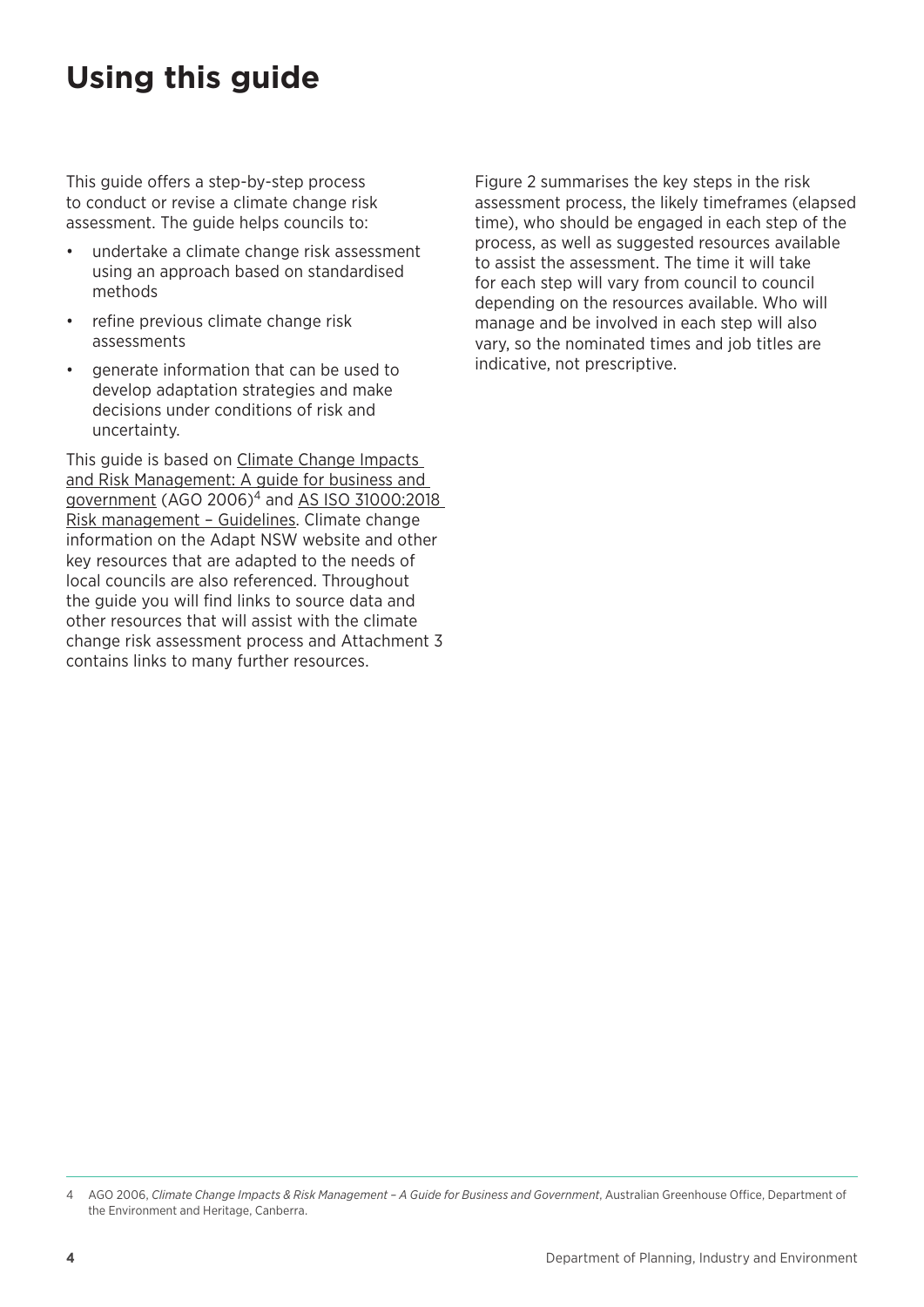| <b>PROCESS STEP</b> |                                                                                                                                                      | <b>TIMEFRAME</b> | <b>WHO DOES IT?</b>                                                              | <b>RESOURCES TO ACCESS</b>                                                                      |
|---------------------|------------------------------------------------------------------------------------------------------------------------------------------------------|------------------|----------------------------------------------------------------------------------|-------------------------------------------------------------------------------------------------|
|                     | <b>PREPARING</b>                                                                                                                                     |                  | Sustainability staff*, risk                                                      | AdaptNSW - climate<br>change projections for<br>New South Wales                                 |
|                     | 1. Establish why the assessment is<br>being undertaken                                                                                               | 1-4 weeks        | assessment team, LEMO<br>and other relevant staff                                | Sustainability Advantage -<br>climate change modules                                            |
|                     | 2. Assess resources needed                                                                                                                           | 1-2 weeks        | Sustainability staff*, risk<br>manager                                           | <b>Local Government NSW</b><br>- climate change risk                                            |
|                     | 3. Form the project team                                                                                                                             | 2 weeks          | Sustainability staff*, risk<br>assessment team, LEMO<br>and other relevant staff | resources<br>AS 5334:2013 Climate<br>change adaptation<br>for settlements and                   |
|                     | 4. Confirm executive support &<br>communication strategy                                                                                             | 1-3 months       | CEO, General Manager,<br><b>Executive Management</b><br>Team                     | infrastructure - a risk<br>based approach                                                       |
|                     |                                                                                                                                                      |                  |                                                                                  | AS 31000:2018 Risk<br>management guidelines<br><b>NARCliM</b>                                   |
|                     | <b>SETTING THE FRAMEWORK</b><br>5. Determine the level of assessment                                                                                 | 1 week           | Sustainability staff*, risk<br>assessment team, LEMO                             | CSIRO - climate change<br>information for Australia                                             |
|                     |                                                                                                                                                      |                  | and other relevant staff                                                         | <b>NCCARF Adaptation</b><br>Library                                                             |
|                     | 6. Develop or adopt a climate change<br>scenario                                                                                                     | 2 weeks          | Sustainability staff*                                                            | <b>NCCARF Local</b><br>Government Portal                                                        |
|                     | 7. Identify existing datasets and gaps                                                                                                               | 2 weeks          | Sustainability staff*                                                            | Australian Government,<br>Department of the                                                     |
|                     | 8. Identify scope and key elements of<br>assessment                                                                                                  | 2-3 weeks        | Sustainability staff*<br>with risk manager                                       | Environment and Energy:<br>Climate change impact<br>and risk management - A                     |
|                     | 9. Establish an evaluation framework<br>& assessment tools                                                                                           | 3 weeks          | CEO, GM, Executive<br>Manager                                                    | guide for business and<br>government (formerly<br>AGO Guide)                                    |
|                     |                                                                                                                                                      |                  |                                                                                  | The Institute of Public<br>Works Engineering                                                    |
|                     | <b>CONDUCTING THE ASSESSMENT WORKSHOPS</b>                                                                                                           |                  |                                                                                  | Australasia Practice Note<br>- Climate Change Impacts                                           |
|                     | 10. Key workshop activities:<br>Identify risks, opportunities<br>$\bullet$                                                                           |                  |                                                                                  | on the Useful Life of<br>Infrastructure                                                         |
|                     | Identify interdependencies<br>$\bullet$                                                                                                              | 1-3 weeks        | Project team with<br>stakeholders across                                         | Latest IPCC reports                                                                             |
|                     | Analyse the risks<br>$\bullet$<br>Evaluate the risks<br>$\bullet$                                                                                    |                  | council                                                                          | UN Sustainable<br>Development Goals (SDG)<br>- Goal 13: Take urgent<br>action to combat climate |
|                     | <b>ACTING ON THE RESULTS</b>                                                                                                                         |                  |                                                                                  | change and its impacts                                                                          |
|                     | 11. Develop risk treatments, write up<br>& communicate results                                                                                       | 1-2 weeks        | Sustainability staff*<br>with risk owners                                        | Coast Adapt - How to<br>conduct a climate change<br>risk assessment                             |
|                     | 12. Embed risk treatments in:<br>Corporate risk register<br>$\bullet$                                                                                |                  |                                                                                  | Coast Adapt - Sea-level<br>rise and future climate<br>information for coastal<br>councils       |
|                     | Business continuity plan<br>$\bullet$<br>Community strategic plan<br>$\bullet$<br>Other decision-making and<br>$\bullet$<br>governance as applicable | 3 months         | All management staff                                                             | NSW Office of Local<br>Government - Integrated<br>Planning and Reporting<br>framework           |

#### **Figure 2** Climate change risk assessment process for councils in New South Wales

\* While 'sustainability staff' is used in this figure the role is flexible and should reflect the functional area in council that has primary responsibility for climate change.

**REVIEW CYCLE: EVERY 5 YEARS, UNLESS TRIGGERED EARLIER**

REVIEW CYCLE: EVERY 5 YEARS, UNLESS TRIGGERED EARLIER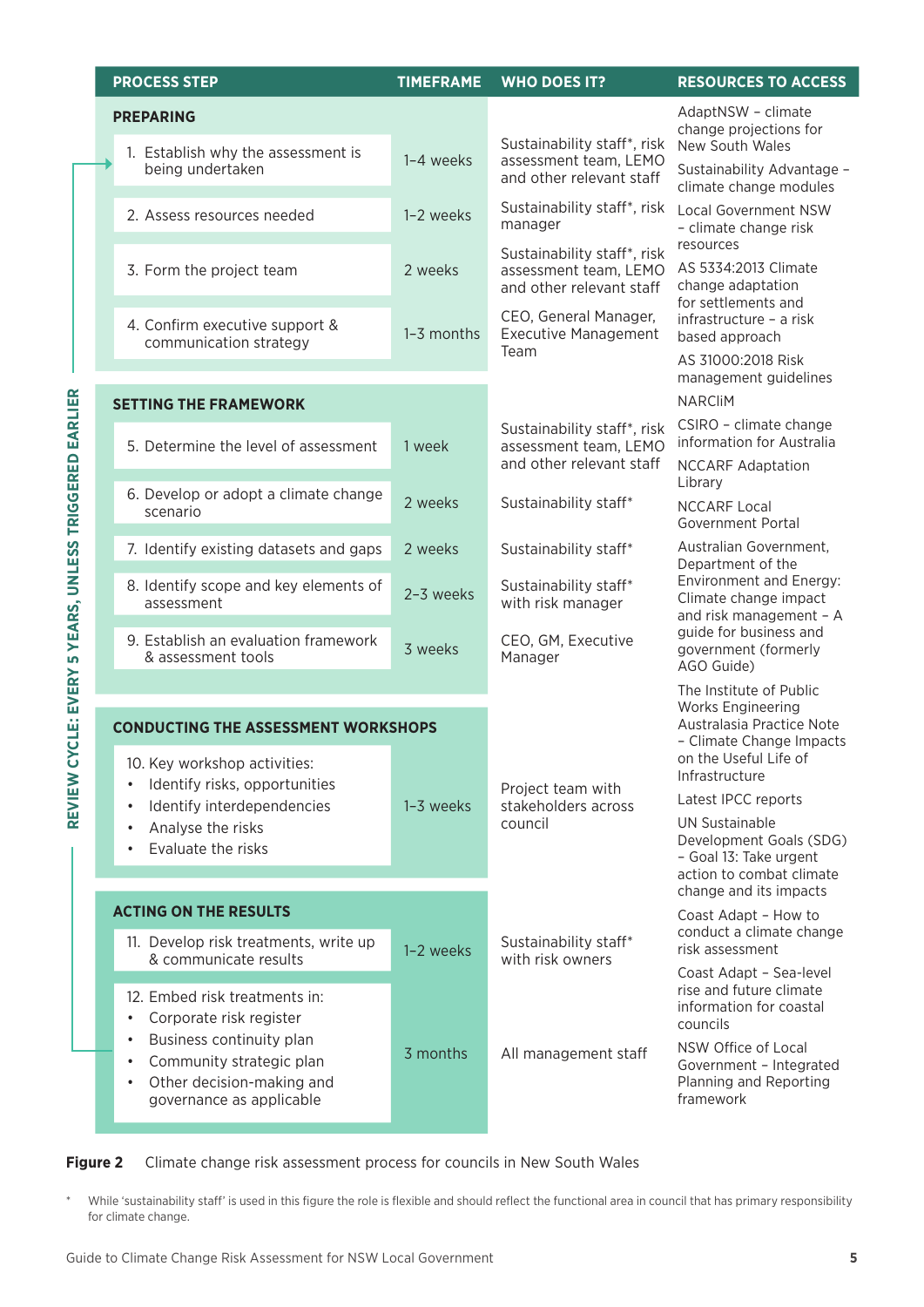## <span id="page-9-0"></span>**Preparing for a climate change risk assessment**

### **Step 1: Establish why the assessment is being undertaken or reviewed**

Establishing why a climate change risk assessment is needed helps determine its objectives and the level of assessment required. Reasons for undertaking a climate change risk assessment include, to:

- meet insurance obligations
- reduce liability
- mitigate costs
- plan budgets
- comply with regulations and program guidelines
- update existing plans and risk ratings
- work with other councils, government agencies and private providers
- clarify the nature of an identified risk
- submit grant and other funding applications
- address community concerns
- update a previous climate change risk assessment.

#### **Step 2: Assess resources needed**

Climate change risk assessments can be undertaken by internal staff, consultants and in partnership with other councils and external agencies. All require a commitment from the executive and general staff as well as human and financial resources.

An internal climate change risk assessment will need:

- one staff member to drive the process and document outcomes (project manager)
- representatives from different operational areas within council to inform the process
- resources to undertake workshops, host forums, and coordinate peer reviews and advisory groups.

An internally run assessment can help councils build on existing internal knowledge and also develop new expertise, which will be vital as climate change impacts increase. Staff with a sound knowledge of the local area, environmental conditions, council assets and operations, and risk assessment methodology are best suited to this project.

Some councils will choose to resource the risk assessment process internally, while others will engage external consultants. For those planning to use internal staff, there are many resources available to assist in building internal capability; for example, Local Government NSW has [examples](https://www.lgnsw.org.au/policy/climate-change)  [of climate change adaptation planning](https://www.lgnsw.org.au/policy/climate-change), including climate change risk assessments.

For councils wishing to engage external consultants, the guidelines for [working with](https://coastadapt.com.au/how-to-pages/working-with-consultants)  [consultants](https://coastadapt.com.au/how-to-pages/working-with-consultants) from CoastAdapt will be helpful and include advice on verifying their expertise and ensuring the project scope is clearly documented and agreed to by both parties.

Collaborating with other councils to develop joint climate change risk assessments, share information and resources, especially those with similar climates, population and land, can be costeffective and help to ensure a more equitable, coordinated and consistent response across regions. Collaboration can also help identify and treat interdependency risks.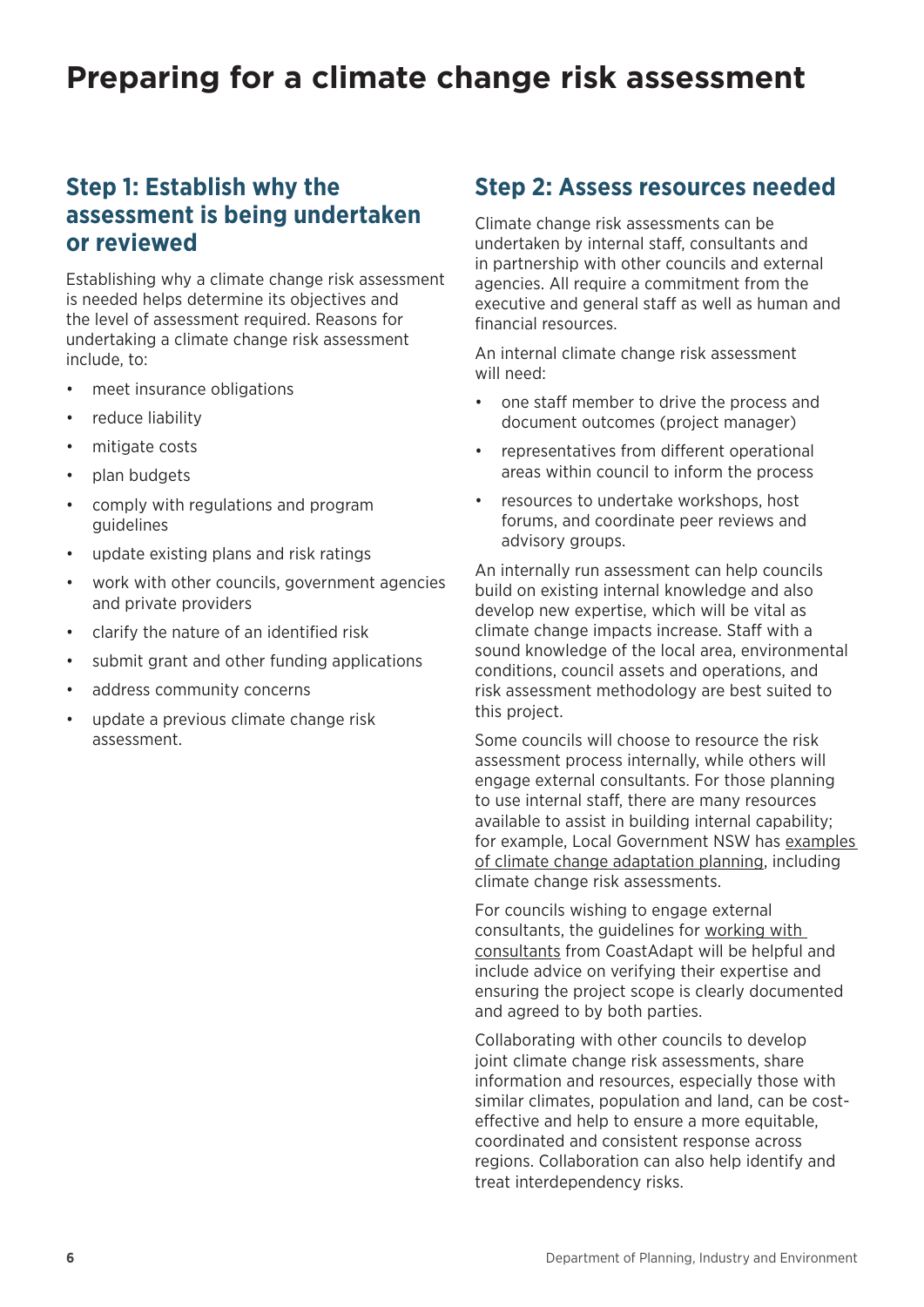#### <span id="page-10-0"></span>**TIP: Building internal capability with consultants**

Consultants can provide valuable assistance when undertaking a climate change risk assessment. By bringing best practice process and content, currency with the latest research and literature, up-to-date industry experience and case studies, a specialist consultant can bring a voice of authority to help councils tackle this complex challenge.

However, one of the key objectives of running this process is to ensure your council builds its own capability to assess, evaluate and address climate change risks. So, it is important to ensure the consultant facilitates knowledge transfer to the internal team and can mentor those likely to retain ongoing responsibility for the process. It may be worth including this teaching and mentoring capability in the request for quotation as part of the project scope.

### **Step 3: Form the project team**

The climate change risk project team can be involved in a range of activities ranging from data provision and interpretation to identifying and evaluating risks.

Ideally, the project team will include representatives from all areas of the organisation including:

- executives
- planners and policy advisers
- asset and facilities managers
- operations managers (roads, water, sewer and parks)
- community service managers
- finance, IT and risk managers
- local emergency management officer (LEMO)
- legal counsel
- procurement
- service delivery managers
- parks managers
- environmental managers
- communication and engagement specialists
- indigenous engagement
- homelessness engagement
- education officers
- frontline customer services

Recruiting a mix of long-serving and less experienced staff to the team can help ensure succession and knowledge management strategies are successfully implemented, as well as engender wider support.

The project team can also be guided by a steering committee or advisory group, and include external stakeholders such as first responders, the chamber of commerce, traditional owners, resident action groups, subject matter experts, neighbouring councils, social service providers and representatives of agencies responsible for critical infrastructure in the area. Infrastructure representatives are particularly important when seeking to understand interdependencies such as water utilities, electricity utilities, Roads and Maritime Services.

Ideally, team members will be able to influence council decisions or be in a position to make decisions, supporting the implementation of climate change adaptations, based on their capacity to apply their expertise to the process.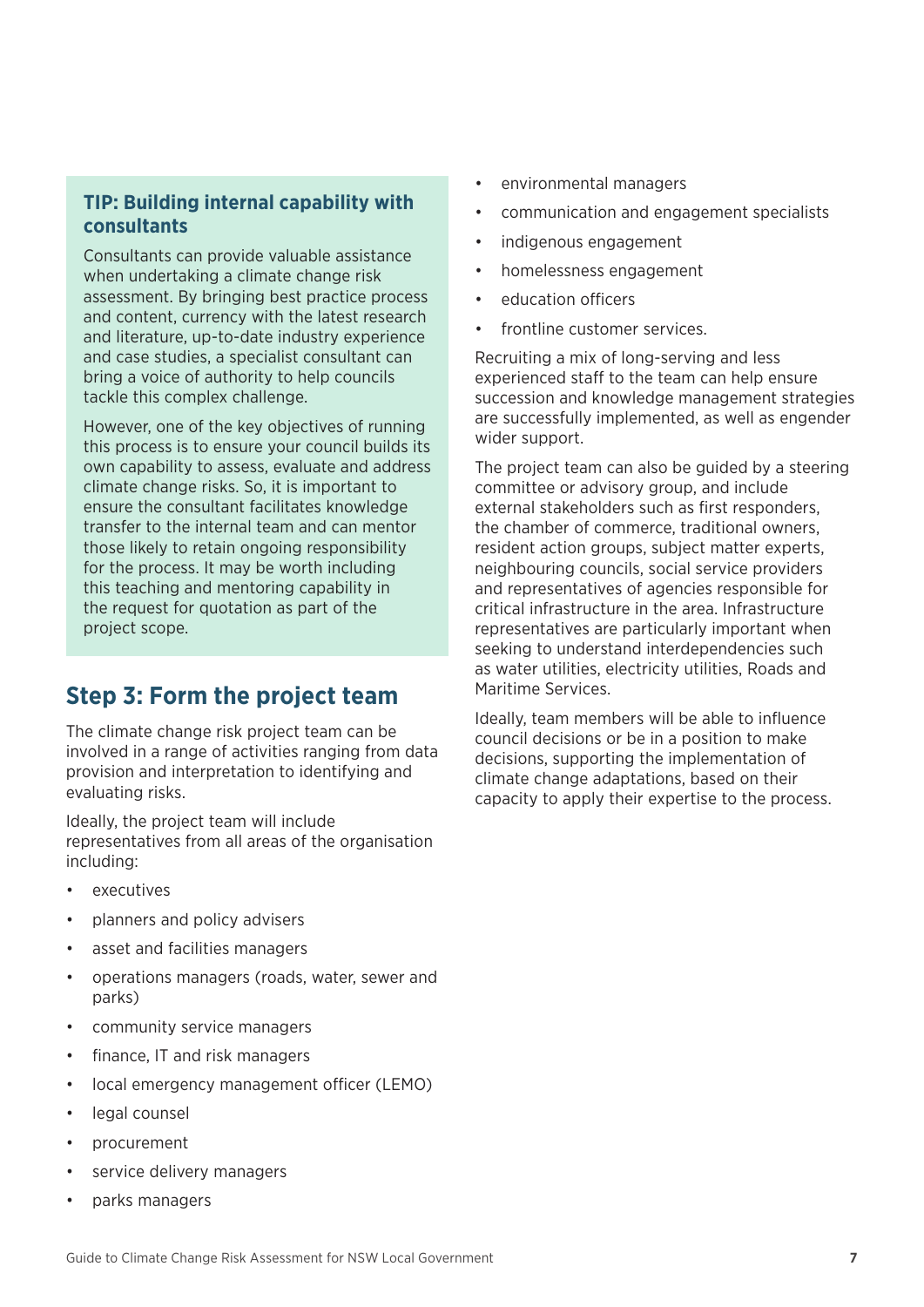### <span id="page-11-0"></span>**Step 4: Confirm executive support and communication strategy**

Any organisation undertaking a major project is significantly more likely to succeed when it has a senior *champion* to give authority to the person or team responsible for its delivery. The champion is like the project's ambassador. They will promote its benefits and help manage hurdles should they arise. This is especially applicable when addressing climate change due to the complexity and timeframe of the risks, and the potentially politically sensitive nature of the topic. Local government climate change adaptation surveys show that general manager and other executive support is a top-rated enabler for developing climate change responses.

Climate change potentially affects all aspects of council business and ideally, managing associated risks is part of everyday business processes via the IP&R framework (Figure 1), as well as staff and community engagement.

Once approved by senior management, a climate change risk assessment can be communicated more broadly through internal and external channels such as workshops, emails, mainstream and social media, newsletters and consultations. This communication is an important component of the overall process to ensure that senior managers and key staff understand what is being done and why. This will help make sure they are 'on board' when it comes time to invite them to workshops, answer questions and commit to actions required as a result of the risk assessment.

Regular updates can encourage awareness of planned actions and progress, leading to increased opportunities for informed participation in strategy development and positive engagement.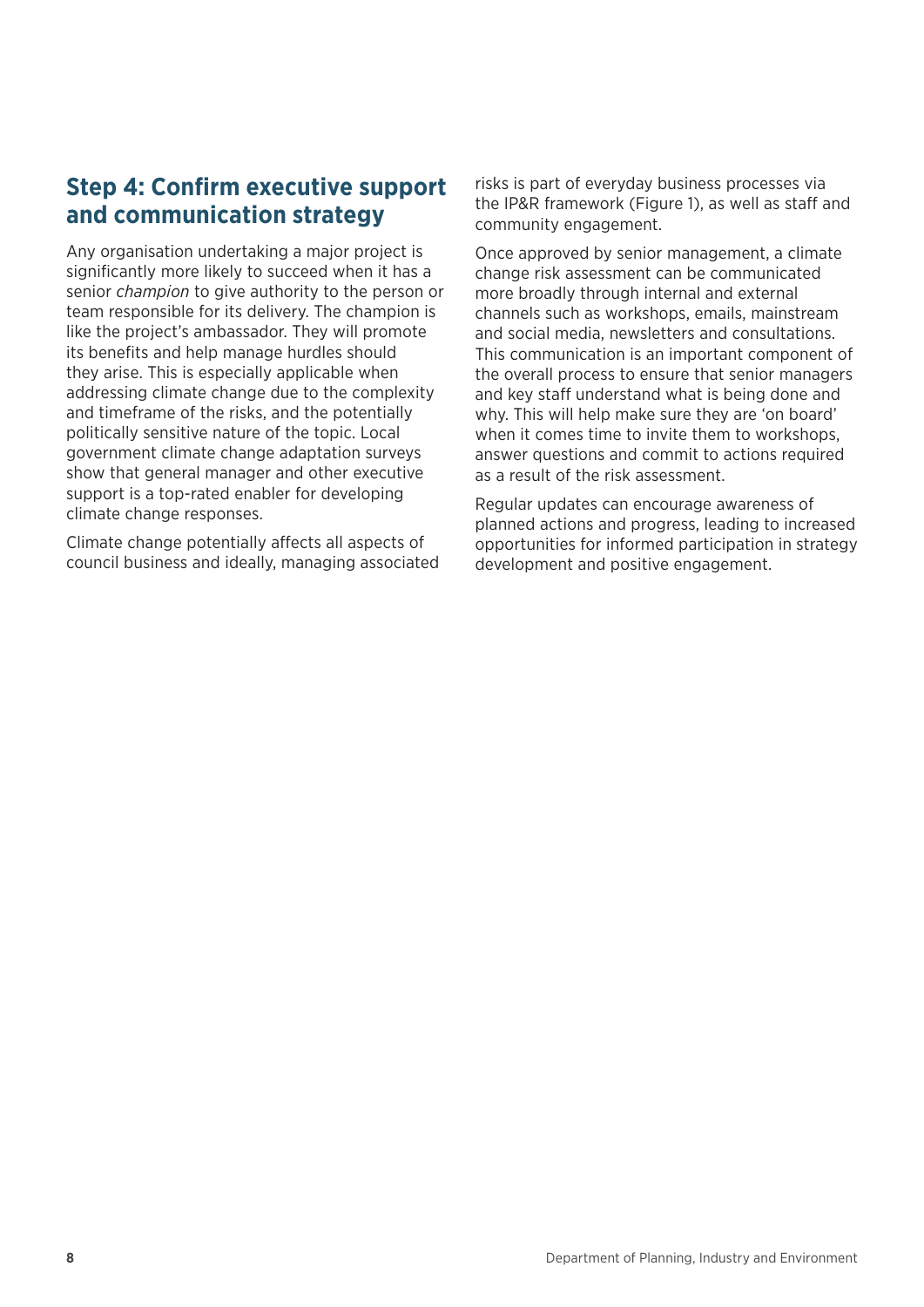## <span id="page-12-0"></span>**Setting the framework for assessment**

Climate change risk assessment can require some additional considerations over and above a general risk assessment. It is suggested that existing frameworks used at council are checked against recommendations made in this document, and the ISO standards [Risk management – Guidelines](https://infostore.saiglobal.com/en-au/Standards/AS-ISO-31000-2018-1134720_SAIG_AS_AS_2680492/) and [Climate change adaptation for settlements](https://infostore.saiglobal.com/en-au/Standards/AS-5334-2013-119943_SAIG_AS_AS_251367/)  [and infrastructure – A risk based approach.](https://infostore.saiglobal.com/en-au/Standards/AS-5334-2013-119943_SAIG_AS_AS_251367/) Some councils have successfully adapted their existing risk framework to incorporate climate risks into a familiar process, which may be an approach to consider.

Thorough consideration of the climate change scenarios, the assessment scope and the evaluation framework will help optimise assessment results.

#### **TIP: Sustainability Advantage**

Many councils are members of the NSW Government's [Sustainability Advantage](https://www.environment.nsw.gov.au/sustainabilityadvantage/) program. Members of the program have access to support for climate change risk assessment and other sustainability-related objectives. While results depend on an organisation's own efforts, this membershipbased program provides expertise, training and business tools such as:

- practical workshops
- a comprehensive range of guides, case studies and templates
- one-on-one specialist support
- facilitated networking and targeted seminars
- an extended network of like-minded organisations.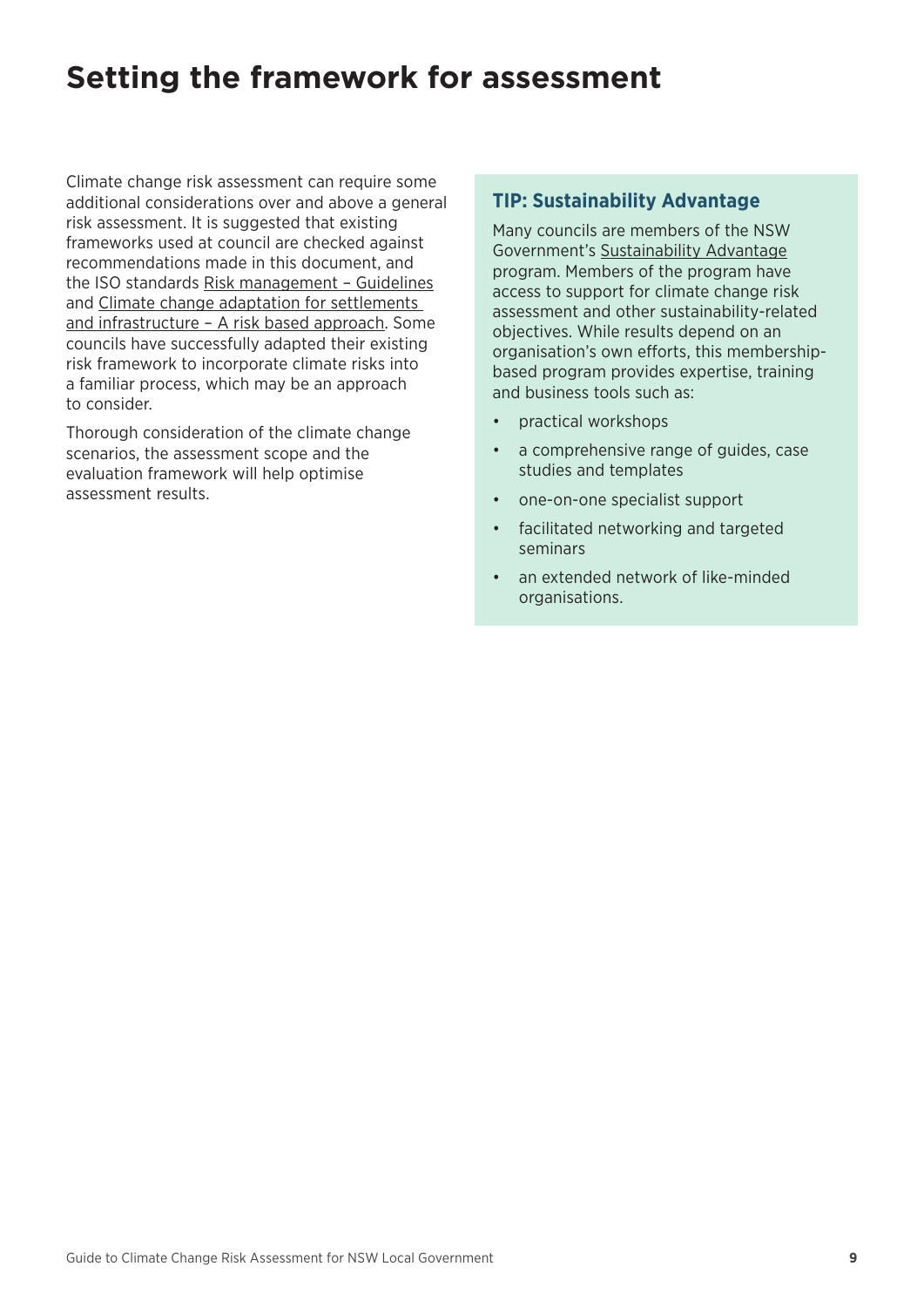### <span id="page-13-0"></span>**Step 5: Determine the level of assessment**

Risk assessments need to be conducted at a level that is:

- appropriate for the scale of the risk and the nature of the decision
- consistent with the quality and amount of data or information available.

For example, initial research might help identify a number of risks, while a more detailed data-driven assessment can better analyse and evaluate a specific risk.

Climate change risk assessments mostly involve:

- using localised climate projections
- creating scenarios that can apply to different time periods
- considering environmental and social systems with complex relationships
- subject matter expertise
- using quantitative and qualitative research to produce outcomes that readily integrate into frameworks such as the IP&R – see Figure 1.

As mentioned in the introduction, this guide outlines a qualitative approach to risk assessment, due to the level of climate change data currently available at a council scale.

#### **What is a qualitative assessment?**

A qualitative risk assessment allows councils to develop an understanding of their risks from climate change in the face of uncertainty about the precise timing, location and amount of climate change. This type of assessment uses expert informed opinion to describe the magnitude of potential consequences and the likelihood these will occur, in order to understand the level of risk. Qualitative risk assessments are:

- relatively inexpensive to undertake
- potentially familiar to councils that already have risk assessment and management processes and established risk assessment templates
- more readily integrated with existing risk management processes
- more readily integrated into the IP&R framework
- able to highlight areas for possible detailed quantitative assessment.

With the uncertainty associated with future climate change impacts, it is generally impractical to do a quantitative assessment of all risks, as it is difficult to describe the likelihood and consequences numerically and requires many assumptions to be made.

New tools to assess and prioritise climate change risks are developing rapidly. Where more information on climate change impacts becomes available, these tools may be applied to generate more detailed analysis of risk and vulnerability.

Information about climate change projections and impacts is also updated regularly. The Department of Planning, Industry and Environment (DPIE) has developed regional climate change impact data, and councils should refer to the regional projections and impacts of climate change page on the [AdaptNSW website](http://climatechange.environment.nsw.gov.au/) for the latest information.

Other reliable sources of information on climate change impacts are included at the end of this guide, in Attachment 3.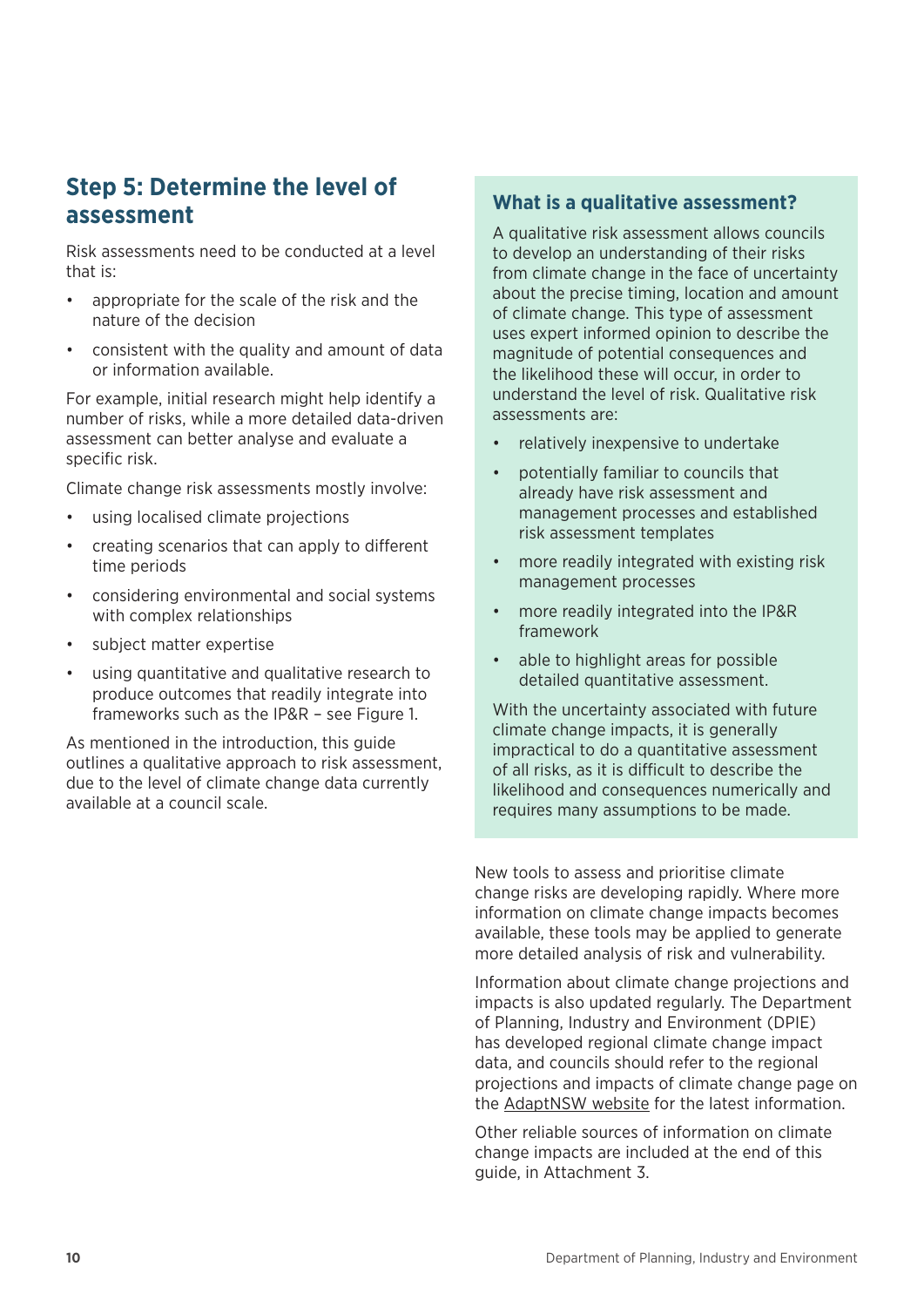#### **Introducing some key concepts**

#### **Emissions scenarios and future levels of greenhouse gas in the atmosphere**

An emissions scenario is an estimate of future emissions based on our understanding of natural sources of greenhouse gases and how much greenhouses gas will be released into the atmosphere by humans (based on assumptions about future socioeconomic trends).

Because it isn't clear exactly how global social and economic systems will respond to emissions reduction programs, a range of scenarios are used to describe possible future trends in emissions of greenhouse gases into the atmosphere.

#### **Dealing with risk versus uncertainty**

While it is clear the climate is changing, uncertainty remains about exactly how much it will continue to change. A large amount of this uncertainty comes from not knowing how much greenhouse gas will be released by humans into the future. Dealing with uncertainty can be a challenge but should not be seen as a barrier to adaptation planning and adapting to climate change.

Local councils are highly familiar with risk management. Framing climate change as a risk rather than an uncertainty can make it easier to facilitate assessments and resulting action plans. In addition to scenarios, documented recent examples of climate related threats to life, property and businesses in areas with similar populations, geography and land-use patterns, can help understanding.

#### **Potential for abrupt changes**

Climate changes may occur more rapidly and abruptly than currently modelled due to the intricacy of our climate system. The complexity and interrelationships between ocean, land, biosphere and atmospheric processes around the globe are likely to produce unexpected impacts, some of which are not yet fully understood or able to be adequately captured in modelling projections.

#### **Shift from uncertainty to risk**

Most people are used to dealing with the idea of 'risk'. It is the language of the insurance, health and national security sectors. For many audiences – politicians, business leaders or communities – talking about the risks of climate change is likely to be more effective than talking about the uncertainties.

Shifting from an 'uncertainty' to a 'risk' approach also makes it easier for people to weigh up the costs and benefits of inaction, rather than getting stuck in the perception that knowledge is still imperfect. Familiar, everyday examples of risk management offer useful comparisons and analogies; for example, the risk of a town flooding, a farmer's crops being destroyed, or a coastal building slipping into the ocean (Corner et al.  $2015^5$ ).

<sup>5</sup> Corner A, Lewandowsky S, Phillips M and Roberts O 2015, *The Uncertainty Handbook: A practical guide for climate change communicators*, University of Bristol, Bristol UK.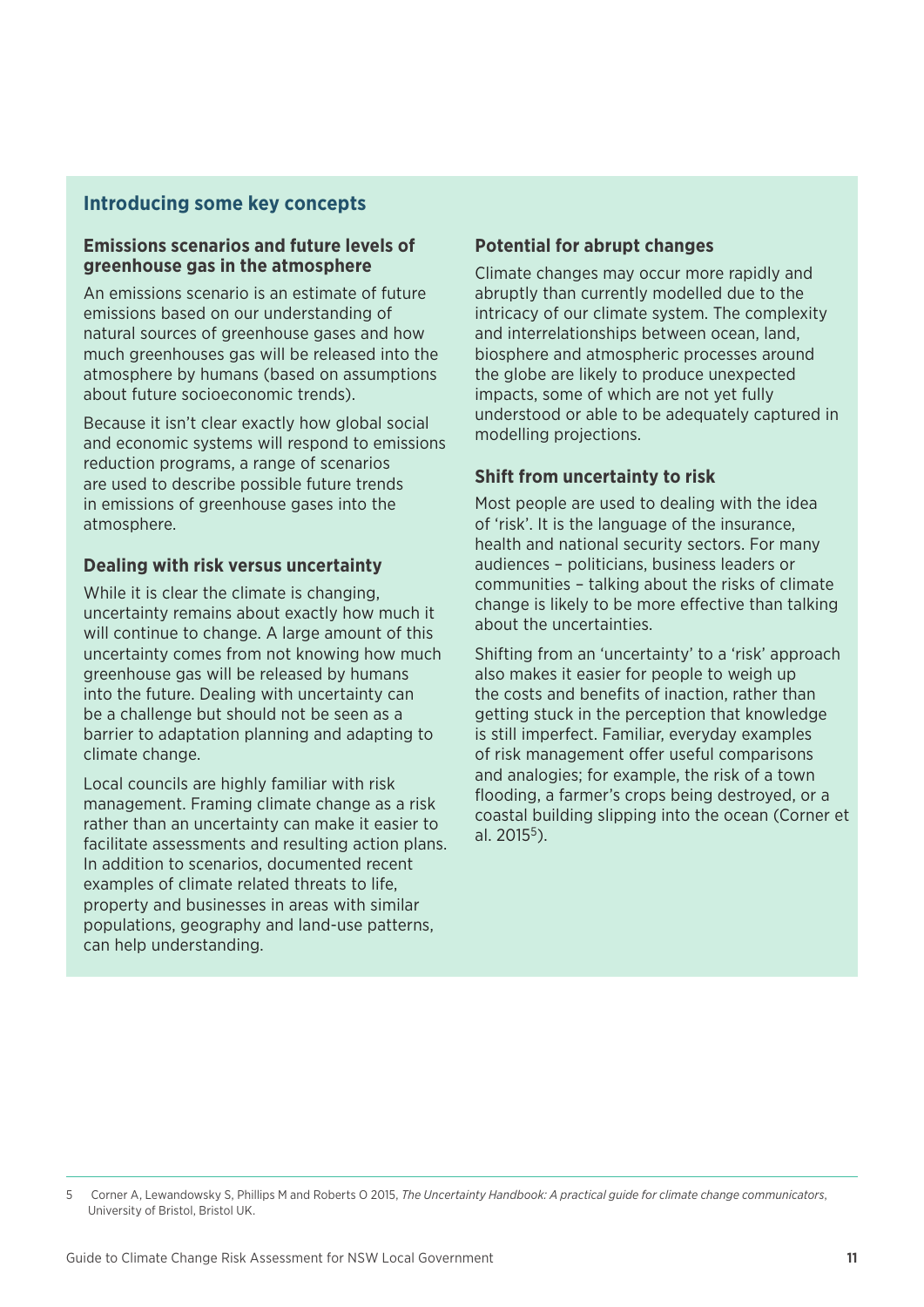### <span id="page-15-0"></span>**Step 6: Develop or adopt a climate change scenario**

One way to address future uncertainty is to use climate change scenarios that describe possible changes to climate variables.

A climate change scenario does not present definitive statements about future climate change (see 'Assumptions and uncertainty' below). Instead, it presents a plausible future climate based on the best available science and a number of assumptions about:

- future levels of greenhouse gas in the atmosphere (the emissions scenario)
- the response of global average surface temperatures to increases in greenhouse gases
- local climate change as a result of changes to global average temperatures.

It is important to record and explain these assumptions in the risk assessment as they have an impact on the decisions made to manage the risk.

DPIE recommends that councils use the NARCliM scenario as the basis for their climate change risk assessments. The model has been co-developed by DPIE to create [climate change snapshots](https://climatechange.environment.nsw.gov.au/Climate-projections-for-NSW/Climate-projections-for-your-region) for NSW planning regions. It is a highly rigorous model that has been designed so that non-scientists can readily apply it to their decision-making in New South Wales.

#### **The NARCliM model – a high-level description**

The NSW and ACT Regional Climate Modelling project (NARCliM) is an ongoing collaboration between the NSW and ACT governments, UNSW, Sydney Water, Hunter Water, and the Sydney Catchment Authority. It is based on:

- 10 kilometre grids (so is very useful for local government applications)
- four global climate models (GCMs)
- three regional models
- IPCC AR4 (the fourth major assessment report for the United Nations Intergovernmental Panel on Climate Change, i.e. the best available climate science)
- a high emissions trajectory (SRES A2), which represents a continuation of current carbonintensive economic activity. This is projected to result in warming of 3–4°C by 2100



• three-time periods: 1990 to 2009 (baseline), 2020 to 2039 (near future), and 2060 to 2079 (far future).

#### **How was uncertainty addressed in the NARCliM modelling?**

Due to the many uncertainties involved in producing climate projections, NARCliM provides a collection of 12 simulations, (rather than just one single projection), each using the [IPCC](http://www.ipcc.ch/ipccreports/sres/emission/index.php?idp=98)  [SRES A2 emissions scenario](http://www.ipcc.ch/ipccreports/sres/emission/index.php?idp=98). This approach provides robust

regional climate projections that span the range of likely future changes in the climate of southeastern Australia.

Three configurations of the Weather Research and Forecasting (WRF) model were run with four separate GCMs to produce an ensemble of 12-member runs. Refer to the [About NARCliM](https://climatechange.environment.nsw.gov.au/Climate-projections-for-NSW/About-NARCliM) webpage for further details.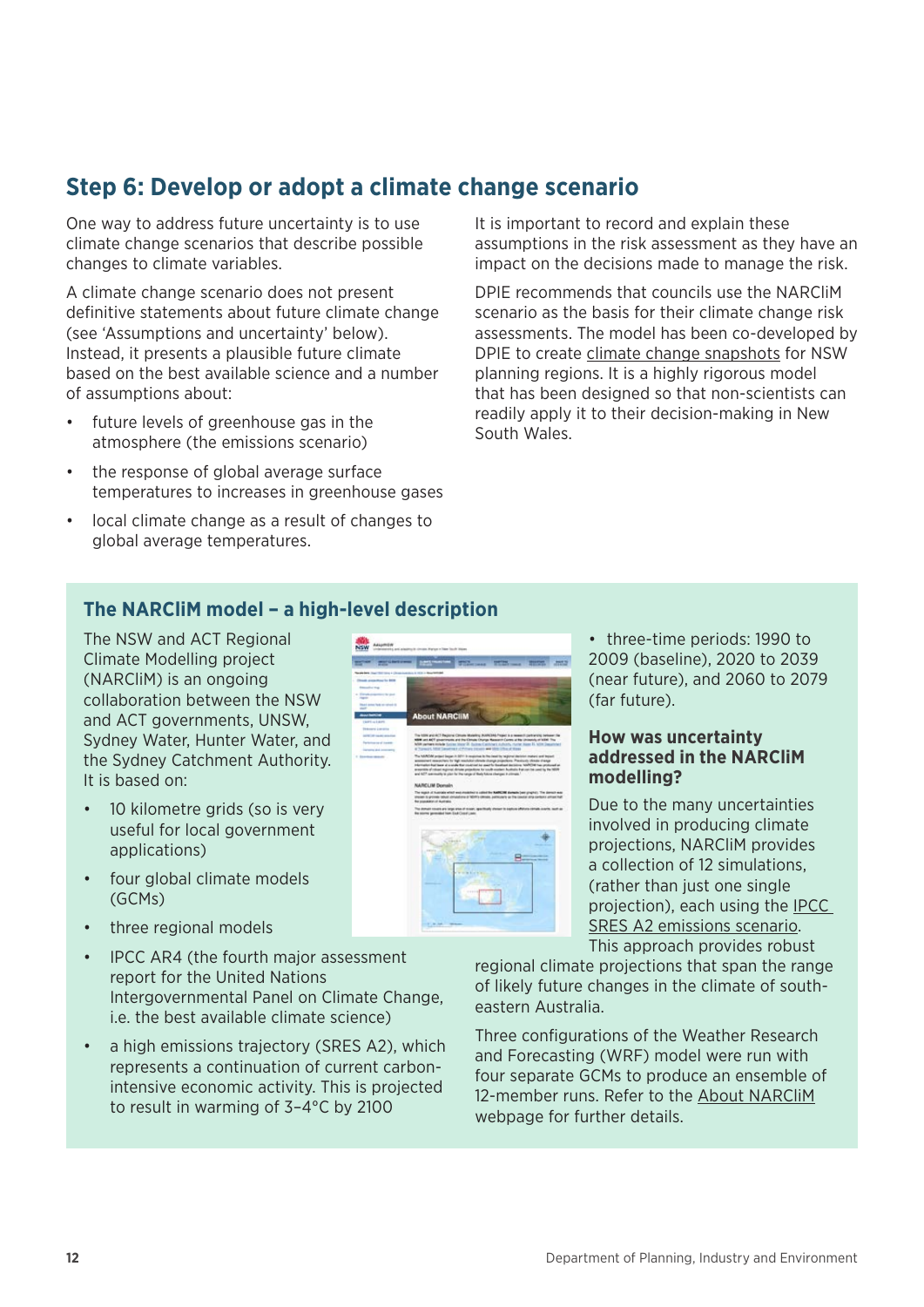### <span id="page-16-0"></span>**Step 7: Identify existing datasets and gaps**

Identifying available datasets will help define the scope of the risk assessment and will also help identify any information gaps that need to be filled before the risk assessment can be undertaken. Relevant datasets contain the information needed to inform the risk assessment; for instance, what the current and projected population for the local government area is.

There is a large body of existing work that councils can access to assist in the risk assessment process. Resources that can assist in providing the data needed for the completion of a climate change risk assessment include:

- the [NSW Climate Data Portal](https://climatedata.environment.nsw.gov.au/), part of the NARCliM project, allows users to construct and submit data requests to extract regional data for relevant simulations, locations, time periods and climate variables
- knowledge of local climate related risk
- regional AdaptNSW [climate change snapshots](http://climatechange.environment.nsw.gov.au/Climate-projections-for-NSW/Climate-projections-for-your-region)
- previous climate change risk assessments
- access to information on programs that manage risks; for example: coastal hazards such as erosion and inundation, projected sea level rise, flood and fire risks in the local government and surrounding areas, as well as other potential indicators of localised climate change such as prevalence of invasive species, and health risks such as mosquitoborne disease
- audit of council assets including class, location, maintenance and depreciation status as well as services provided
- audit of critical infrastructure and other services in the area
- local population and business profiles
- mapping of ecosystems, refugia, fauna and flora present in the council area, particularly endangered species, ecological communities and assemblages
- the Adapt NSW guide to impacts of [climate change](http://climatechange.environment.nsw.gov.au/Impacts-of-climate-change)
- the IPCC [Fifth Assessment Report.](https://www.ipcc.ch/report/ar5/)

#### **Coastal and floodplain risk management programs**

The NSW Government works with councils to deliver coastal and floodplain risk management in New South Wales. Any studies undertaken by council to understand coastal and floodplain management risks will need to consider climate change impacts. Where this has been achieved the identified climate change risks and associated treatments can be incorporated into the climate change risk assessment. There are a number of other resources available that can further support councils to consider coastal and flood related risks; these include:

- [CoastAdapt](https://coastadapt.com.au/about-coastadapt) an information delivery and decision support framework that addresses the risks presented by climate change and sea level rise, and what can be done to respond to those risks. CoastAdapt contains information and guidance to help people from all walks of life understand climate change and the responses available to manage the impacts.
- [NCCARF](https://www.nccarf.edu.au/) the National Climate Change Adaptation Research Facility, works to support decision-makers throughout Australia as they prepare for and manage the risks of climate change and sea level rise.

Councils should note that if using resources from CoastAdapt and NCCARF, their work may be based on different emissions scenarios to the NARCliM model. It is important to understand and communicate this when stating baseline assumptions in the climate change risk management plan.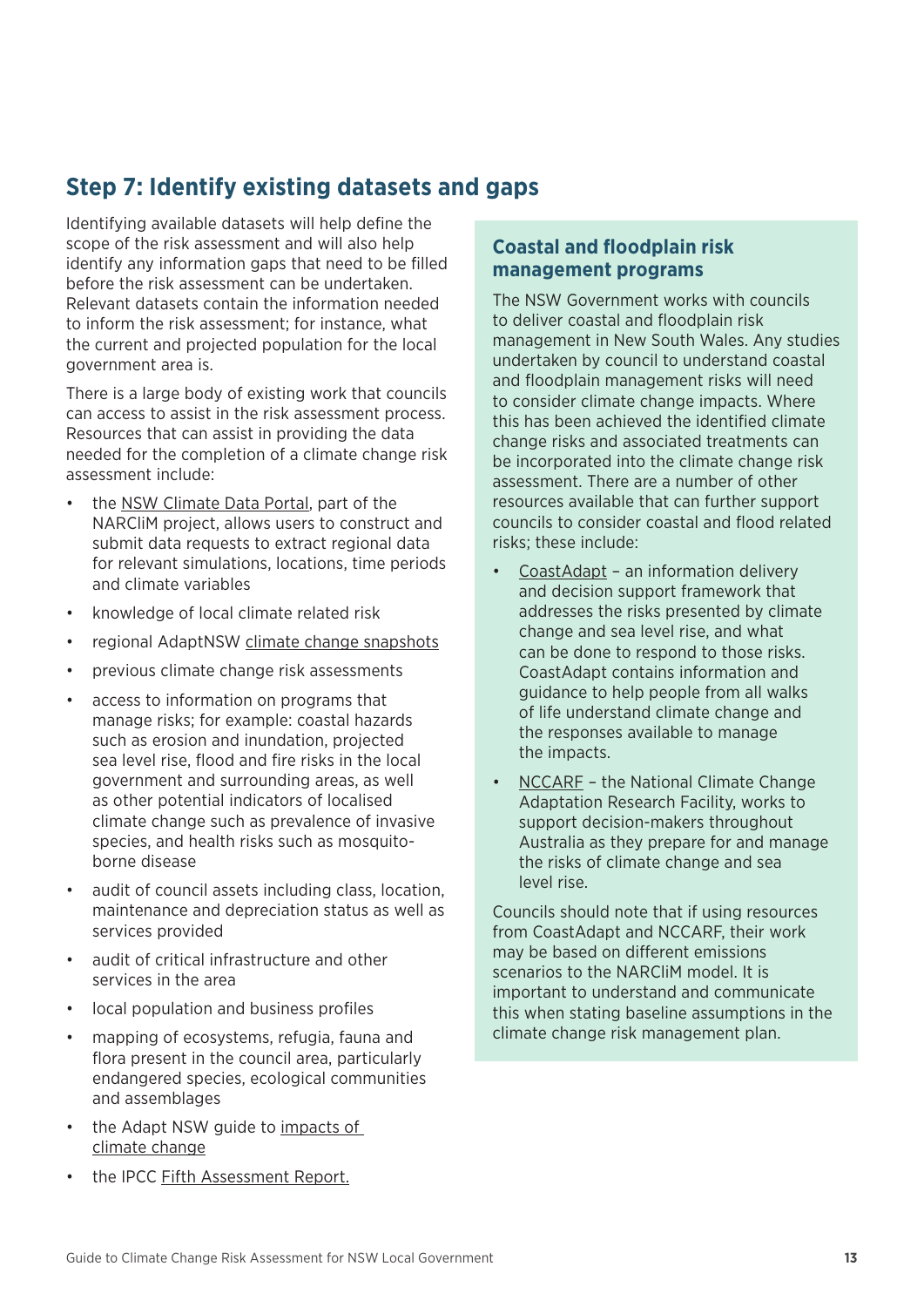### <span id="page-17-0"></span>**Step 8: Identify the scope and key elements of the assessment**

Best practice sees local government consider the risks climate change poses to all areas of responsibility, either through a single or series of assessments. Classifying risks by operations and service delivery will help promote a systematic and efficient approach to risk identification and establishes a clear ownership of and responsibility for management of the associated risks.

To define the scope of climate change risk assessments, operational activities, geographical area and organisational boundaries can be used as key elements, also known as functional areas, during the risk identification process. Table 1 sets out an example list of key elements based on organisational functions.

**Table 1** Key elements for climate change risk assessment

| <b>Key elements</b>                                                | <b>Examples of issues to be considered</b>                                                                                                          |
|--------------------------------------------------------------------|-----------------------------------------------------------------------------------------------------------------------------------------------------|
| Infrastructure<br>and assets                                       | Council buildings, stormwater,<br>transport and water supply<br>infrastructure, wastewater<br>treatment facilities, bush and<br>recreation reserves |
| Land-use<br>planning and<br>development                            | Assessment of development<br>applications and planning<br>instruments such as local<br>environmental plans and zoning                               |
| Emergency<br>management<br>and natural<br>disaster<br>preparedness | Traffic management, business<br>continuity, emergency response<br>and recovery from storms,<br>bushfires, heatwaves, etc.                           |
| Fnvironment<br>management<br>and protection                        | Water quality, air quality,<br>biodiversity and ecosystems,<br>pests and weeds, solid waste<br>management, energy management                        |
| Community<br>services                                              | Childcare, recreational facilities,<br>waste services                                                                                               |
| Corporate<br>services                                              | Insurance, council functions,<br>financial sustainability,<br>communications, IT,<br>human resources                                                |

### **Step 9: Establish the evaluation framework and risk assessment tools**

The evaluation framework is used by the assessment team to evaluate and prioritise risks. It is designed so all team members have a common understanding of how risks will be assessed, to allow for comparable assessments against council's existing corporate risk framework.

The evaluation framework generally has four components:

- success criteria based on council corporate objectives
- a consequence scale identifying a range of possible outcomes if risk becomes reality
- a scale that scopes the likelihood of an event
- risk priority levels based on the consequence and likelihood relating to that risk.

#### **Success criteria**

To help gain further traction and emphasise the immediacy of the need to develop action plans, it is recommended assessments are developed in the context of the overarching goals of council and other documents that establish the organisation's strategic priorities (e.g. the community strategic plan).

Climate change risk assessments and subsequent adaptive strategies can help achieve and sustain corporate objectives such as:

- boosting the local economy as well as offering incentives to potential investors by promoting the protection of assets, infrastructure and service delivery that is resilient to extreme weather events and other ongoing impacts of climate change
- delivering better value to ratepayers by helping ensure council expenditure is responsive to short-term, climate-based emergency contingencies and long-term models of resilience that work with providers of critical infrastructure and services
- ensuring council actions are informed by best practice approaches and proven science for protecting the physical and natural environment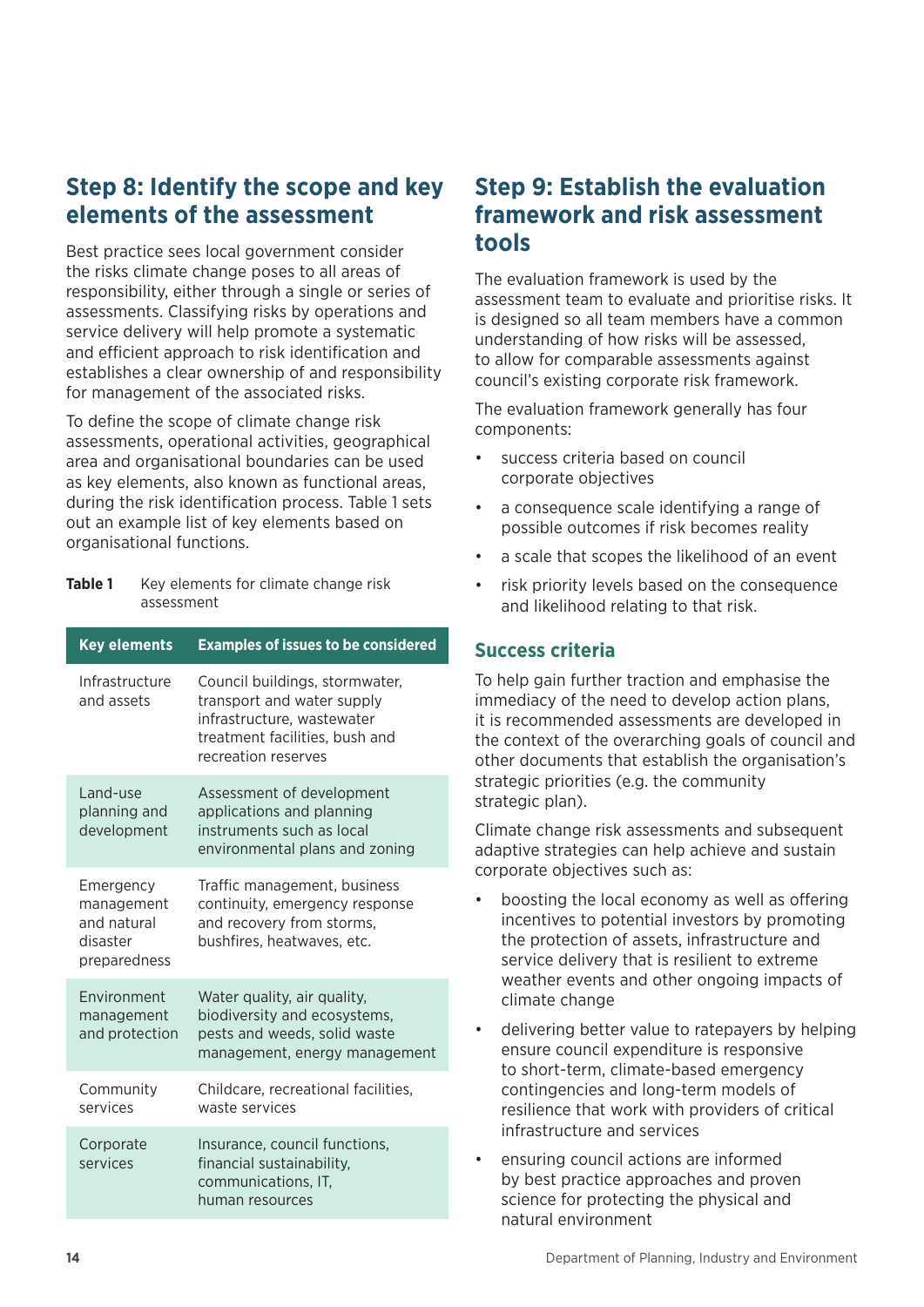- enhancing and protecting lifestyle, amenity and [local character](https://www.planning.nsw.gov.au/policy-and-legislation/local-character)
- responding to transparency and governance.

#### **Assessment tools**

The following three tools are adapted from conventional risk management practice and so will be familiar to many council managers and officers.

#### **i. Likelihood scale**

A likelihood scale assigns the likelihood of a risk occurring under the chosen climate change scenario. The following table is a demonstration of a likelihood scale that compares five likelihood ratings in the context of recurrent and single event risks.

**Table 2** Likelihood ratings, from the DPIE Sustainability Advantage program

| <b>Likelihood</b>        | <b>Recurrent risks</b>                   | <b>Single events</b>                                                                                       |
|--------------------------|------------------------------------------|------------------------------------------------------------------------------------------------------------|
| <b>Almost</b><br>certain | Could occur<br>several times per<br>year | More likely than<br>not – probability<br>greater than 50%                                                  |
| <b>Likely</b>            | May arise about<br>once per year         | As likely as not -<br>50/50 chance                                                                         |
| <b>Possible</b>          | May arise once in<br>10 years            | Less likely than<br>not but still<br>appreciable -<br>probability less<br>than 50% but still<br>quite high |
| <b>Unlikely</b>          | May arise once in<br>10 to 25 years      | Unlikely but<br>not negligible -<br>probability low<br>but noticeably<br>greater than zero                 |
| Rare                     | Unlikely during<br>the next 25 years     | Negligible -<br>probability very<br>small, close to<br>zero                                                |

When undertaking the risk analysis, it is important to remember that the likelihood refers to the likelihood of a risk event occurring under the chosen climate change scenario; that is, when considering the likelihood of the risk, it must be assumed that the scenario is certain to occur.

#### **ii. Consequence ratings**

Evaluating the consequences of a risk means asking, 'How bad is it likely to be?'. Risks can affect a council in different ways depending on objectives (success criteria) and the thresholds that define the various levels of consequence will vary from council to council.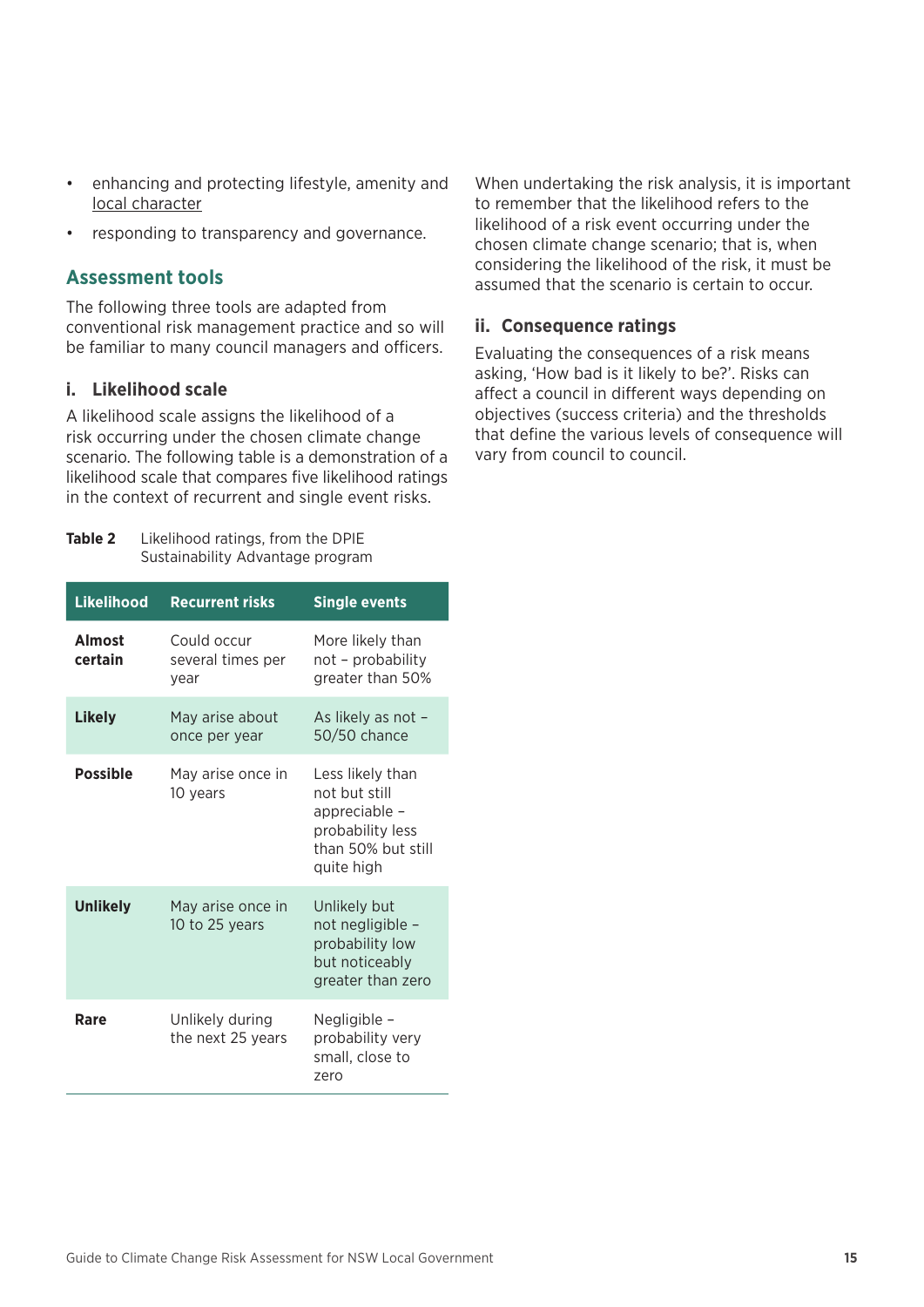|                     | Consequence\ criteria                                               |                                                                                                                                             |                                                                                                            |                                                                                                                               |                                                                                                                                         |  |  |  |
|---------------------|---------------------------------------------------------------------|---------------------------------------------------------------------------------------------------------------------------------------------|------------------------------------------------------------------------------------------------------------|-------------------------------------------------------------------------------------------------------------------------------|-----------------------------------------------------------------------------------------------------------------------------------------|--|--|--|
| <b>Rating</b>       | <b>Public safety</b>                                                | <b>Local economy</b><br>and growth                                                                                                          | <b>Community and</b><br>lifestyle                                                                          | <b>Environment and</b><br>sustainability                                                                                      | <b>Public</b><br>administration                                                                                                         |  |  |  |
| <b>Catastrophic</b> | Large<br>numbers<br>of serious<br>injuries or<br>loss of lives      | Regional decline<br>leading to<br>widespread<br>business<br>failure, loss of<br>employment and<br>hardship                                  | The region would<br>be seen as very<br>unattractive,<br>moribund and<br>unable to support<br>its community | Major widespread<br>loss of<br>environmental<br>amenity and<br>progressive<br>irrecoverable<br>environmental<br>damage        | Public<br>administration<br>would fall into<br>decay and cease<br>to be effective                                                       |  |  |  |
| <b>Major</b>        | Isolated<br>instances<br>of serious<br>injuries or<br>loss of lives | Regional<br>stagnation such<br>that businesses<br>are unable<br>to thrive and<br>employment does<br>not keep pace with<br>population growth | Severe and<br>widespread<br>decline in<br>services and<br>quality of life<br>within the<br>community       | Severe loss of<br>environmental<br>amenity and<br>a danger of<br>continuing<br>environmental<br>damage                        | Public<br>administration<br>would struggle to<br>remain effective<br>and would be<br>seen to be in<br>danger of failing<br>completely   |  |  |  |
| <b>Moderate</b>     | Small<br>numbers of<br>injuries                                     | Significant<br>general reduction<br>in economic<br>performance<br>relative to current<br>forecasts                                          | General<br>appreciable<br>decline in<br>services                                                           | Isolated but<br>significant<br>instances of<br>environmental<br>damage that<br>might be<br>reversed with<br>intensive efforts | Public<br>administration<br>would be under<br>severe pressure<br>on several fronts                                                      |  |  |  |
| <b>Minor</b>        | Serious near<br>misses or<br>minor injuries                         | Individually<br>significant but<br>isolated areas<br>of reduction<br>in economic<br>performance<br>relative to current<br>forecasts         | Isolated but<br>noticeable<br>examples of<br>decline in<br>services                                        | Minor instances<br>of environmental<br>damage that<br>could be reversed                                                       | Isolated instances<br>of public<br>administration<br>being under<br>severe pressure                                                     |  |  |  |
| Insignificant       | Appearance<br>of a threat<br>but no actual<br>harm                  | Minor shortfall<br>relative to current<br>forecasts                                                                                         | There would be<br>minor areas in<br>which the region<br>was unable to<br>maintain its<br>current services  | No environmental<br>damage                                                                                                    | There would be<br>minor instances<br>of public<br>administration<br>being under more<br>than usual stress<br>but it could be<br>managed |  |  |  |

#### **Table 3** Example consequence rating, from the Australian Greenhouse Office guide (AGO 2006)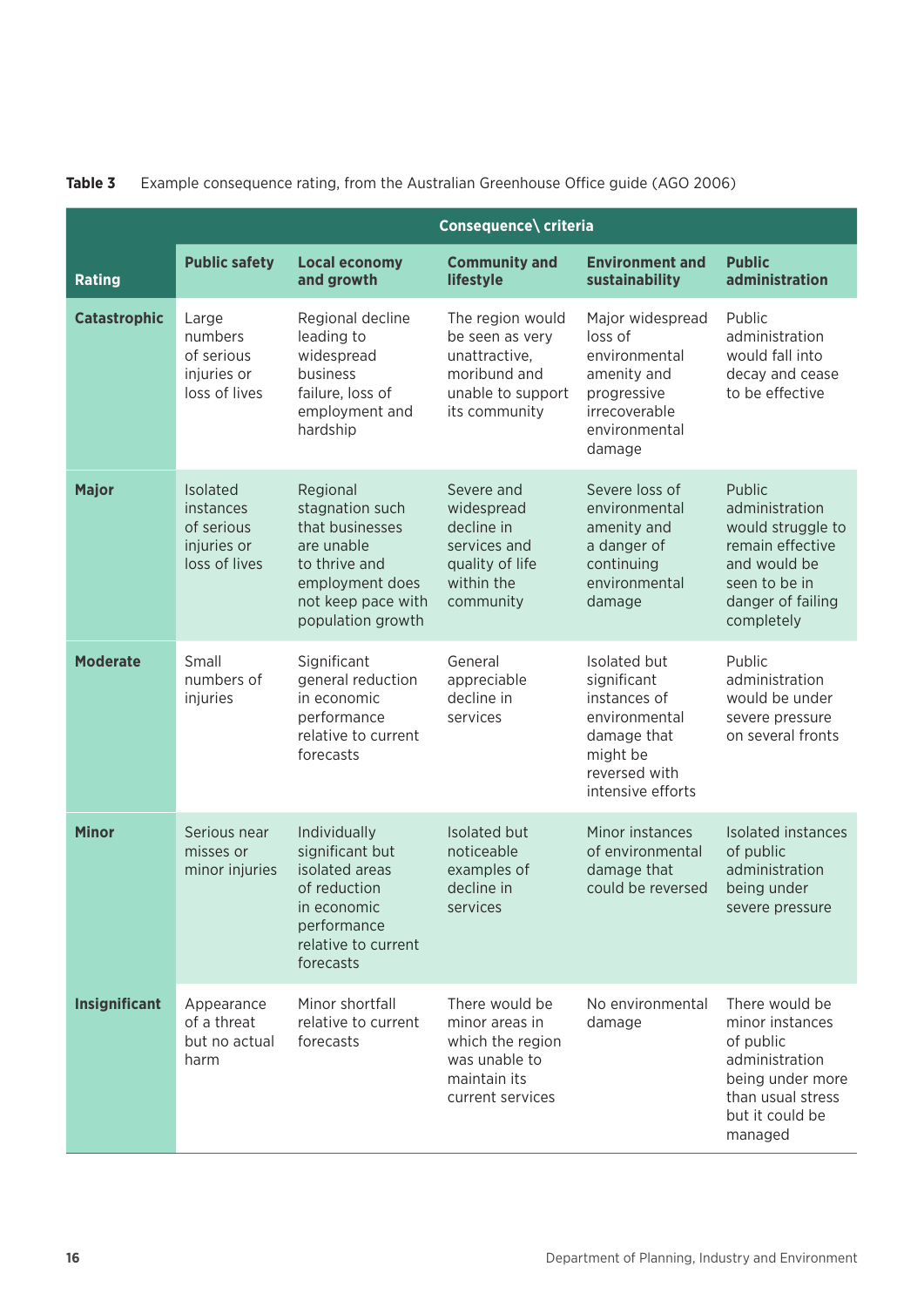#### **iii. Risk matrix**

The design of this risk priority rating table will reflect the council's level of aversion to risk. If a council is risk-averse, the table will contain many cells which are rated 'high' or 'extreme' risk and, as such, must be dealt with quickly (given the risk response). Alternatively, where a council is more inclined towards risk-taking, many risks will be rated 'low' or 'medium', meaning they do not require urgent attention.

Councils that already have risk priority tables may find them appropriate to use, but they should consider whether the nature of the risks that result from climate change will warrant any change to their existing rating system.

If council does not have an existing risk matrix, the following matrix can be used.

| Table 4 |  | Risk rating matrix, from the DPIE Sustainability Advantage program |  |
|---------|--|--------------------------------------------------------------------|--|
|         |  |                                                                    |  |

| <b>Consequences</b> |                          | <b>Catastrophic</b> | <b>Major</b>   | <b>Moderate</b> | <b>Minor</b>  | <b>Insignificant</b> |
|---------------------|--------------------------|---------------------|----------------|-----------------|---------------|----------------------|
|                     | <b>Almost</b><br>certain | <b>Extreme</b>      | <b>Extreme</b> | <b>High</b>     | <b>Medium</b> | <b>Medium</b>        |
|                     | <b>Likely</b>            | <b>Extreme</b>      | <b>High</b>    | <b>High</b>     | <b>Medium</b> | Low                  |
| <b>Likelihood</b>   | <b>Possible</b>          | <b>High</b>         | <b>High</b>    | <b>Medium</b>   | <b>Medium</b> | Low                  |
|                     | <b>Unlikely</b>          | <b>Medium</b>       | <b>Medium</b>  | <b>Medium</b>   | Low           | Low                  |
|                     | <b>Rare</b>              | <b>Medium</b>       | Low            | Low             | Low           | Low                  |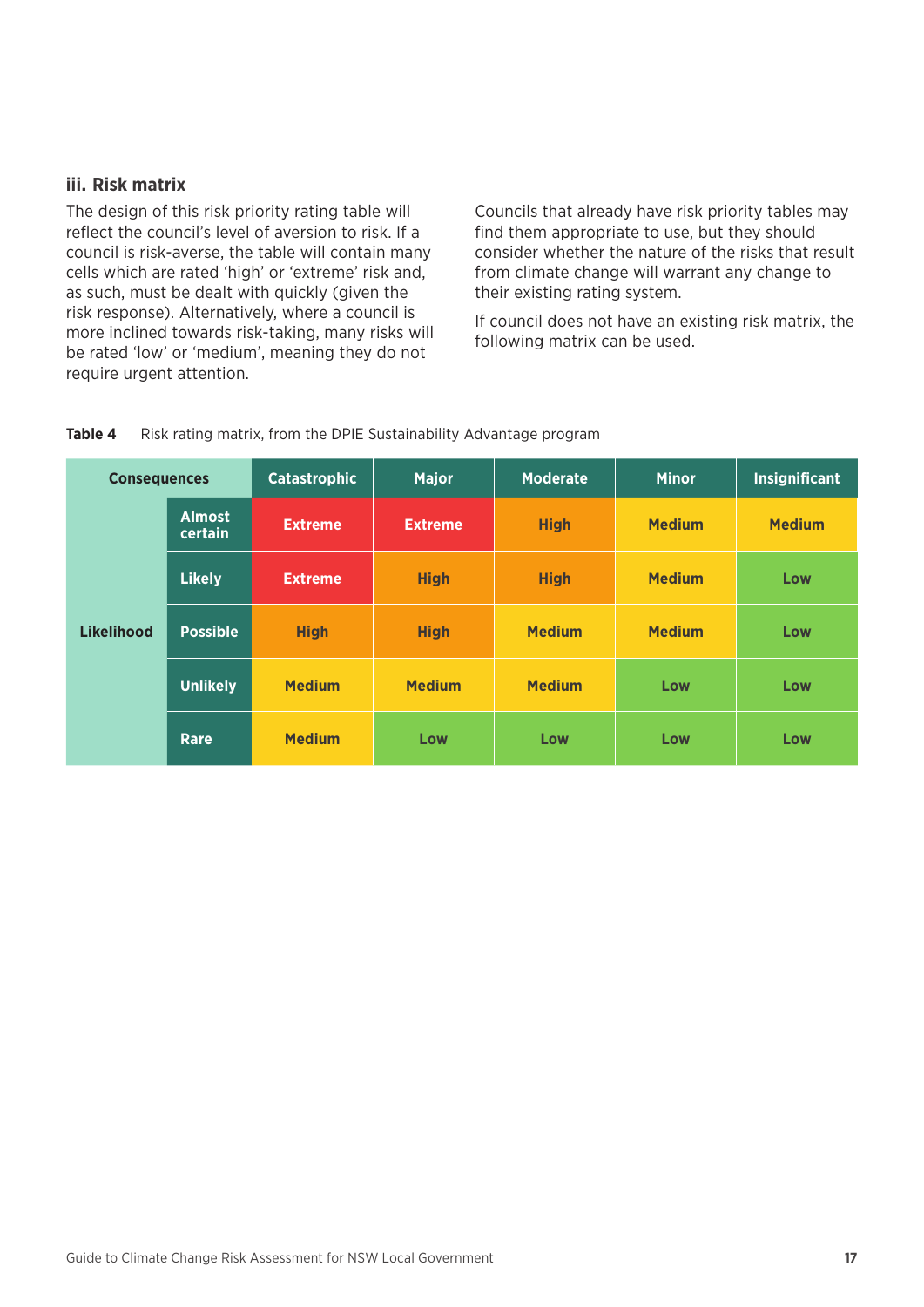## <span id="page-21-0"></span>**Conducting the risk assessment workshop**

It is recommended the key risk assessment activities are carried out as a single exercise in a workshop setting to ensure a consultative and inclusive process. The workshops ideally involve all members of the project team and a broad range of council staff from across all functional areas of council.

Module 3 of the [LGNSW Building Resilience to](https://www.lgnsw.org.au/policy/climate-change/building-resilience)  [Climate Change](https://www.lgnsw.org.au/policy/climate-change/building-resilience) workshop package provides guidelines on how to run a workshop, including preparing materials, roles and responsibilities of a facilitator, and documenting results.

#### **TIP: Accessing useful materials**

[LGNSW](https://www.lgnsw.org.au/policy/cc_resources) has many free online resources to assist the climate change risk assessment process such as a workshop package that includes:

- a template for a climate change action plan
- evaluation forms
- group activities and facilitation techniques
- PowerPoint presentations
- technical guidance and references
- risk assessment tools and templates
- step-by-step guide to facilitating structured workshops and meetings
- examples and case studies.

[AdaptNSW](https://climatechange.environment.nsw.gov.au/) also has a range of resources to support councils as they undertake this process, including:

- interactive maps by region
- information on the impacts of climate change
- Regional Vulnerability Assessments
- adaptation planning check lists.

For councils that are members of [Sustainability](https://www.environment.nsw.gov.au/sustainabilityadvantage/)  [Advantage](https://www.environment.nsw.gov.au/sustainabilityadvantage/), there are many useful supporting materials available to you such as:

- how to write a risk statement
- workshop activity sheets
- regional climate snapshots
- implications of climate change check sheet
- risk management plan template.

### **Step 10: Key workshop activities**

#### **Identify risks and opportunities**

Risks are identified by describing and listing how the climate change hazards from the chosen scenario or relevant regional snapshot from Step 6, could impact on each of the key elements of the organisation, identified in Step 8.

Reviewing previous climate change risk assessments, if they exist, will help identify if a risk has changed.

The risk assessment team should consider each of the risks posed to key organisational elements by each climate variable. There might be opportunities as well as negative outcomes as a result of climate change.

Each risk can be described in the following order:

- climate change hazard
- impact on a key element of council operations
- success criteria affected.

For example: 'Flooding and inundation [*hazard*] damaging council infrastructure [*impact*], which reduces public safety [*success criterion*]'.

The climate change hazard and impact on council operations might affect several success criteria. So that these risks can be more readily prioritised, it is important that each risk is identified and rated separately.

For example, flash flooding might have catastrophic consequences for public safety, but only moderate consequences for sustainability, and minor consequences for public administration.

Risk identification needs to include consideration of knock-on effects or incremental impacts of particular consequences, such as cascade and cumulative effects. For example, a direct risk could be flooding or inundation damaging council infrastructure, reducing public safety. An indirect risk would be flooding or inundation damaging state-owned roads, which in turn prevents council maintenance vehicles getting to problem areas.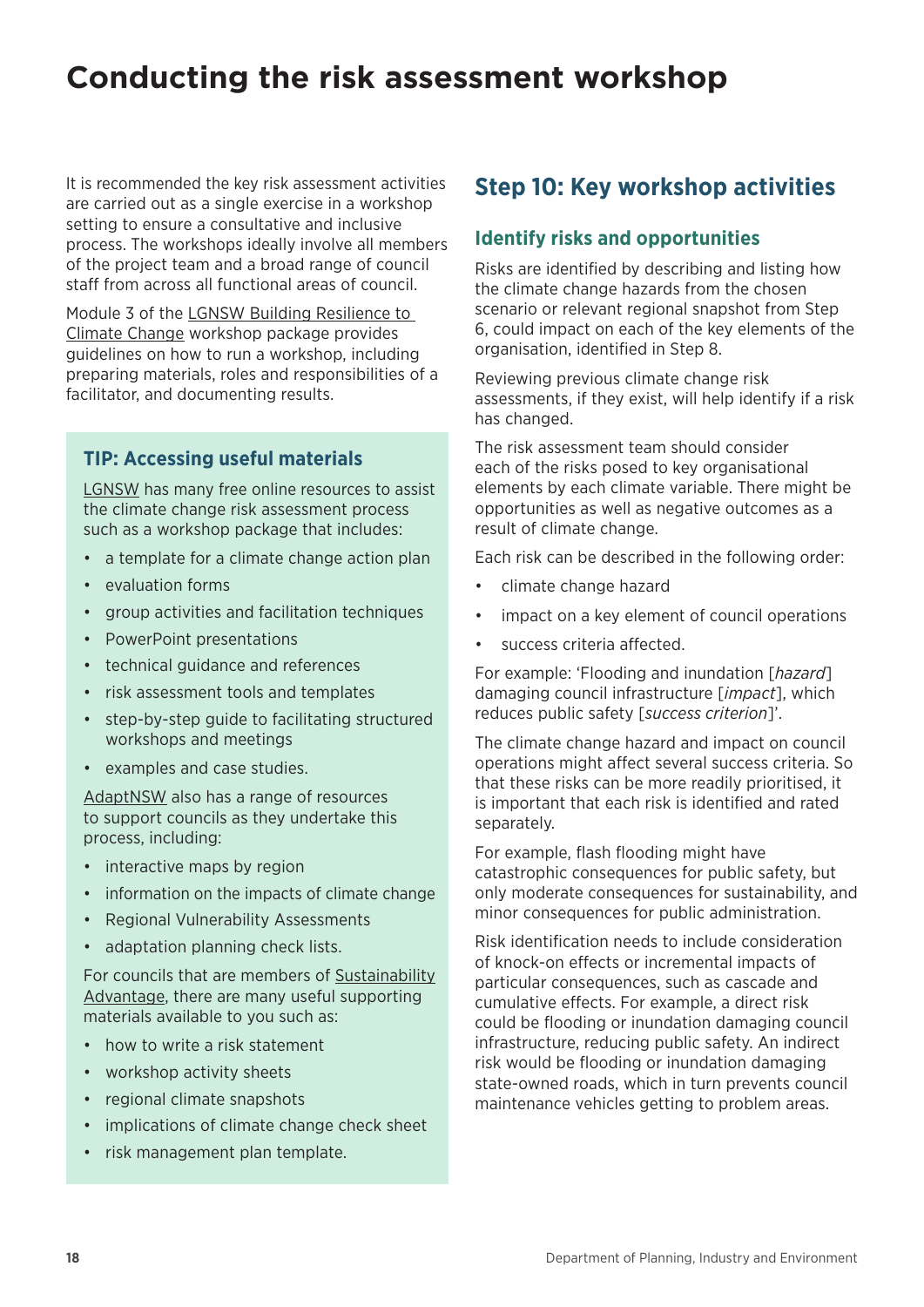#### **Identify risk interdependencies**

Identifying and understanding risk interdependencies is a relatively new part of the climate change risk assessment process. It can help capture and manage additional risks that whilst falling outside council's direct control, can still have a big impact on council's assets, operations and community. Strong stakeholder engagement is needed to understand and address interdependent risks as they are invariably multidisciplinary with multiple owners. By identifying what these risks are and who has control to manage them, council can understand its risk exposure and required adaptation response.

Managing interdependencies is not new for councils in New South Wales. The crucial coordination role played by the local emergency management officer (LEMO) helps manage interdependent risks in times of emergency. Just like the ongoing engagement needed to develop and maintain an effective Local Emergency Management Plan, climate change risk interdependence requires coordination, active relationships and careful planning.

Example questions to ask in the assessment workshop:

- What critical infrastructure do we depend on. that is not under our control? Examples are stormwater, electricity, gas, roads, bridges, ICT, etc.
- What social infrastructure and services do we rely on that are not under our control? Examples are social housing, health care, etc.
- Who controls these?
- Are they managing climate change risks for that infrastructure?
- Could we collaborate to manage the risk?

The risk analysis table in Figure 4 below has an added column to a conventional analysis, to capture interdependencies that are identified in the analysis.

Understanding council's spheres of influence is very helpful when analysing risk interdependence. The model shown in Figure 3 is used by several NSW councils to articulate what comes under council's control, what it can influence, and what council neither controls nor influences, yet has concern over outcomes. This can be a very useful way of breaking down an interdependent risk and working towards a practical adaptation response.

#### **CONTROL**

Core business, statutory responsibilities, service provision.

Council facilities and services, buildings and other assets.

Direct decision-making and action is possible (and necessary).

#### **INFLUENCE**

Areas of partial or shared responsibility or influence.

Advocacy, lobbying, education and communication are possible in collaboration with other organisations/ levels of government.

#### **CONCERN**

Wide range of issues of importance to the community.

Awareness/ understanding important. Incorporated into strategic vision (e.g. SS2030). Possible educative, advocacy, lobbying roles.

**Figure 3** Spheres of influence diagram from *[Adapting for Climate Change: A long term strategy for the City of](https://www.cityofsydney.nsw.gov.au/__data/assets/pdf_file/0013/250123/2016-022571-Adapting-to-Climate-Change_accessible.pdf)  [Sydney](https://www.cityofsydney.nsw.gov.au/__data/assets/pdf_file/0013/250123/2016-022571-Adapting-to-Climate-Change_accessible.pdf)*, also used by several other councils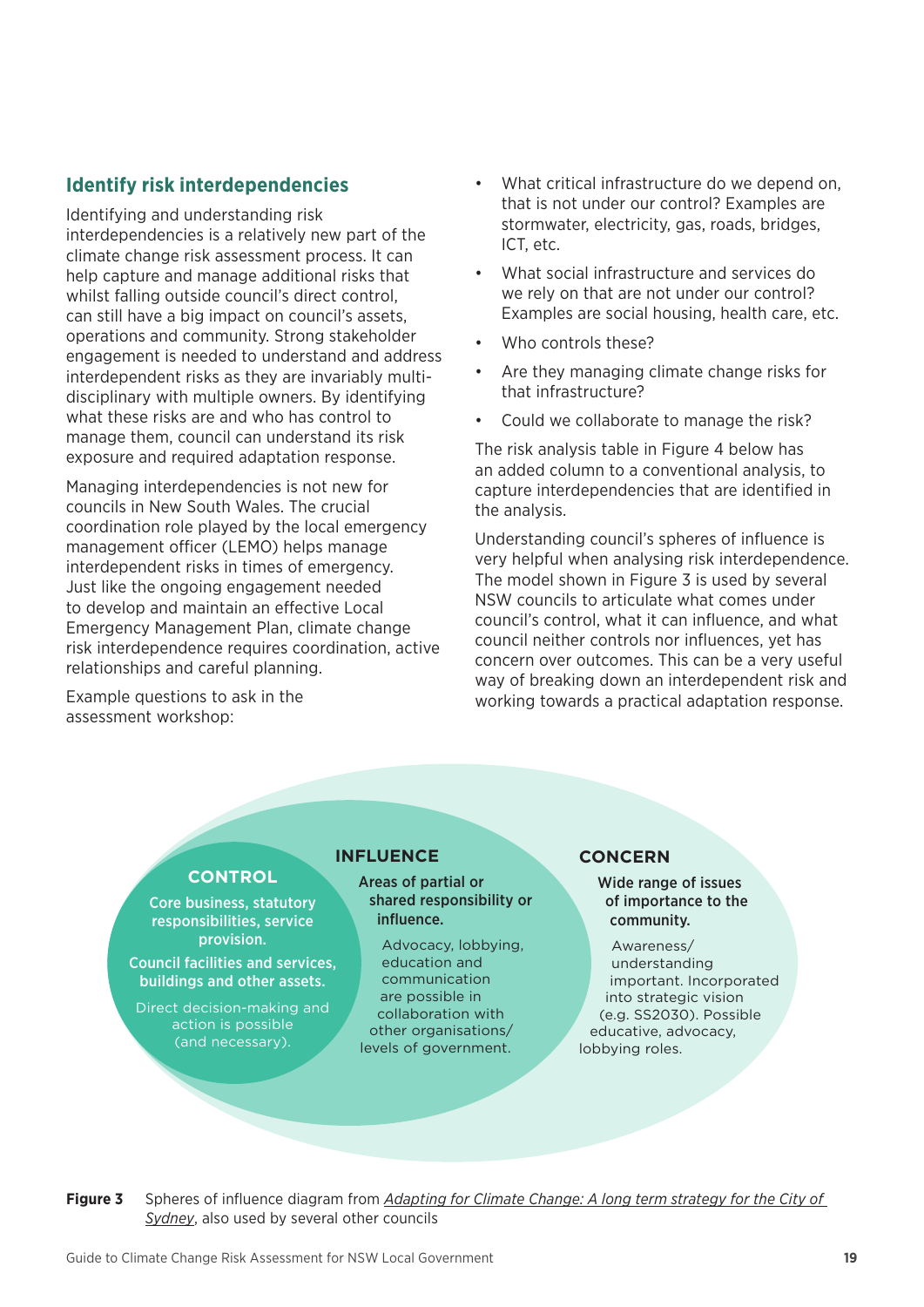#### **Analyse the risks**

Once identified, risks need to be systematically analysed using the framework and tools in Step 9. Risk is analysed by identifying the consequence and likelihood in the context of existing controls, enabling them to be prioritised.

When performing a climate change risk assessment, analysis of consequence and likelihood can be subjective, based on the team's opinion on whether a particular outcome will occur. This expert opinion needs to be supported by objective inputs such as accurate information on past events, case studies and peer reviewed literature.

Assumptions underlying the analysis need to be made clear.

Risks are analysed in the context of existing controls and magnitude of consequence and likelihood before a priority rating is assigned.

#### **Analyse existing controls**

During the risk assessment, it is assumed that the chosen climate change scenario is occurring. To analyse existing controls the risk assessment team identifies any current controls that would reduce the consequence or likelihood of each risk and their effectiveness. Only existing controls that are funded and do not need further work to be implemented should be considered in this stage.

For example, council might have planning controls that require buildings to be a certain height above the current flood level. This control is currently effective, but may be less so if climate change increases the intensity and frequency of rain. In this instance, the control's effectiveness rating will be low, in the context of the climate change risk assessment.

#### **Analyse magnitude of consequence and likelihood**

In this stage the magnitude of the consequence of an event and its likelihood of occurring are determined.

Consequence and likelihood are considered in the context of:

- the climate change scenario being considered
- existing controls to manage the risk.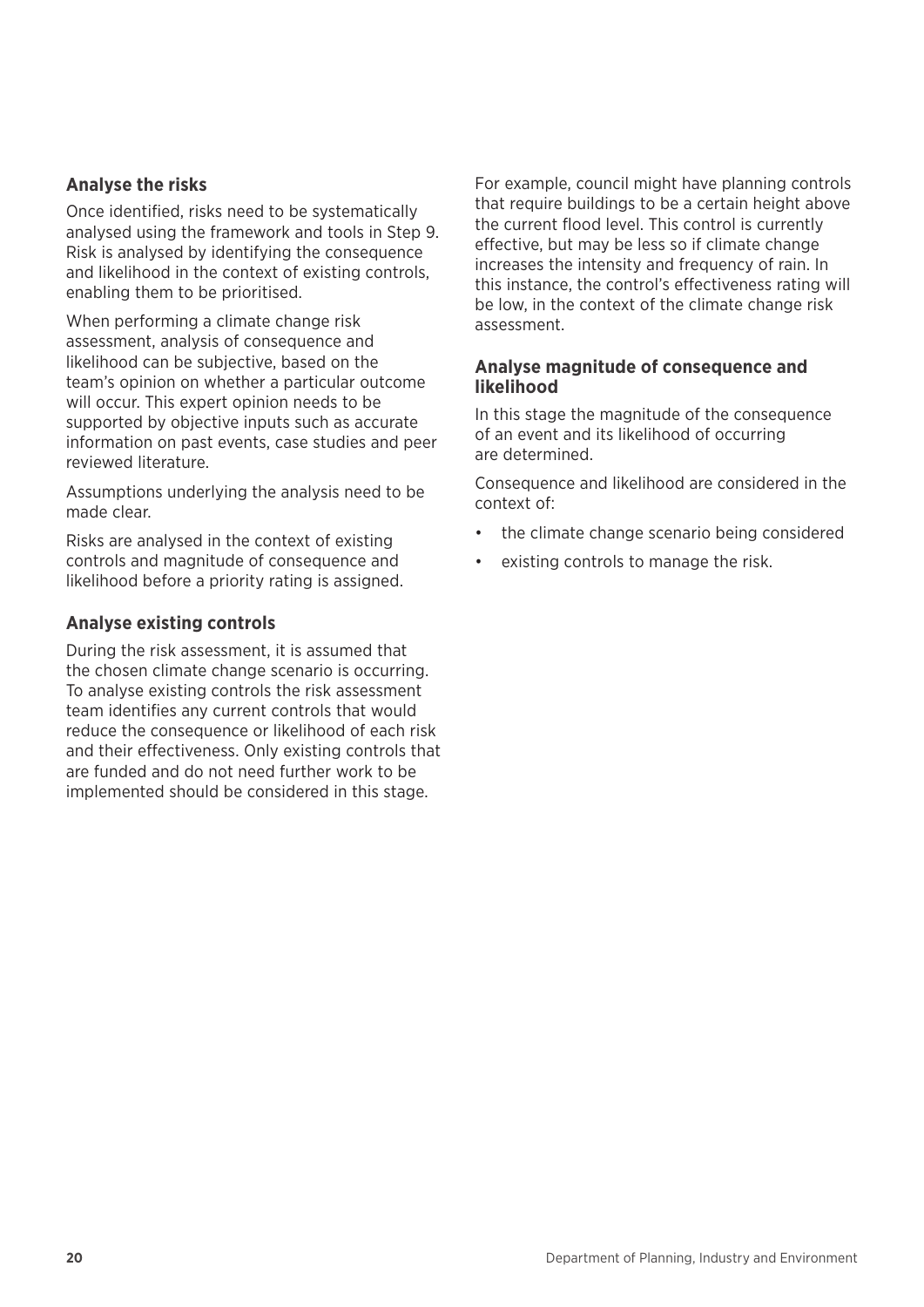#### **Assign the risk priority rating**

From the analysis of consequence and likelihood, the risk rating can be obtained using the risk priority table developed in Step 9; see Figure 4. This process is carried out for each risk, within the chosen climate change scenario. See Table 4 for a template matrix for analysing risks, including an example risk analysis.

Guidance on integrating the results of multiple scenarios can be found in Section 5.5 of the [AGO Guide](https://www.environment.gov.au/system/files/resources/21c04298-db93-47a6-a6b0-eaaaae9ef8e4/files/risk-management.pdf).



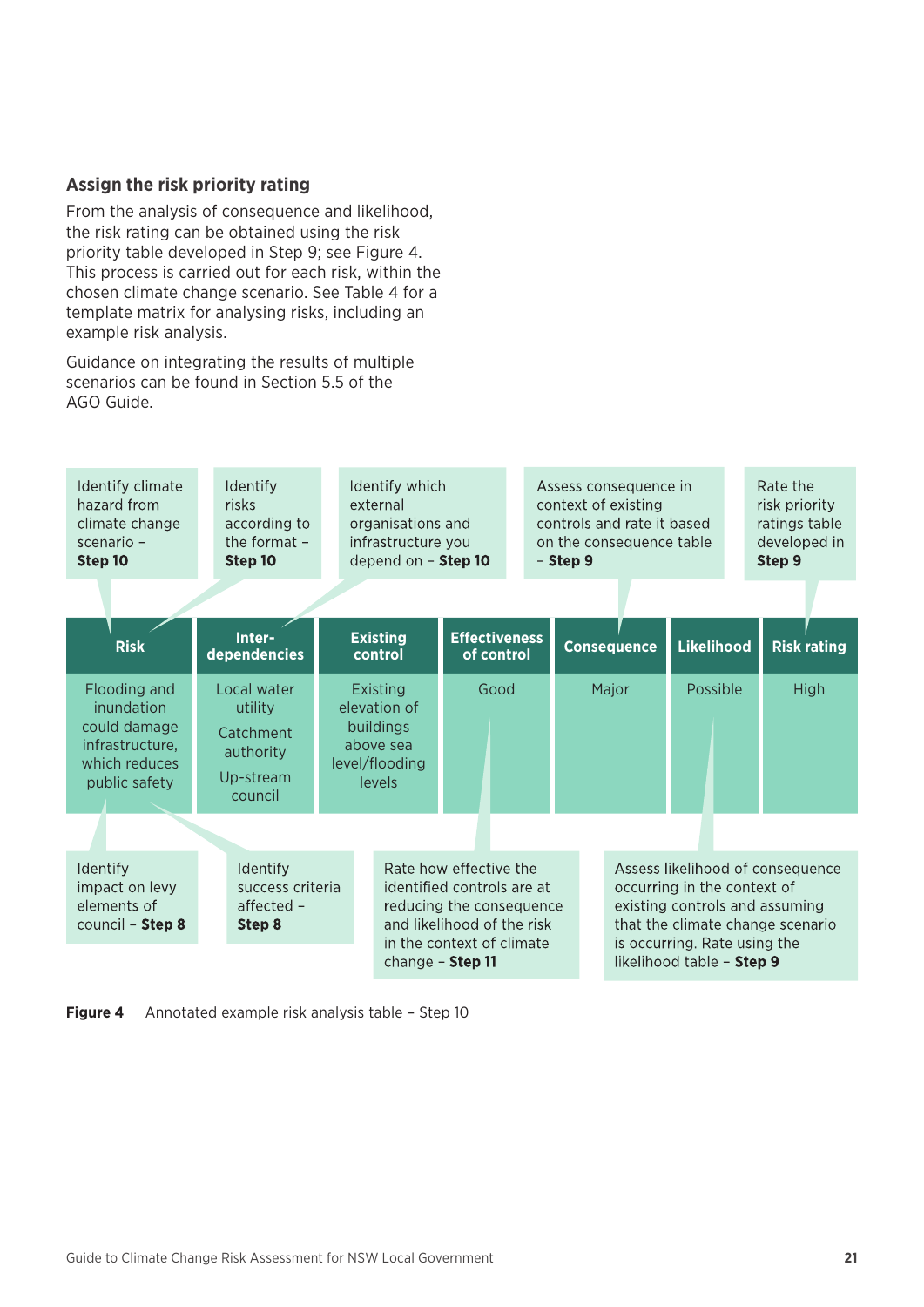#### **Evaluate the risks**

Evaluation helps to prioritise identified risks. Step 9 shows how to develop a priority rating for each risk of extreme, high, medium or low, based on likelihood and consequence scales. Here, all of the risks are put into one list and ordered by their priority, either by success criteria or aggregated risk exposure or risk rating.

Once any duplicates are eliminated, the first stage of evaluation is to adjust any risks that appear to be over or underestimated by checking that the risk priority ratings:

- are consistent with one another
- are logical
- sit within council's operational context.

Once all risk ratings are finalised, priority risks need to be placed in order, starting with those requiring the most urgent action and stating what that action would be. Ranking the priority risks is important as councils have finite resources and are unlikely to be able to address all risks simultaneously.

A single climate change hazard can pose multiple risks due to its impacts on a number of success criteria; see *Identify risks and opportunities* above. In this situation the evaluation can be simplified by ranking each success criteria and/or determining an aggregated rating. This will facilitate prioritisation and allow a council to understand the best way to respond to this climate change hazard. Using the example from above of flash flooding, this may have a catastrophic consequence for public safety, but a moderate and minor consequence for sustainability and public administration, respectively. Where this is the case, the risk to public safety is the highest risk and is the priority.

Factors that can be considered in the evaluation include:

- Is it council's responsibility to mitigate the risk or is an emergency agency responsible?
- Is it council's responsibility to manage the risk?
- Can council make an effective contribution to finding a solution?
- What is the wider organisational context for the identified risks?
- What is council's tolerance for the risks?
- Are there any regulatory, legal or other requirements to consider?
- How much uncertainty is associated with the risk assessment?
- Is there likely to be any cost-effective way to address the risks, for example, adaptation responses that deal with multiple risks?
- Are there any information gaps?
- Is further work needed?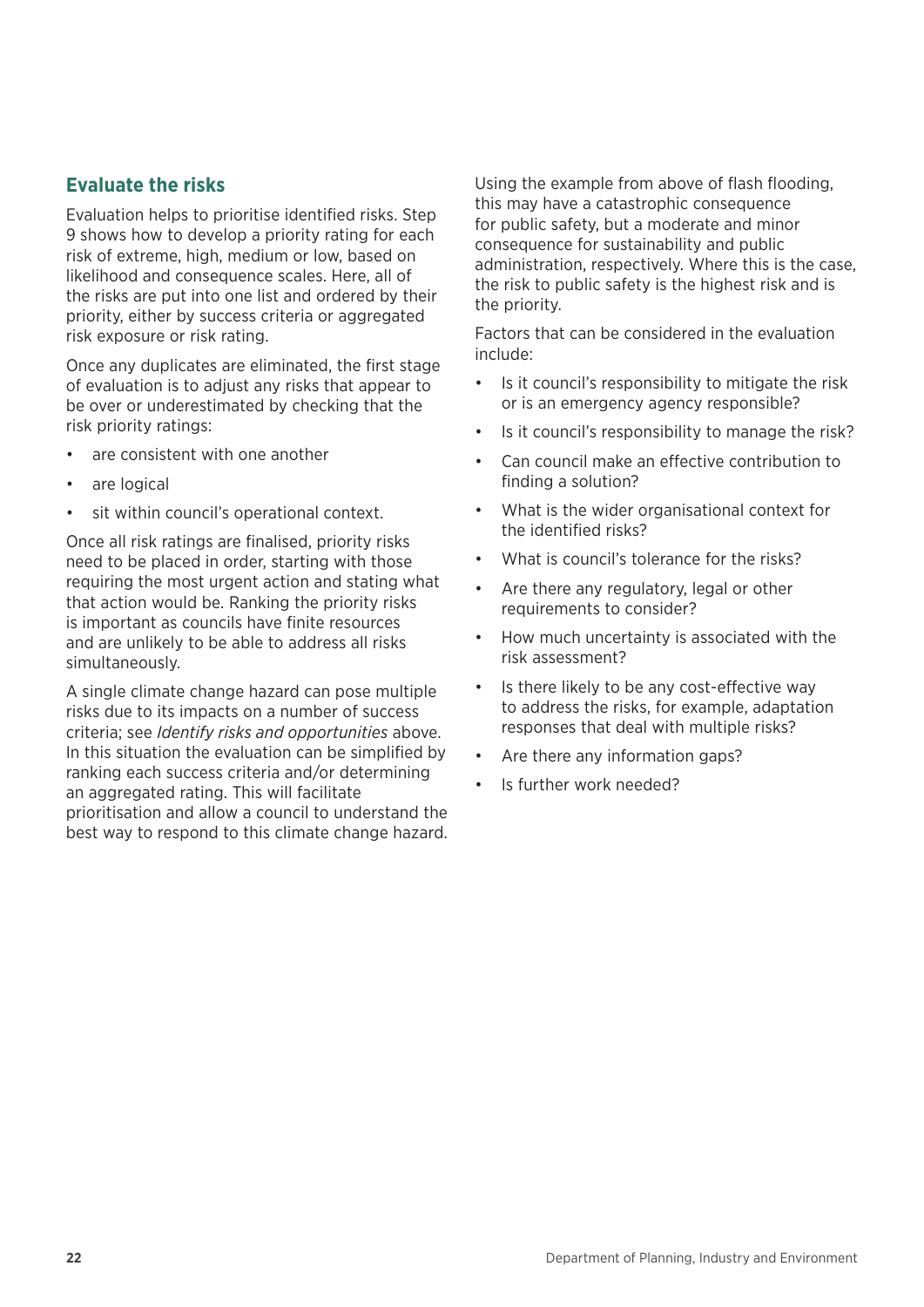## <span id="page-26-0"></span>**Acting on the results**

### **Step 11: Develop risk treatments, and write up and communicate results**

#### **Adaptation and treating the risks**

Acting on the results is vital; once the risks for council from climate change have been identified, the actions needed to treat the risks and adapt to the changing climate can be planned and delivered.

Adaptation to climate change is defined as an adjustment in natural or human systems in response to actual or expected climatic stimuli or their effects, which moderates harm or exploits beneficial opportunities. Risk treatments developed and implemented by an organisation in response to a climate change risk assessment can be regarded as a type of climate change adaptation.

The following can be considered when developing a response:

- aim for a balance between climate and nonclimate risks; risks from climate change are not the only risks that councils face and treating them must be balanced against the need to treat non-climate risks
- manage priority climate change risks; focusing on high priority risks or areas with greater certainty will help to ensure a targeted adaptation effort
- use adaptive management that involves small, flexible, incremental changes based on regular monitoring and revision of plans based on information available at the time
- look for win/win or no regrets options
- avoid adaptation constraining decisions or maladaptation, by keeping future options open
- focus on cost-effective actions so council has a clear understanding of the costs, benefits and likely effectiveness of alternative adaptation options as well as the financial impacts of no action
- include some new ways to fund possible responses, including inviting investment from stakeholders potentially most affected by climate change
- review treatment strategies.

The process for identifying adaptation options can be similar to that used in the risk assessment, with the adaptation team including a cross section of council staff, with expertise in the risks identified, and external stakeholders such as neighbouring councils, and service and utility providers.

Steps include:

- reviewing existing risk controls to identify why current controls are insufficient
- identifying changes in thinking or new measures to overcome gaps.

Approaches to risk treatment can include:

- spreading the risk by ensuring adequate insurance
- making structural or engineering adjustments, such as building larger stormwater retention basins in response to a projected increased intensity of rainfall events
- amending council policies, strategies and plans to increase setback distances for fire management in development control plans or planned retreat strategies for vulnerable areas
- changing or developing institutional structures and decision-making systems by seeking input from external experts when making regional transport decisions in light of climate change
- further researching risk, such as developing more refined projections of rainfall to inform flood modelling accuracy
- providing education or behaviour change programs, such as professional development programs for asset management staff on climate change and asset planning, or community information packages on future flood risks and management controls.

While many of these examples build on existing emergency response and risk management systems, adaptation planning can include new ways of thinking about how more resilient communities can be designed and built using innovation and integrated solutions.

Climate change has potential implications for almost all council functional areas. Integrating climate change risk into existing corporate risk management systems and reporting frameworks, including business continuity planning, helps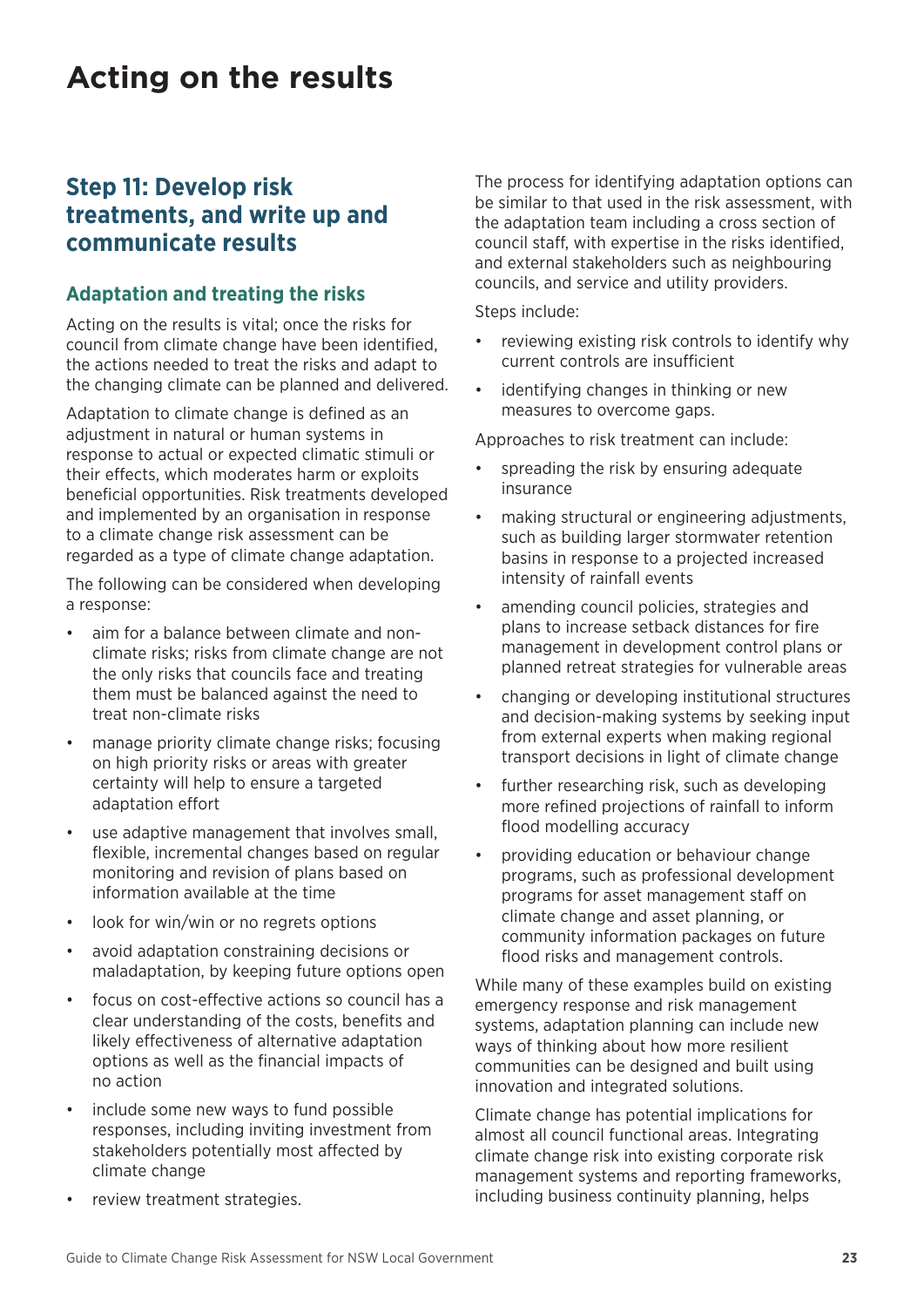ensure that climate related risk is considered in all local government decision-making processes.

[The AGO Guide](https://www.environment.gov.au/system/files/resources/21c04298-db93-47a6-a6b0-eaaaae9ef8e4/files/risk-management.pdf) (AGO 2006) has detailed guidance on risk treatment approaches. See Attachment 3 for more information on adaptation and risk treatment. LGNSW also has examples of climate change adaptation case studies.

#### **Vulnerability assessments**

Vulnerability is the degree to which a system is susceptible to, or unable to cope with, adverse effects of climate change, including climate variability and extremes (IPCC 2007<sup>6</sup>).

It is determined by:

- exposure to climate hazards at a local scale
- sensitivity to climatic variability
- capacity to adapt.

A good starting place when seeking to understand local climate vulnerability is the DPIE-led [Integrated Regional Vulnerability Assessments](https://climatechange.environment.nsw.gov.au/Adapting-to-climate-change/Regional-vulnerability-and-assessment)  [\(IRVAs\)](https://climatechange.environment.nsw.gov.au/Adapting-to-climate-change/Regional-vulnerability-and-assessment) by State Planning Region, which are:

- Central West Orana
- Far West
- Hunter Central Coast
- Illawarra Shoalhaven
- New England North West
- North Coast
- Riverina Murray
- South East
- Sydney.

Understanding vulnerability is central to identifying adaptation needs and developing associated policies. A vulnerability analysis helps local government explore the climate change risks to the community or analyse climate change risks in cooperation with other councils in the region. It can facilitate the analysis of more complex and socially driven elements of climate change risk that exist in an assessment.

Vulnerability assessment and risk assessment can be complementary processes. Vulnerability assessment looks inwards and measures the susceptibility of council to harm, whereas risk assessment looks outwards to assess the likelihood and consequence of a specified harm occurring.

Adding a vulnerability assessment to a risk assessment can further prioritise responses. For example, areas where a council faces medium risk but has high vulnerability call for more urgent action.

#### **Reporting the results**

Results of the climate change risk assessment need to be documented and ideally presented widely; to councillors, senior managers and other staff across the organisation, and if appropriate, partner agencies, local business and the wider community.

The climate change risk assessment report clearly identifies priority risks and documents methods used to identify, analyse and evaluate these risks. This provides an evidence base for the council to develop and implement an adaptation plan with identified actions, resources and timeframes. Developing adaptation strategies also provides opportunities for the risk assessment to be reviewed and updated.

<sup>6</sup> IPCC 2007, 'Climate Change 2007: Impacts, adaptation and vulnerability', contribution of Working Group II to the *Fourth Assessment Report of the Intergovernmental Panel on Climate Change* (ML Parry, OF Canziani, JP Palutikof, PJ van der Linden and CE Hanson [eds]), Intergovernmental Panel on Climate Change, Cambridge University Press, Cambridge, United Kingdom and New York.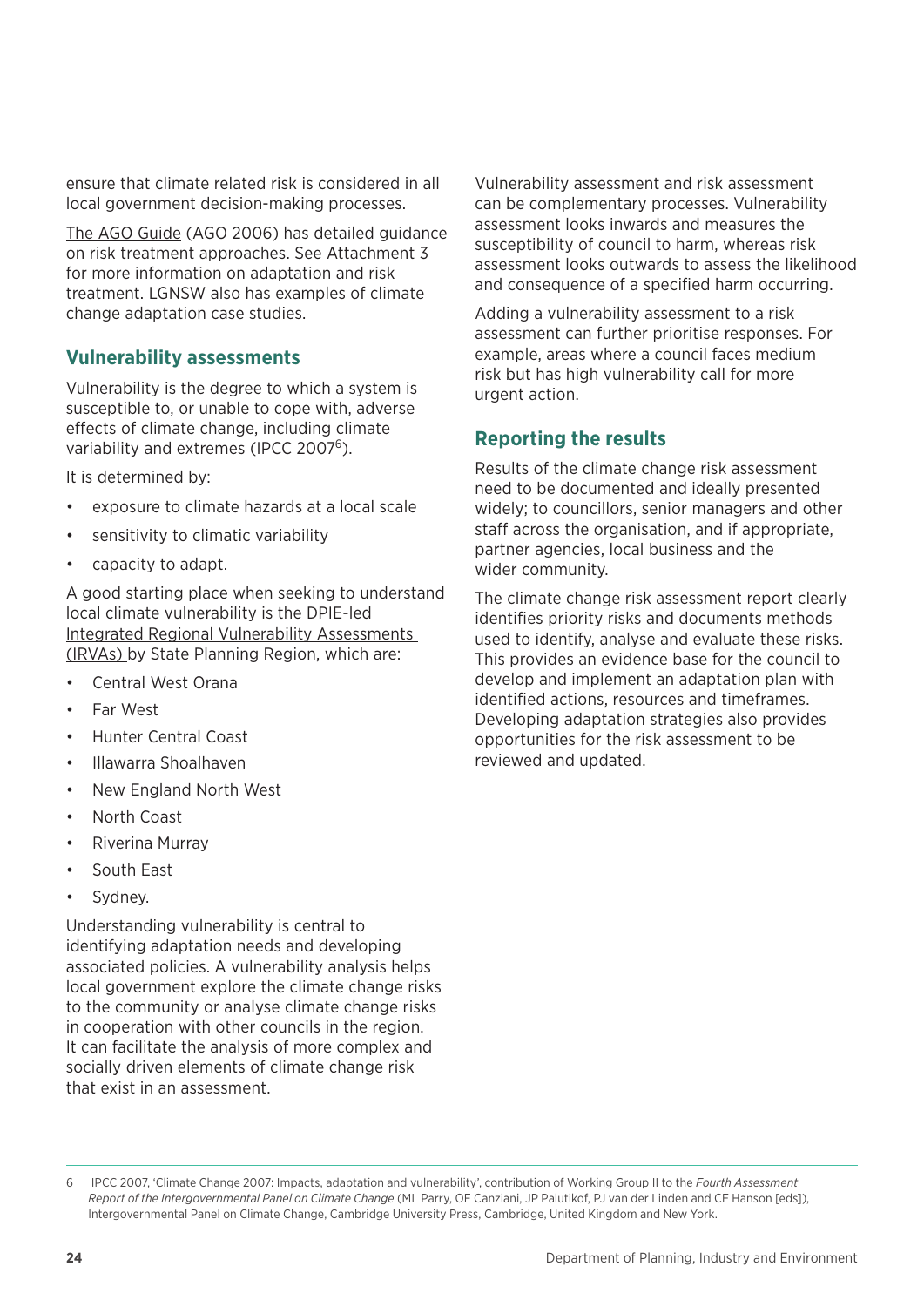### <span id="page-28-0"></span>**Step 12: Embed risk treatments**

Embedding the treatment of the identified climate change risks is vital to the success of the assessment process. In addition to the relevant components of the IP&R framework (see [Incorporating climate change risk into the](#page-6-0)  [IP&R framework](#page-6-0) on page 3) there are several key council documents that need to reflect what has been learned through the climate change risk assessment. These include the:

- Corporate Risk Register
- Business Continuity Plan
- Community Strategic Plan.

Council's decision-making processes must also reflect what has come out of the risk assessment. For example, is there a need to change existing governance to ensure the outcomes of the assessment continue to inform decision-making, or to change monitoring and reporting processes to include metrics and targets developed through the climate change risk assessment?

#### **Embedding climate change risk into asset planning**

Asset management is a systematic process to guide the planning, acquisition, operation and maintenance, renewal and disposal of assets, and is fundamental to overall council service delivery and planning.

An asset management strategy identifies assets critical to operations and risk management strategies for these assets. It includes actions needed to improve the asset management capability, projected resource requirements and timeframes.

A risk register can facilitate the integration of a climate change risk assessment into the asset management strategy. The register matches the level of risk with treatment options for affected assets; see Figure 5.

| <b>Climate Change Asset Risk Register</b> |                             |                 |                        |                              |                |                |                   |                                                             |                                   |
|-------------------------------------------|-----------------------------|-----------------|------------------------|------------------------------|----------------|----------------|-------------------|-------------------------------------------------------------|-----------------------------------|
|                                           |                             |                 |                        | <b>Asset risk timeframes</b> |                |                | Win/Win<br>and no |                                                             |                                   |
| <b>Asset</b><br>ID#                       | <b>Asset type</b>           | <b>Location</b> | <b>Climate</b><br>risk | <b>Current</b>               | Short-<br>term | Long-<br>term  | regrets<br>action | Future trigger/<br>timeframe                                | <b>Treatment</b><br>options       |
| 123                                       | Pump station                | 1 Smith<br>Rd   | Coastal<br>erosion     | Medium                       | <b>High</b>    | Extreme        | Monitor           | When erosion<br>escarpment is<br>within Xkm of<br>structure | Identify<br>adaptation<br>options |
| 1234                                      | Major road                  | Smith Rd        | Flooding               | Low                          | Medium         | <b>High</b>    | Monitor           | When flooded<br>X times a year                              | Identify<br>adaptation<br>options |
| 12345                                     | Minor road                  | 50 Smith<br>Rd  | Coastal<br>inundation  | Low                          | Low            | Medium         | Monitor           | When<br>inundation X<br>times a year                        | Identify<br>adaptation<br>options |
| 123456                                    | Water main                  | 1 Steep<br>Rd   | Hillslope<br>erosion   | <b>High</b>                  | <b>High</b>    | Extreme        |                   | Trigger<br>activated -<br>intervention<br>required          |                                   |
| 1234567                                   | Remote IT<br>trans-missions | 435 Long<br>Rd  | Heat                   | Medium                       | <b>High</b>    | <b>Extreme</b> | Monitor           | Number of<br>outages per<br>year                            |                                   |

|  | Figure 5 |  |  | Example of a climate change asset risk register |
|--|----------|--|--|-------------------------------------------------|
|--|----------|--|--|-------------------------------------------------|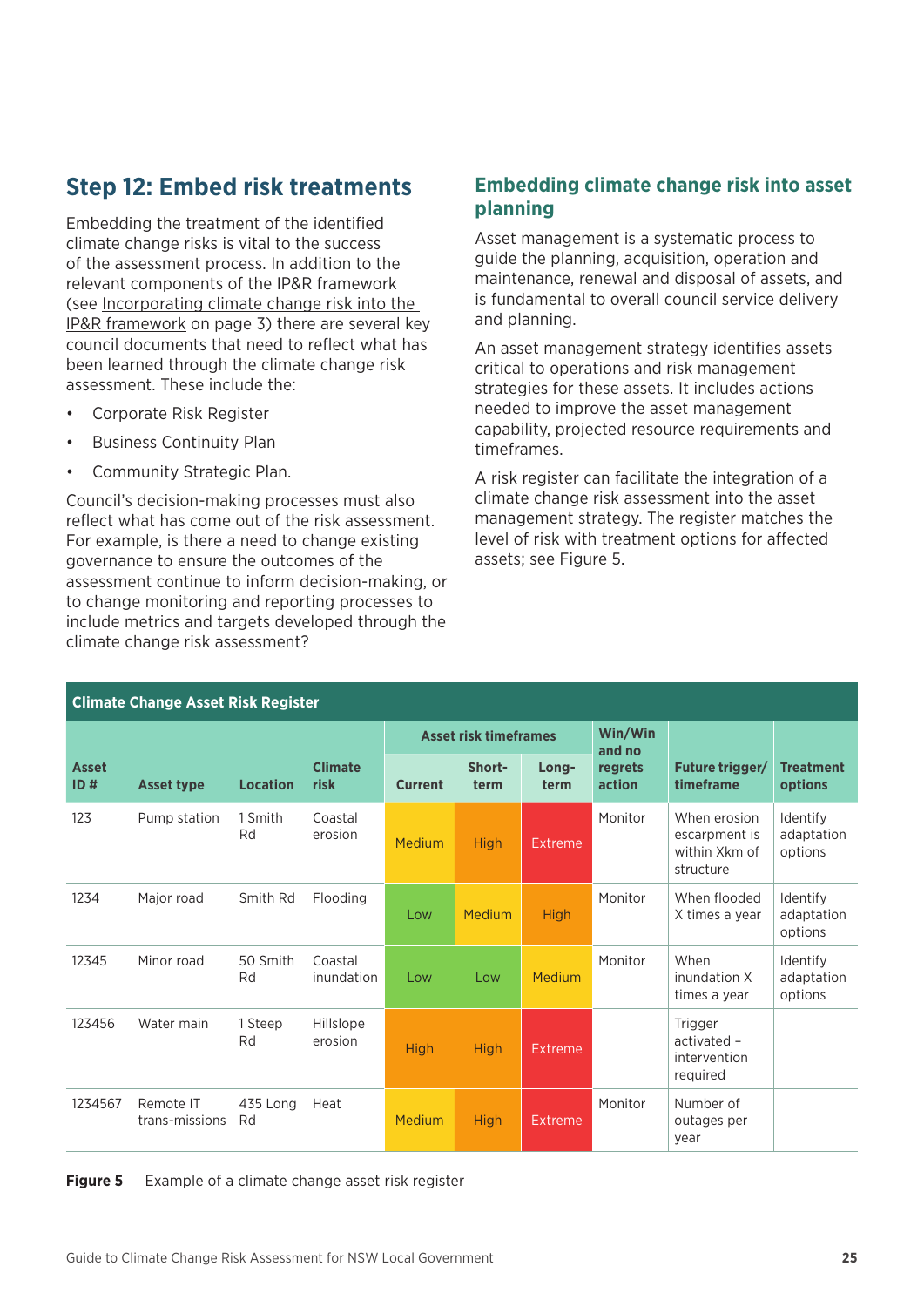The location of the asset, its age and condition, and adaptation measures currently in place, will affect climate change impact. [Practice Note](https://www.ipwea.org/publications/ipweabookshop/pn12-1)  [12.1: Climate Change Impacts on the Useful Life](https://www.ipwea.org/publications/ipweabookshop/pn12-1)  [of Infrastructure](https://www.ipwea.org/publications/ipweabookshop/pn12-1) provides a methodology and guidance for asset managers on how to assess the impact of climate change on infrastructure useful life to the year 2100.

#### **Resourcing strategy, delivery program and operation plan**

Based on the IP&R framework, a resourcing strategy quantifies the financial commitment to implement strategies established in the community strategic plan and is critical to the planned and costed implementation of actions to reduce climate change risk.

Under this model, strategic financial planning is undertaken for a 10-year period, to accommodate longer-term infrastructure and planning commitments; however, actions needed to effectively implement a climate change risk assessment can extend beyond this 10-year cycle yet need to be reviewed at least every five years. Identified treatments of climate change risks are implemented through schedules and detailed project and budget planning established in the four-year delivery program and annual operational plans.

#### **Ongoing review**

As with any quality system, continuous monitoring and review are important to the climate change risk assessment process, as information is being continually updated. Once climate change risks have been fed into council's corporate risk management process, the review of climate risks will be included along with the review and monitoring of all council's risks.

Monitoring and review can:

- incorporate new climate change data
- check that controls are effective (what has worked and what hasn't?)
- include new information gained from events
- account for changes in context
- identify new risks and opportunities
- report back through the annual report process.

It is recommended that the risk assessment be reviewed on a regular basis; every five years or when trigged by the availability of new data or an event prompts the reassessment of council's risk management plans. Figure 6 references the climate change risk assessment stages (in Figure 2) in the form of a continuous improvement cycle, which is the final component of the risk assessment process.



**Figure 6** The review cycle is a key part of successful climate change risk management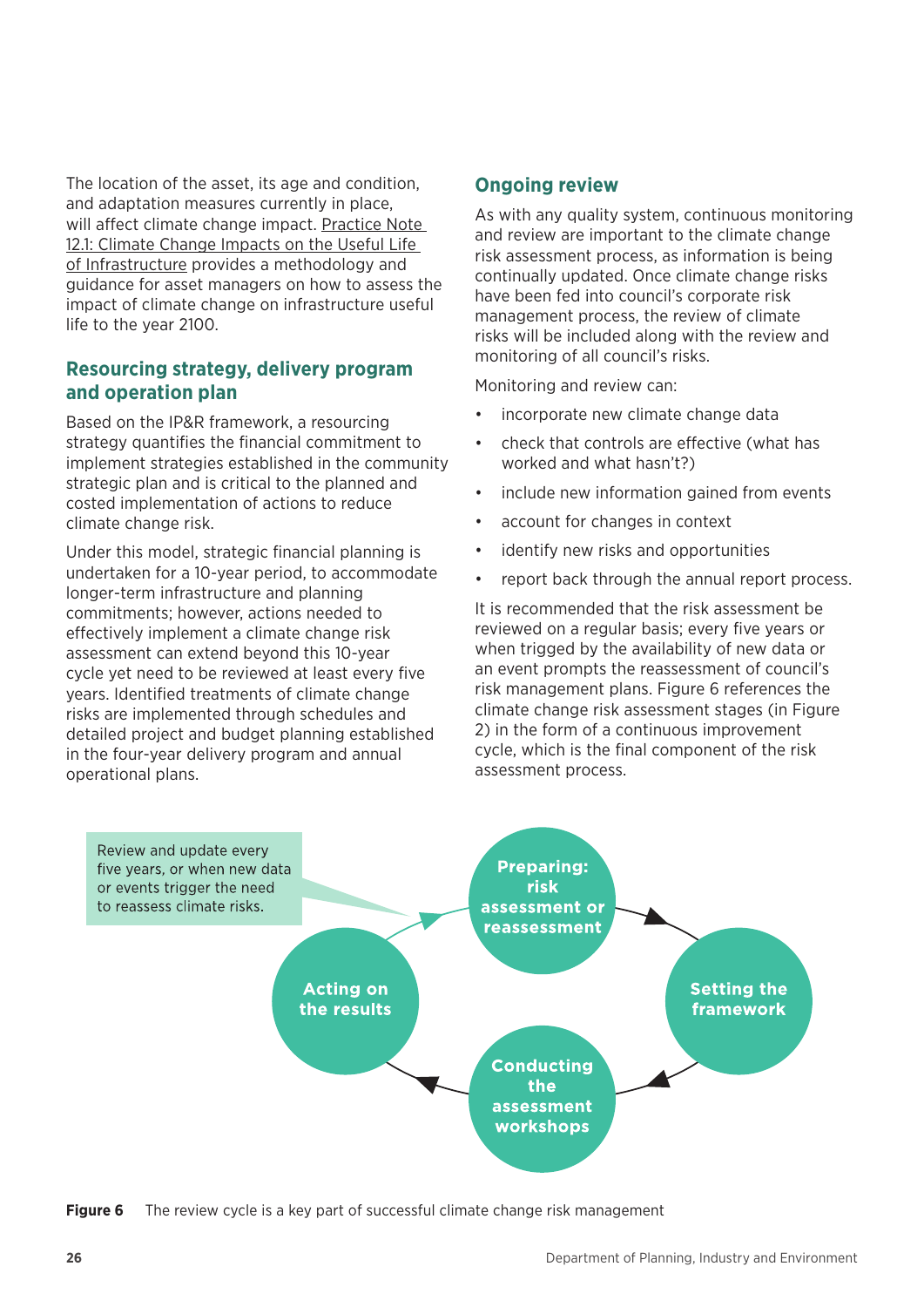## <span id="page-30-0"></span>**Attachment 1: Case studies – adaptation in action**

## **CASE STUDY 1: Parkes Shire Council – Climate change risk assessment to inform critical infrastructure design**

**The proposed scheme aligns with council's commitment to incorporating climate change adaptation and mitigation into existing operations.**

Parkes Shire Council is establishing a recycled water scheme (RWS) as part of its integrated water cycle management strategy (IWCM). The RWS will help reinforce the water security and drought resilience of the Parkes water supply and reduce potable water consumption. The proposed scheme aligns with council's commitment to incorporating climate change adaptation and mitigation into existing operations. In 2014–15, funding was secured for an RWS, comprising an advanced water recycling facility and a recycled water rising main to distribute recycled water for municipal irrigation purposes within the township. If the scheme proves successful, additional connection options to other end users will be investigated in future phases.

To understand and design for climate change impacts on the planned infrastructure, council undertook a climate risk and adaptation assessment (CRAA) with the assistance of external consultants. The assessment was completed in line with the requirements outlined in AS 5334:2013 and the Infrastructure Sustainability Council of Australia (ISCA) rating scheme<sup>1</sup>. Through a multi-stakeholder workshop and engagement process, and using NARCliM projections from AdaptNSW, the CRAA identified climate effects relevant to the project and provided an assessment of the potential climate risks to the proposed works. The process also identified critical interdependencies on other infrastructure providers as well as appropriate risk management and adaptation measures to be incorporated into the construction and operation phases, to build the resilience of the proposed works to changing climate conditions.

The risk assessment identified that the proposed water infrastructure was vulnerable to climate hazards with extreme risk events including heat waves, flooding, extreme rainfall and bushfire. Adaptation options were identified, assessed and are in varying stages of implementation, to treat the identified very high and high risks for both the 2030 and 2070 time periods. The key risks revolved around:

- loss of power resulting from extreme events
- direct impacts of extreme weather on pumps and building structures

[Infrastructure Sustainability Council of Australia \(ISCA\) Rating Scheme](https://www.isca.org.au/is_ratings) version 1.2 relating to Cli-1: Climate Change Risk Assessment and Cli-2: Adaptation Measures.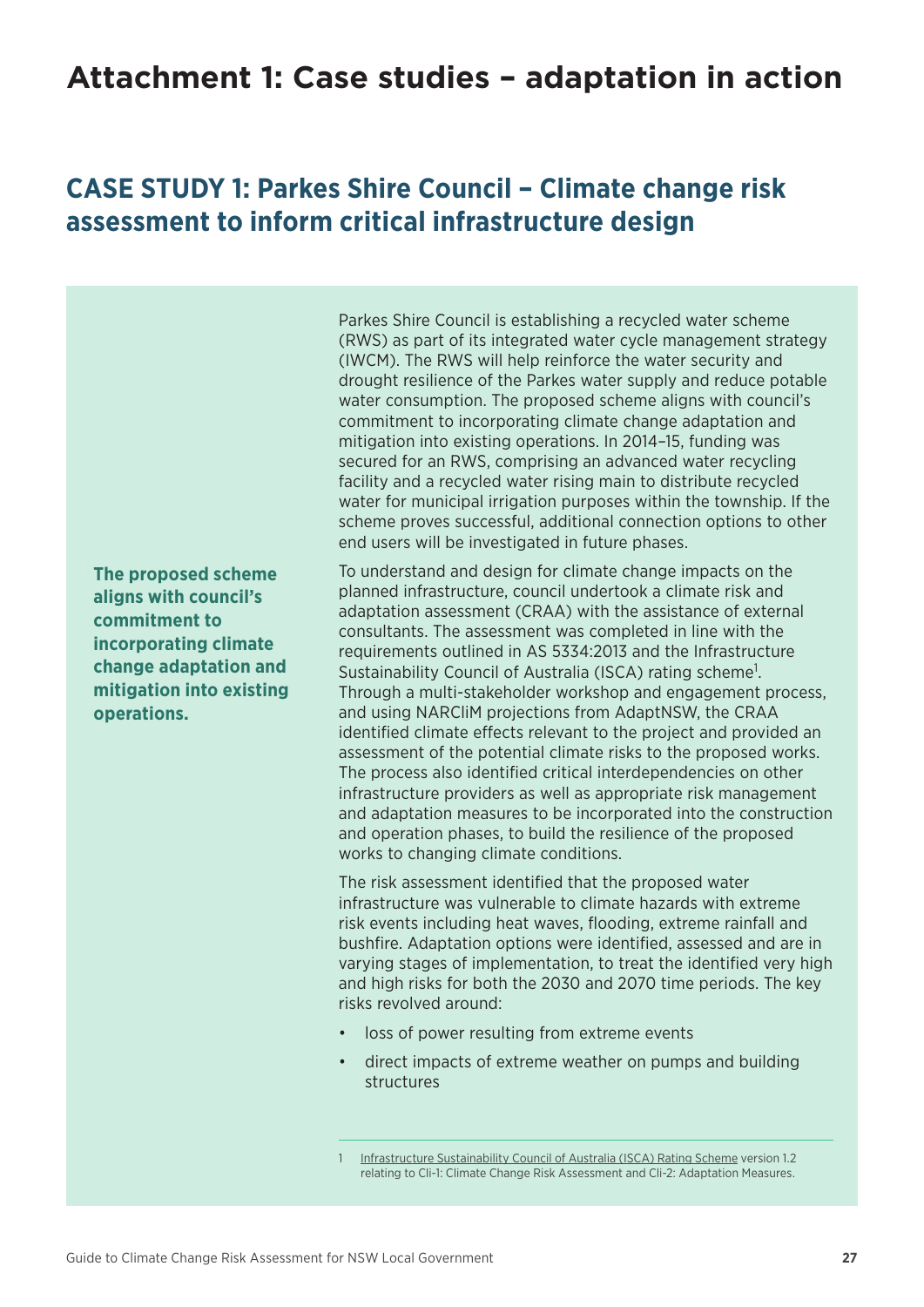

High quality recycled water will be used for open space irrigation around Parkes. Source: [Parkes Shire Council](https://www.parkes.nsw.gov.au/environment/water/recycled-water-scheme/)

- risk to health and safety of staff needing to undertake work during extreme events, and
- isolation and/or loss of access to assets during extreme rainfall events, flood events or extreme storms.

The ability of each adaptation action to treat very high, high and medium risks was then tested in the residual risk assessment that was undertaken for the project. Each risk statement was reviewed with various adaptation actions applied to help treat and subsequently reduce the risk rating. In most instances, multiple adaptation actions could be applied to an individual risk, while a single adaptation action could also be applied to multiple risks.

As a result of the CRAA, no residual high or very high risks remained, and some operational procedures were identified that need to be updated or established.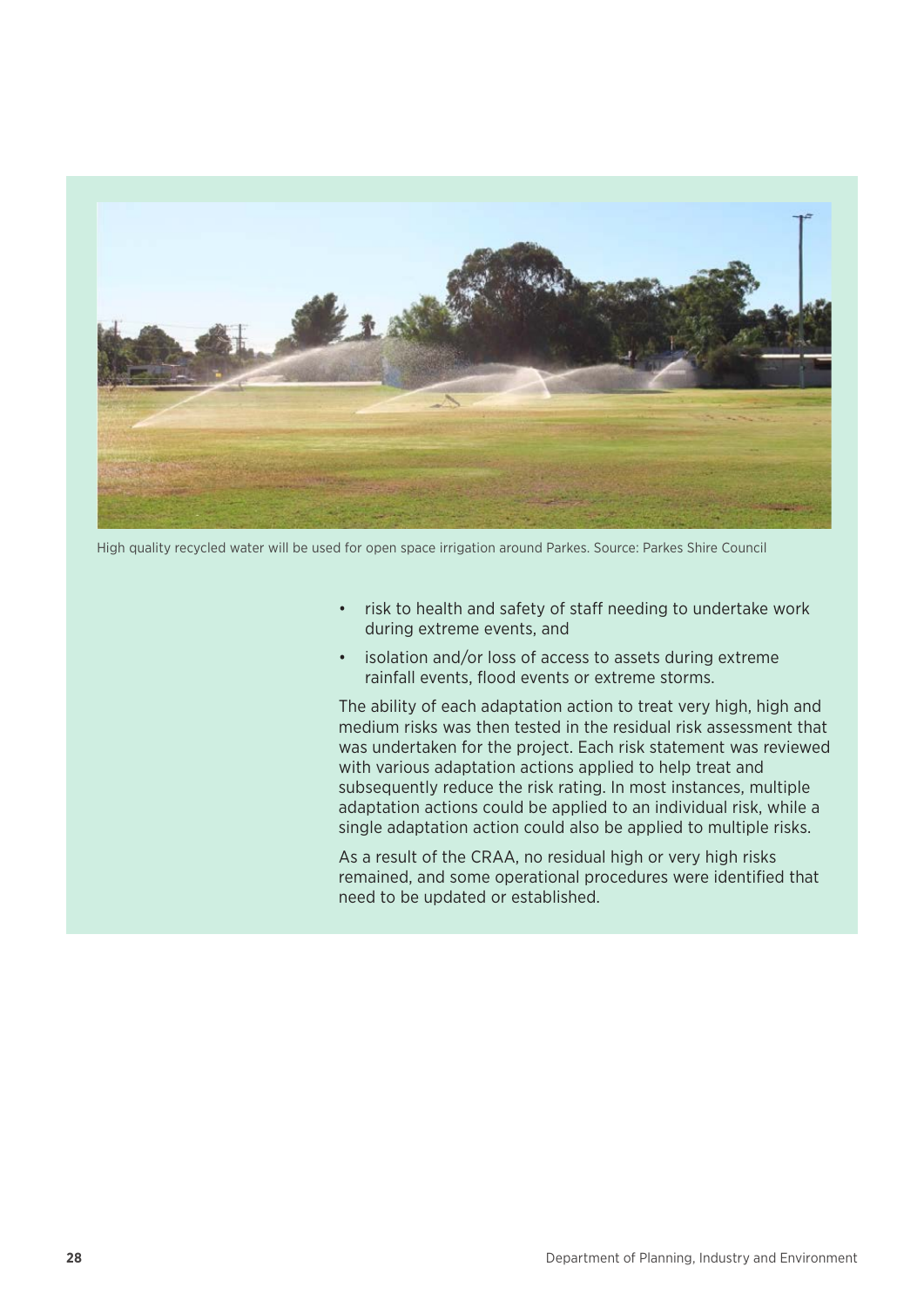## <span id="page-32-0"></span>**CASE STUDY 2: Cumberland Council – Outdoor Ambient Air Temperature (OATH) Project**

**Council collaborated with Western Sydney University to install 100 heat sensors throughout the LGA, collecting air temperature readings at 10-minute intervals for three months during the summer of 2018–19.**

This project was conceived to better understand the emerging issue of the urban heat island (UHI) effect in the Cumberland Council local government area (LGA) in Western Sydney. Council collaborated with Western Sydney University to install 100 heat sensors throughout the LGA, collecting air temperature readings at 10-minute intervals for three months during the summer of 2018–19, to identify microclimates and other locallyspecific insights. The sensors logged data to enable analysis of the following:

- detailed analyses of day- and night-time temperatures
- detailed analyses of spatio-temporal variation of thermal regimes (ranking, etc.)
- geo-referenced maps of temperature distribution across the LGA
- geo-referenced streaming videos depicting daily/weekly evolution of air temperature variation
- special emphasis on analyses of data recorded during heat waves
- comparison of the ability of different tree species to affect ambient air temperatures.

Mayor Greg Cummings said 'to know how hot it feels to residents, we need to record the air temperatures across the whole LGA. This is what the heat sensors are doing now. [The project] will help us create policies that keep residents cool and safe; contribute to future developments and planning controls; and understand the impact of heat on people's movements and use of public spaces.'



GPS locations of the heat sensors throughout the Cumberland LGA. Source: Cumberland Council GIS team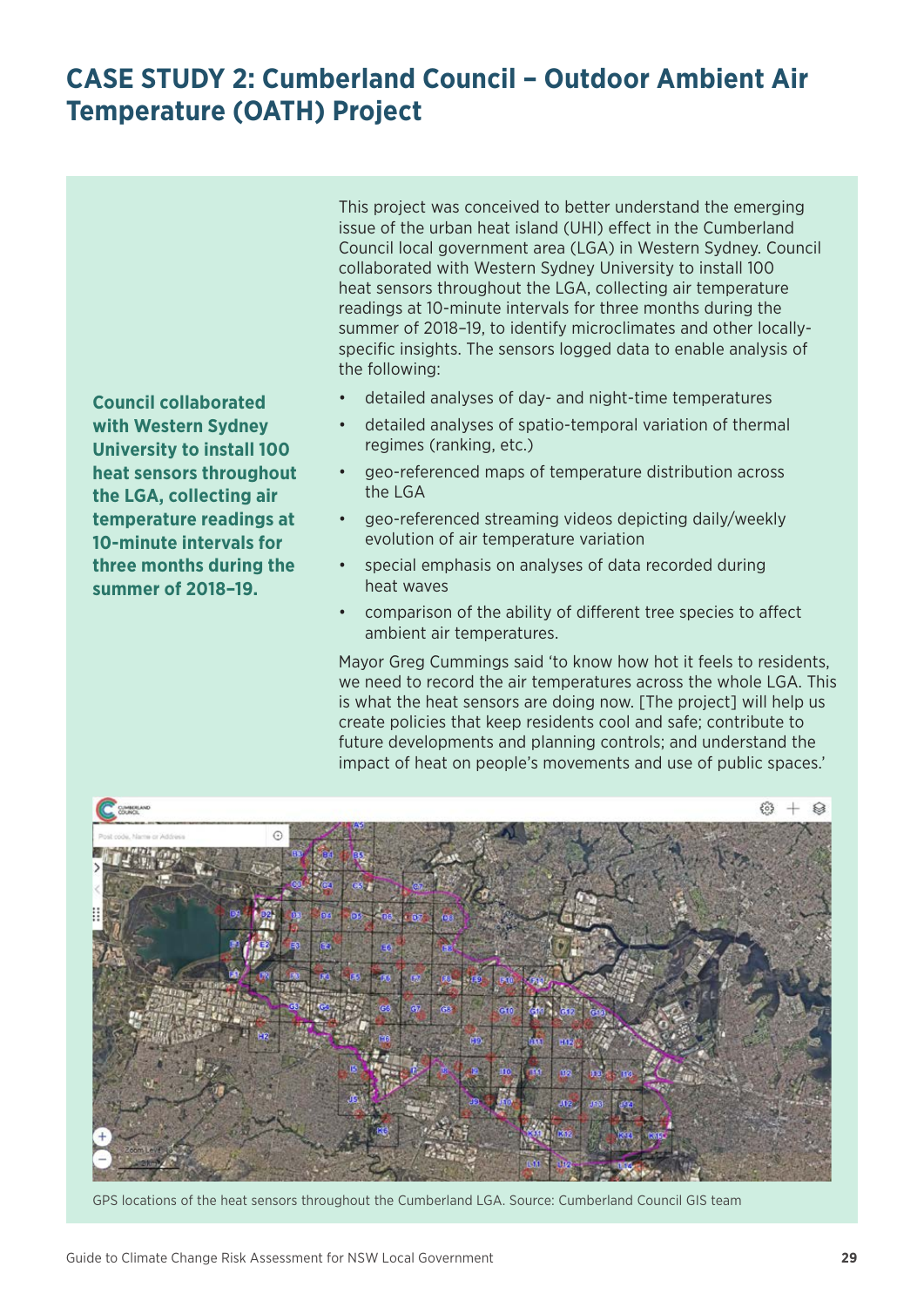## <span id="page-33-0"></span>**CASE STUDY 3: Burnett Catchment Flood Resilience Strategy – an interstate example of managing interdependent risks**

**The purpose of the project was to partner with local councils and organisations that have lived through significant disaster-led response and recovery challenges in recent years, to test a more people-centric approach to flood resilience.**

The Queensland Reconstruction Authority facilitated a multistakeholder planning process in the Burnett catchment to build upon local leadership and hard lessons learnt in the region following the devastating floods of 2011 and 2013. The purpose of the project was to partner with local councils and organisations that have lived through significant disaster-led response and recovery challenges in recent years, to test a more people-centric approach to flood resilience.

This integrated approach to catchment planning was a new take on the traditional process of flood risk management. Completed in May 2018, it involved:

- Queensland Government including state agencies and government-owned corporations
- Bundaberg Regional Council
- Cherbourg Aboriginal Shire Council
- North Burnett Regional Council
- South Burnett Regional Council
- community groups and non-government organisations.

Collaboration and integrated engagement were seen as critical to the development of this strategy due to the many organisations and jurisdictions impacted by flooding. The multi-disciplinary approach involved professionals from many fields including:

- mental health
- engineering
- land-use planning
- community and economic development
- disaster management
- transport
- environmental management
- communications.

Through a series of workshops, which at times involved experts (literally!) walking over large-scale maps of the catchment, the many stakeholders identified interdependent vulnerabilities and resilience measures that are central to the Flood Resilience Strategy.

Implementation of the strategy will now be overseen by the Wide Bay Burnett Regional Organisation of Councils (WBBROC), building on the actions and opportunities identified by the strategy. A Regional Resilience Officer has been funded from the National Disaster Resilience Program 2017–18 to coordinate the strategy on behalf of WBBROC.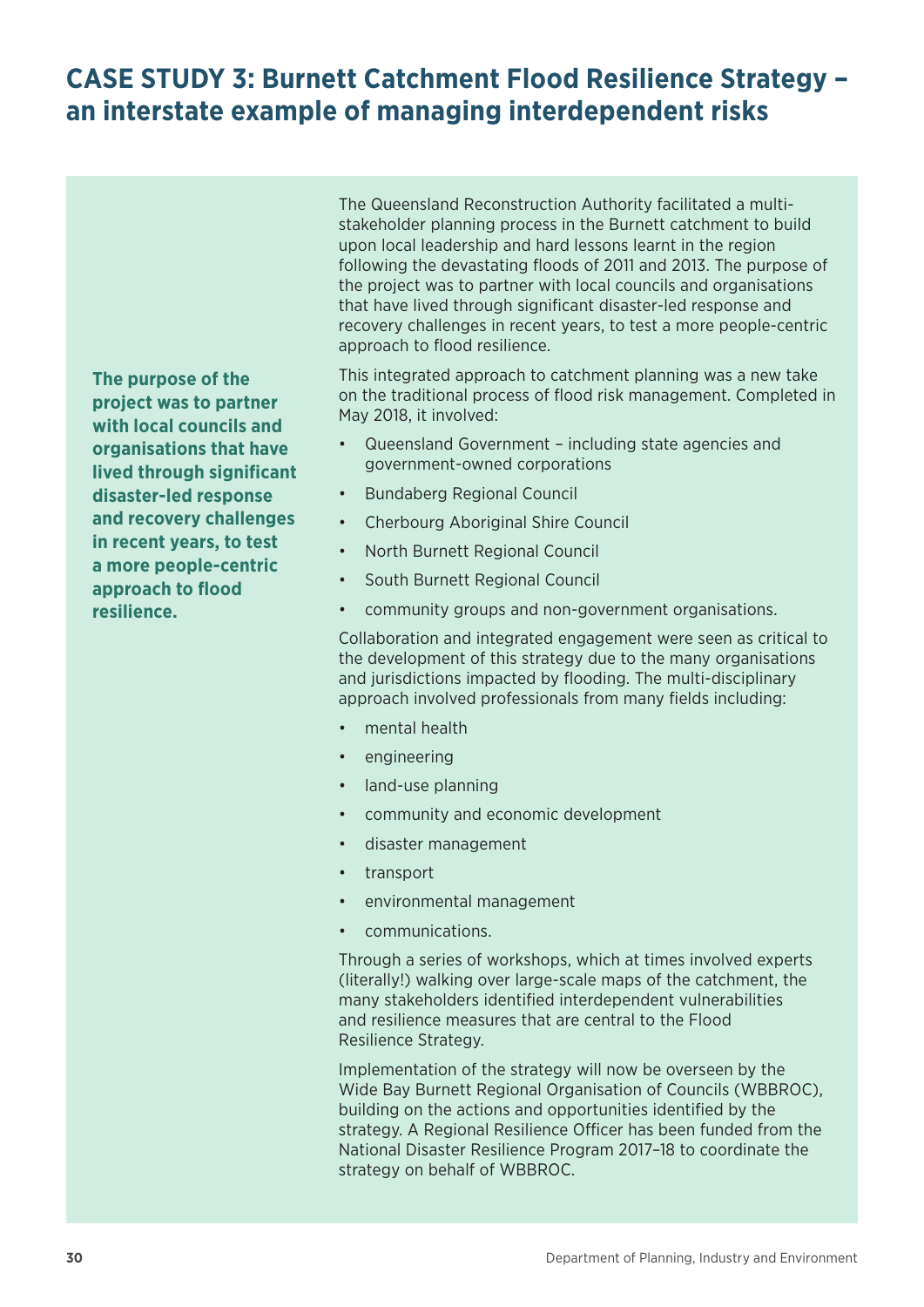**A key learning of the work has been the importance of relationships in developing shared solutions to common problems, and for sustaining commitment to implementation over time.**



Sharing issues and challenges in a common workspace – the stakeholders' 'backyard'. Source: Burnett Catchment Flood Resilience Strategy

A key learning of the work has been the importance of relationships in developing shared solutions to common problems, and for sustaining commitment to implementation over time. It involved different disciplines examining and discussing common issues, reaching consensus on actions, and identifying collective solutions that could be advanced either internally or through funded opportunities available at state or federal level.

The people-centred focus of developing the Burnett Catchment Flood Resilience Strategy highlighted that local energy and commitment, coupled with regional coordination of effort for efficiency, all supported by state-level resources and funding, is a model for future resilience planning and implementation across Queensland.

The learnings from the Burnett work are being further tested in other parts of Queensland through delivery of three other pilot projects, in the Central West, Mary River, and Fitzroy River regions. The pilots in these additional areas are adding to the body of knowledge around working together to develop shared solutions to common resilience problems.

Building on learnings from all four pilots, statewide rollout of similar regional resilience strategies is intended from January 2020 as part of continued delivery of [Resilient Queensland](https://www.qra.qld.gov.au/sites/default/files/2018-10/resilient-queensland-2018-21-summary_0.pdf)  [2018–21,](https://www.qra.qld.gov.au/sites/default/files/2018-10/resilient-queensland-2018-21-summary_0.pdf) the implementation plan for the Queensland Strategy for Disaster Resilience.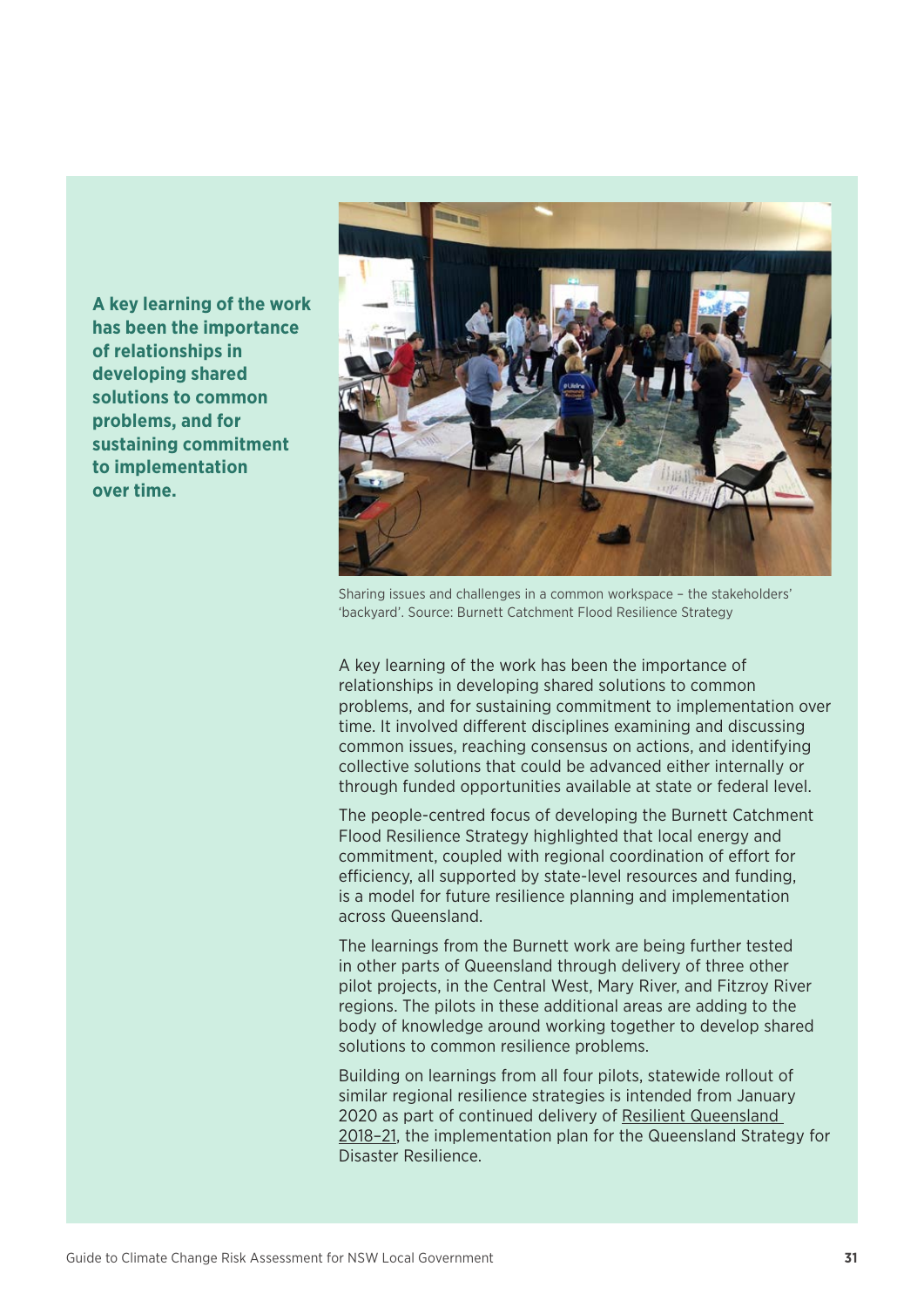## <span id="page-35-0"></span>**CASE STUDY 4: City of Parramatta – active transport strategy, Parramatta Ways**

Parramatta Ways is a plan to improve walkability across Parramatta. Walkability is a measure of how pleasant and attractive an area is to walk. Internationally, it is recognised as one of the key aspects that make a city liveable. Anticipated cobenefits include:

- reduced urban heat island
- reduced flood risks
- carbon and energy savings
- increased biodiversity
- improved water-sensitive urban design (WSUD)
- improved resident and visitor wellbeing.

Parramatta has many great destinations such as parks, natural bushland and heritage sites that provide good reasons to walk. To make the city more walkable, council is working to better connect people to these places and support walking in their everyday journeys.



Parramatta Ways will create an extensive network of streetscapes and green corridors. Source: [Parramatta Ways Walking Strategy](https://www.cityofparramatta.nsw.gov.au/sites/council/files/2017-06/Parramatta%20Ways%20Walking%20Strategy.pdf)

**To make the city more walkable, council is working to better connect people to these places and support walking in their everyday journeys.**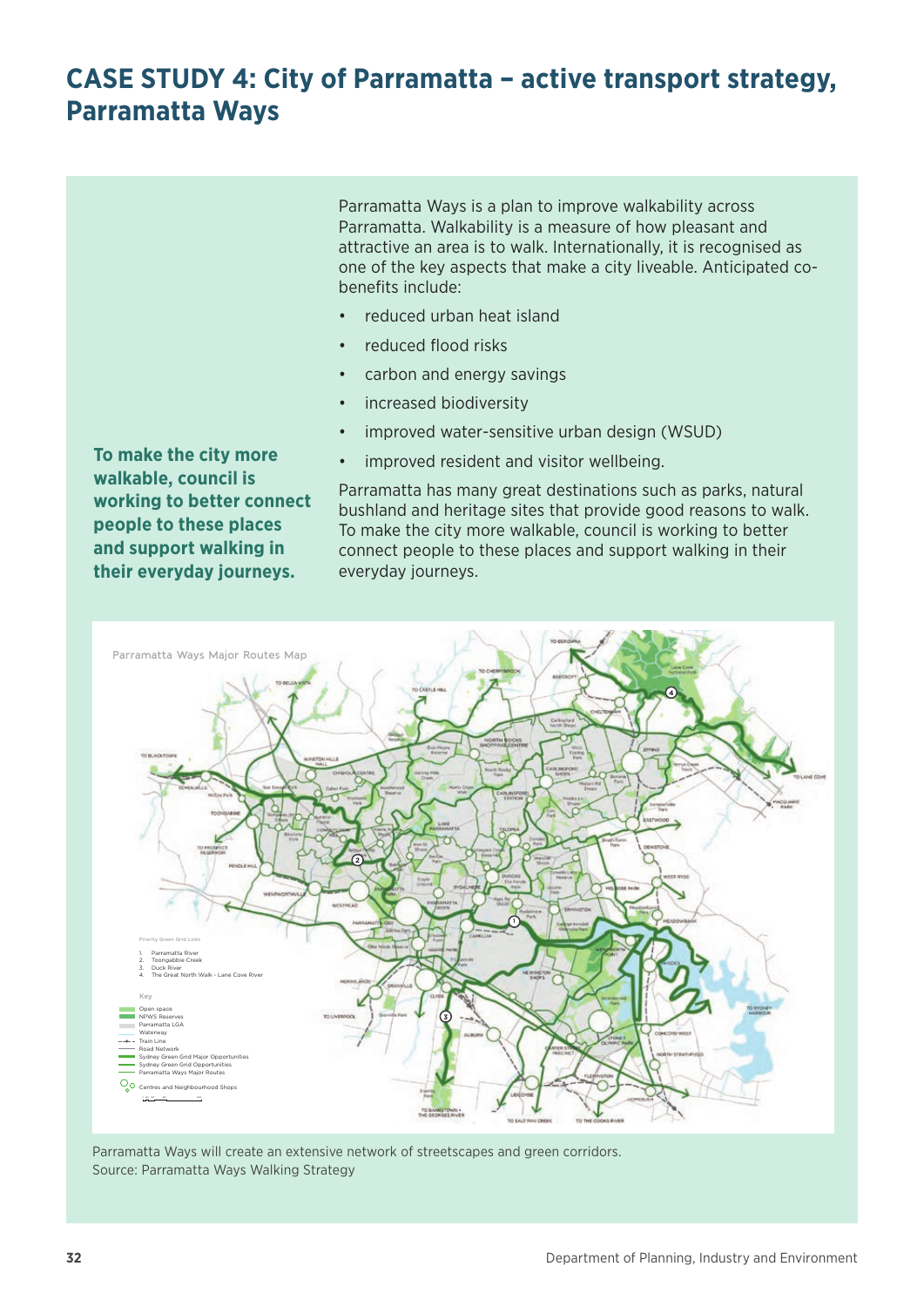**Together these streetscapes and green corridors provide an opportunity to create an extensive network, tying together the places people live and work with great places to visit.**

At the core of this strategy is the street network, the local corridors and footpaths that provide access to shops, schools, open space, transport options and community facilities. Some of the key destinations are also the urban creek and open space trails that form green corridors across Parramatta. Together these streetscapes and green corridors provide an opportunity to create an extensive network, tying together the places people live and work with great places to visit.

As a result, the Parramatta Ways Walking Strategy is not just about transport but also a plan for increasing urban greening, recreation and local centre amenity. It is about continuing to improve the quality of the LGA's streetscapes, open space and river corridors to make the city more attractive for walking.

To realise Parramatta Ways, council will bring together the existing programs of work and teams across council that are already delivering outcomes such as transport, streetscapes, urban greening, recreation, environment, place making, city activation, water-sensitive urban design, heritage, and urban heat island effect mitigation.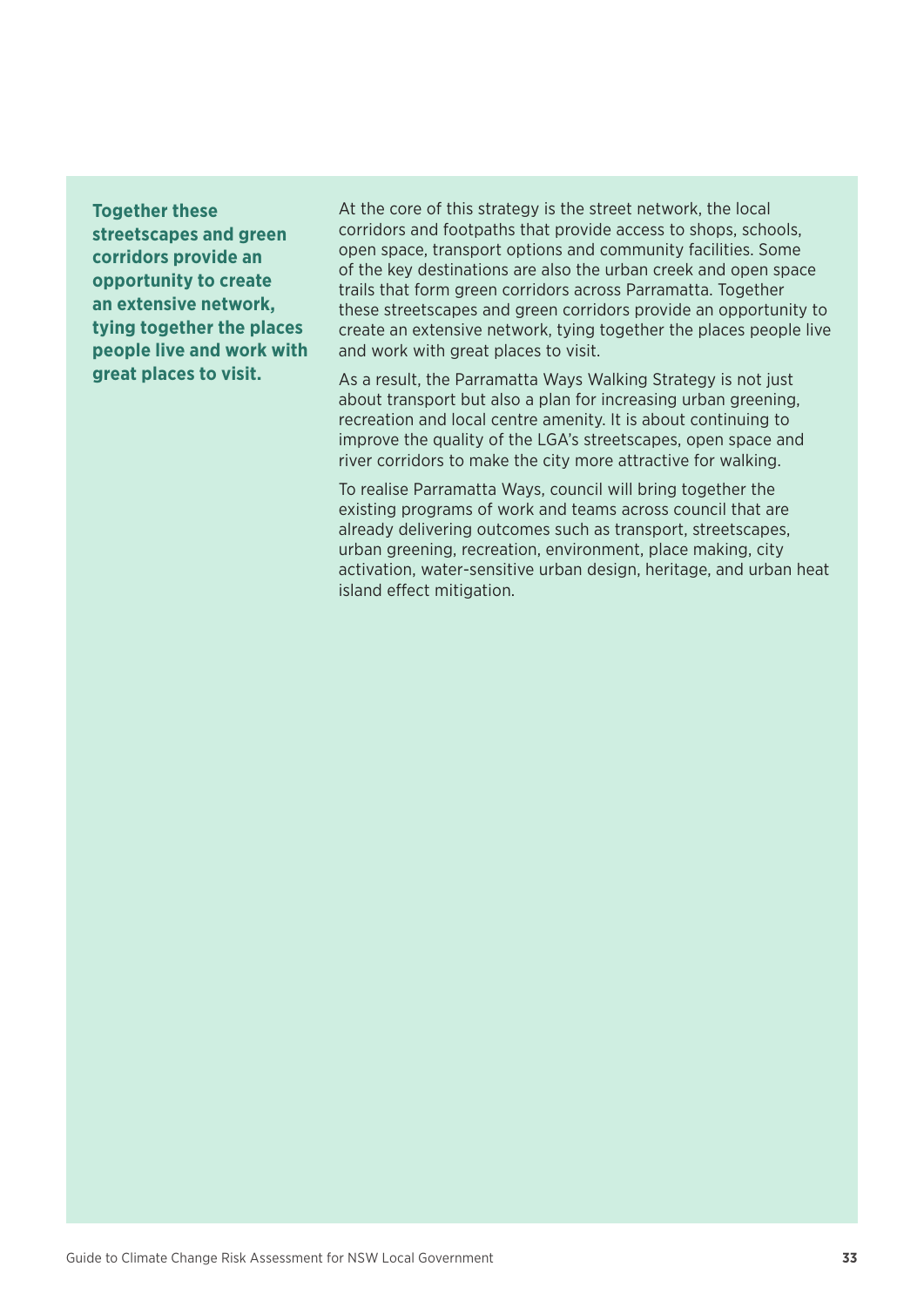## <span id="page-37-0"></span>**CASE STUDY 5: City of Penrith, adaptation in action – revision of the CBD drainage strategy**

**It also challenged a longheld local assumption that the Penrith CBD would not flood, as it sits 'above' the Nepean River.** In response to flooding events in the Penrith CBD, council undertook a review of its CBD drainage strategy. This involved revisiting a key flood risk management question: what level of stormwater damage is acceptable? It also challenged a longheld local assumption that the Penrith CBD would not flood, as it sits 'above' the Nepean River (as opposed to sitting within its floodplain and also being affected by the local overland flow flooding). The review was supported by a cost–benefit analysis of the existing and proposed drainage standard.

The council's engineering team benchmarked other regional cities (Liverpool, Parramatta, Gosford, North Sydney) to understand the standards applied by comparable councils, as well as looking further afield to Austroads and the Queensland Urban Drainage Manual. The team investigated a range of options and drainage system components, including:

- various detention basins in the catchment
- additional pipework
- flow deflection levees
- downstream control devices to address stormwater quality.

After a thorough review, council adopted an updated strategy in May 2015 which changed the drainage pipe capacity:

- from 5 to 10-year average recurrence interval (ARI) for residential areas, and
- from 20 to 50-year ARI for commercial, business and industrial areas.



Floodwaters lapping at the steps of the Penrith RSL Club. Source: Penrith City [Council Floodplain Management](https://www.penrithcity.nsw.gov.au/services/other-services/floodplain-management)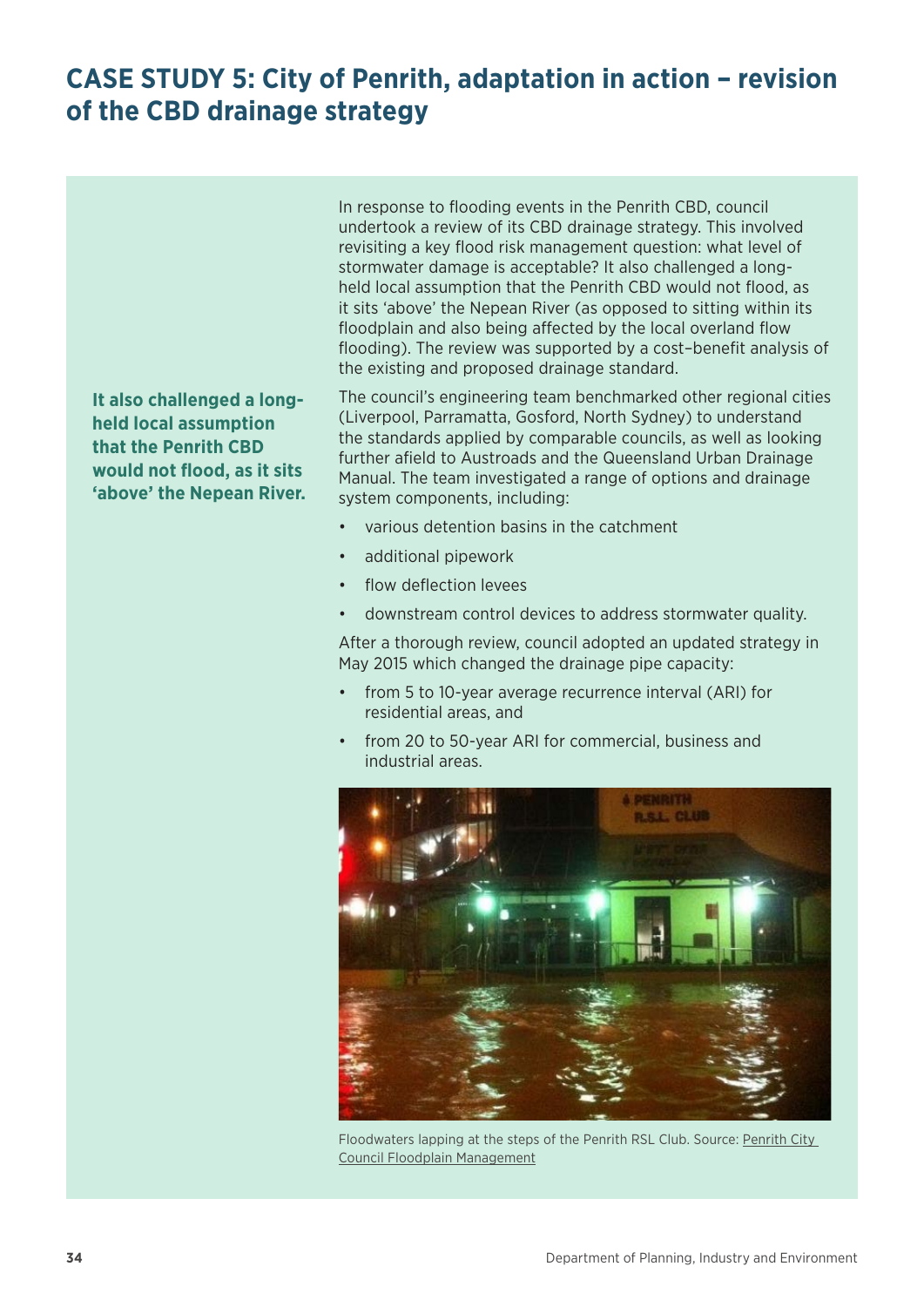## <span id="page-38-0"></span>**Attachment 2: Glossary**

| <b>Adaptation</b>                 | Adjustment in natural or human systems in response to actual or expected climatic<br>stimuli or their effects, which moderates harm or exploits beneficial opportunities                                                                                                                                                                  |
|-----------------------------------|-------------------------------------------------------------------------------------------------------------------------------------------------------------------------------------------------------------------------------------------------------------------------------------------------------------------------------------------|
| <b>Assessment team</b>            | The team that will be responsible for identifying and evaluating risks at the risk<br>assessment workshop                                                                                                                                                                                                                                 |
| <b>Climate change</b><br>scenario | A coherent, plausible but often simplified description of a possible future state of the<br>climate as influenced by climate change. It is not a prediction about the future, but<br>rather it provides a means of understanding the potential impacts of climate change                                                                  |
| <b>Event</b>                      | Occurrence of change of a particular set of circumstances                                                                                                                                                                                                                                                                                 |
| <b>Likelihood</b>                 | Chance of something happening. Generally described in terms of probability or<br>frequency. It can be expressed qualitatively or quantitatively                                                                                                                                                                                           |
| <b>Risk</b>                       | The effect of uncertainty on objectives                                                                                                                                                                                                                                                                                                   |
| <b>Risk assessment</b>            | The overall process of risk identification, analysis and evaluation                                                                                                                                                                                                                                                                       |
| <b>Risk analysis</b>              | A systematic process to understand the nature and level of risk based on the<br>consequence of an event and the likelihood of that consequence                                                                                                                                                                                            |
| <b>Risk evaluation</b>            | The process of comparing the level of risk identified in the risk analysis against risk<br>criteria, to inform decisions about risk treatment                                                                                                                                                                                             |
| <b>Vulnerability</b>              | The degree to which a system is susceptible to, and unable to cope with, adverse effects<br>of climate change, including climate variability and extremes. Vulnerability is a function<br>of the character, magnitude and rate of climate change and variation to which a system<br>is exposed, its sensitivity and its adaptive capacity |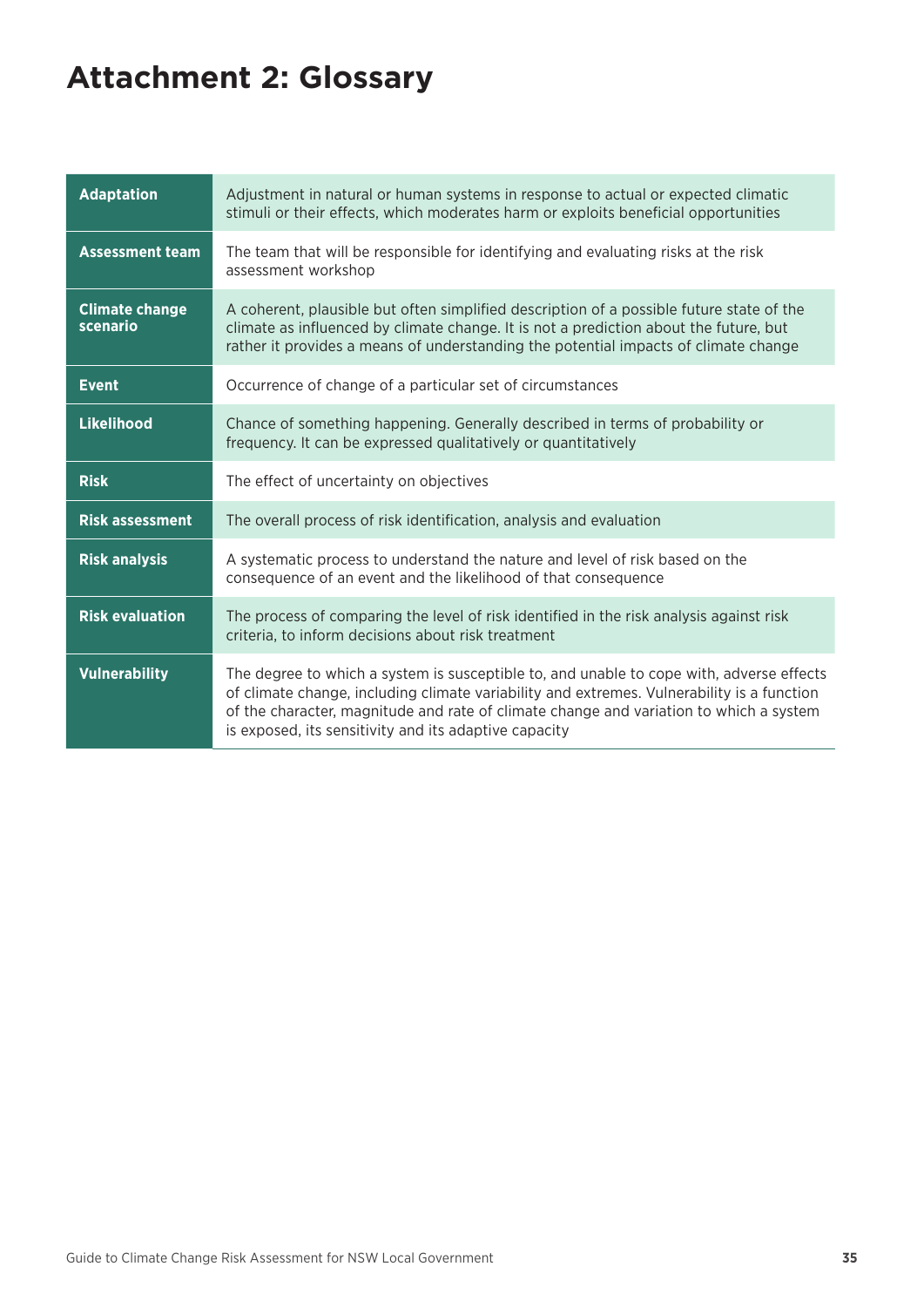## <span id="page-39-0"></span>**Attachment 3: Relevant resources**

| <b>Resource</b>                                                                                                           | <b>Source</b>                                                              | <b>Link</b>                                                                                                 |
|---------------------------------------------------------------------------------------------------------------------------|----------------------------------------------------------------------------|-------------------------------------------------------------------------------------------------------------|
| IP&R framework                                                                                                            | NSW Office of Local<br>Government                                          | www.olg.nsw.gov.au/councils/integrated-<br>planning-and-reporting                                           |
| AdaptNSW website                                                                                                          | <b>NSW Government</b>                                                      | climatechange.environment.nsw.gov.au/                                                                       |
| NSW Climate Data Portal                                                                                                   | <b>NSW Government</b>                                                      | climatedata.environment.nsw.gov.au/                                                                         |
| The Guide to Integrated Regional<br><b>Vulnerability Assessment (IRVA)</b><br>for Climate Change (OEH 2013 <sup>1</sup> ) | <b>NSW Government</b>                                                      | www.environment.nsw.gov.au/resources/<br>climatechange/130016IRVAguide.pdf                                  |
| Climate change risk resources and<br>case studies                                                                         | <b>Local Government NSW</b>                                                | www.lgnsw.org.au/policy/planning-climate-<br>change                                                         |
| How to conduct a climate change<br>risk assessment                                                                        | CoastAdapt                                                                 | coastadapt.com.au/how-to-pages/how-to-<br>conduct-a-climate-change-risk-assessment                          |
| Sea level rise information for all<br><b>Australian Coastal Councils</b>                                                  | CoastAdapt                                                                 | coastadapt.com.au/sea-level-rise-<br>information-all-australian-coastal-councils                            |
| <b>NCCARF Adaptation Library</b>                                                                                          | National Climate Change<br><b>Adaptation Research</b><br>Facility (NCCARF) | www.nccarf.edu.au/adaptation-library                                                                        |
| <b>NCCARF Local Government Portal</b>                                                                                     | <b>NCCARF</b>                                                              | www.nccarf.edu.au/localgov/                                                                                 |
| Goal 13: Take urgent action to<br>combat climate change and its<br>impacts                                                | <b>United Nations Sustainable</b><br>Development Goals (SDG)               | www.un.org/sustainabledevelopment/<br>climate-change/                                                       |
| Climate Change Impact and<br>Risk Management - A Guide for<br><b>Business and Government</b>                              | Australian Department<br>of the Environment and<br>Energy                  | www.environment.gov.au/climate-change/<br>adaptation/publications/climate-change-<br>impact-risk-management |
| Practice Note 12.1: Climate Change<br>Impacts on the Useful Life of<br>Infrastructure                                     | The Institute of Public<br><b>Works Engineering</b><br>Australasia (IPWEA) | www.ipwea.org/publications/<br>ipweabookshop/pn12-1                                                         |
| Resources Portal and Common<br><b>Reporting Framework</b>                                                                 | Global Covenant of Mayors<br>for Climate Change &<br>Energy                | www.icleioceania.org/global-covenant-of-<br>mayors-for-climate-energy                                       |
| Climate-ready planning laws for<br>NSW and beyond                                                                         | <b>Environmental Defenders</b><br><b>Office NSW</b>                        | issuu.com/envirodefenders/docs/edo cc<br>report singles/1?ff&e=35832012/68566748                            |
| Climate Change Litigation                                                                                                 | <b>Environmental Defenders</b><br>Office NSW                               | www.edonsw.org.au/climate_change_<br>litigation                                                             |
| AS/NZS ISO 31000:2018 Risk<br>Management - Guidelines                                                                     | Standards Australia via SAI<br>Global                                      | infostore.saiglobal.com/en-au/Standards/<br>AS-ISO-31000-2018-1134720 SAIG AS<br>AS 2680492/                |

1 OEH 2013, Guide to Integrated Regional Vulnerability Assessment (IRVA) for Climate Change, NSW Office of Environment and Heritage, Sydney.